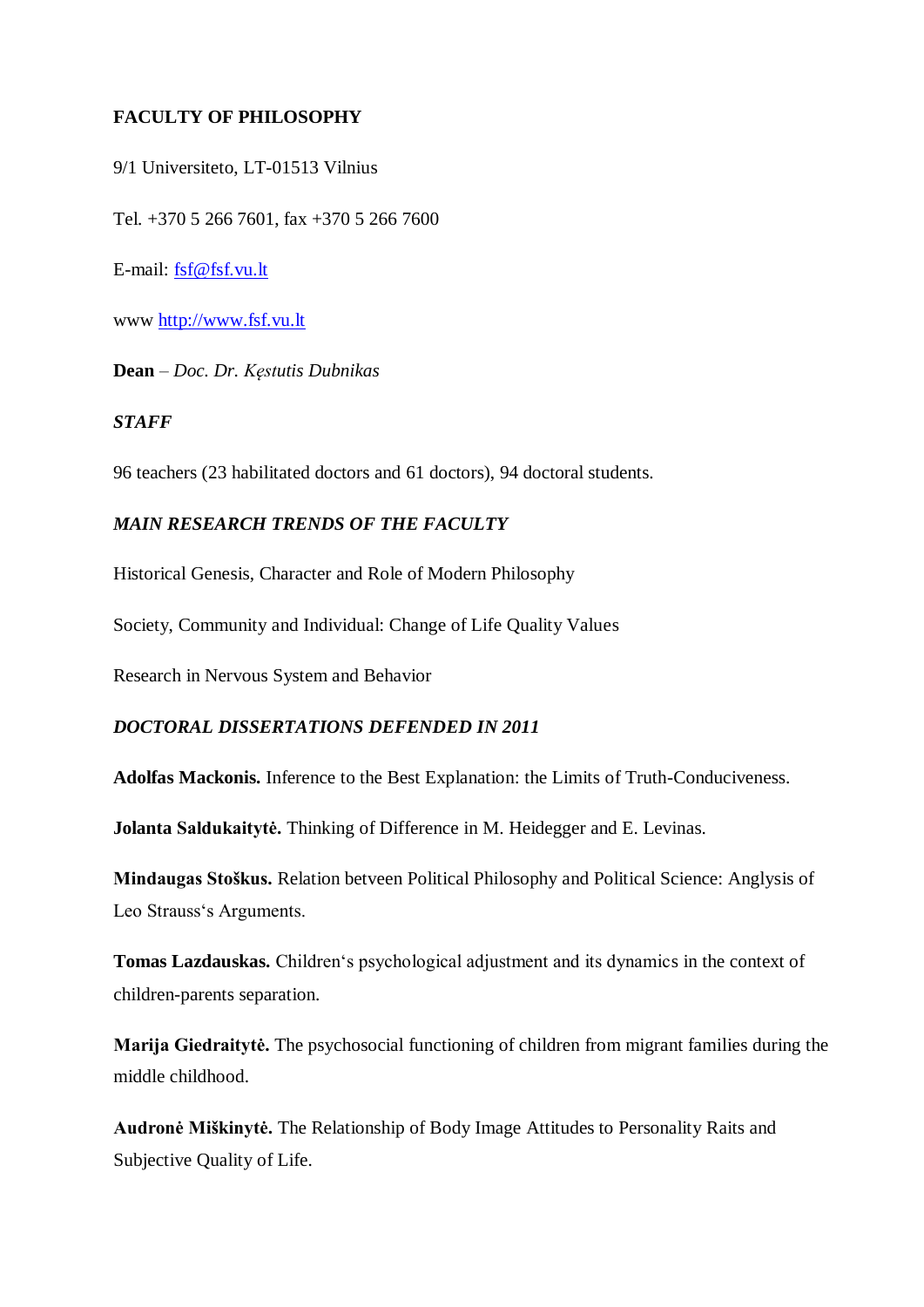**Viktorija Tarozienė.** Social Information Processing and Criminal Behavior.

**Jurgita Lazauskaitė-Zabielskė.** Perceived verall Justine of Organization: its Antecedents and Role in Organization.

**Janete Zygmantas.** Adult Newcomers' Difficulties in Learning Lithuanian: an Ethnographic Case Study"

**Jurga Mataitytė-Diržienė.** Representation of People with Mental Disorders in the Lithuanian Media.

**Eugenijus Dunajevas.** Development of Personal Social Services in Post-Communist Lithuania.

### *CONFERENCES AND SEMINARS ORGANIZED IN 2011*

Scientific practical conference "Clinical psychological assessment in Lithuania: problems and possibilities". Vilnius, January 27, 2011.

Seminar "Imagination exercises to overcome the pain and tension ". Vilnius, February 17, 2011.

Seminar "Phenomenological research in psychology (2): Interpretational phenomenological analysis (J. A. Smith)". Vilnius, February 22-25, 2011.

Republican conference dedicated to the 100 year anniversary of International Society of Individual Psychology. Vilnius, March 19, 2011.

1<sup>st</sup> scientific and practical conference of organizational psychology "Psychologist in organization: experiences and challenges". Vilnius, April 2, 2011.

Conference "Trauma psychology: effective ways of helping". Vilnius, April 6, 2011.

Congress of Lithuanian Psychologist. Kaunas, May 6-7, 2011.

The 8 th conference for young scientists in psychology . Research in Psychology: questions and answers". Vilnius, May 13, 2011.

Workshop "Family Reconstruction". Vilnius, June 18-19, 2011.

International scientific and practical conference "Psychological and psychoterapeutic help for children: scientific research and practice". Vilnius, October 21-22, 2011.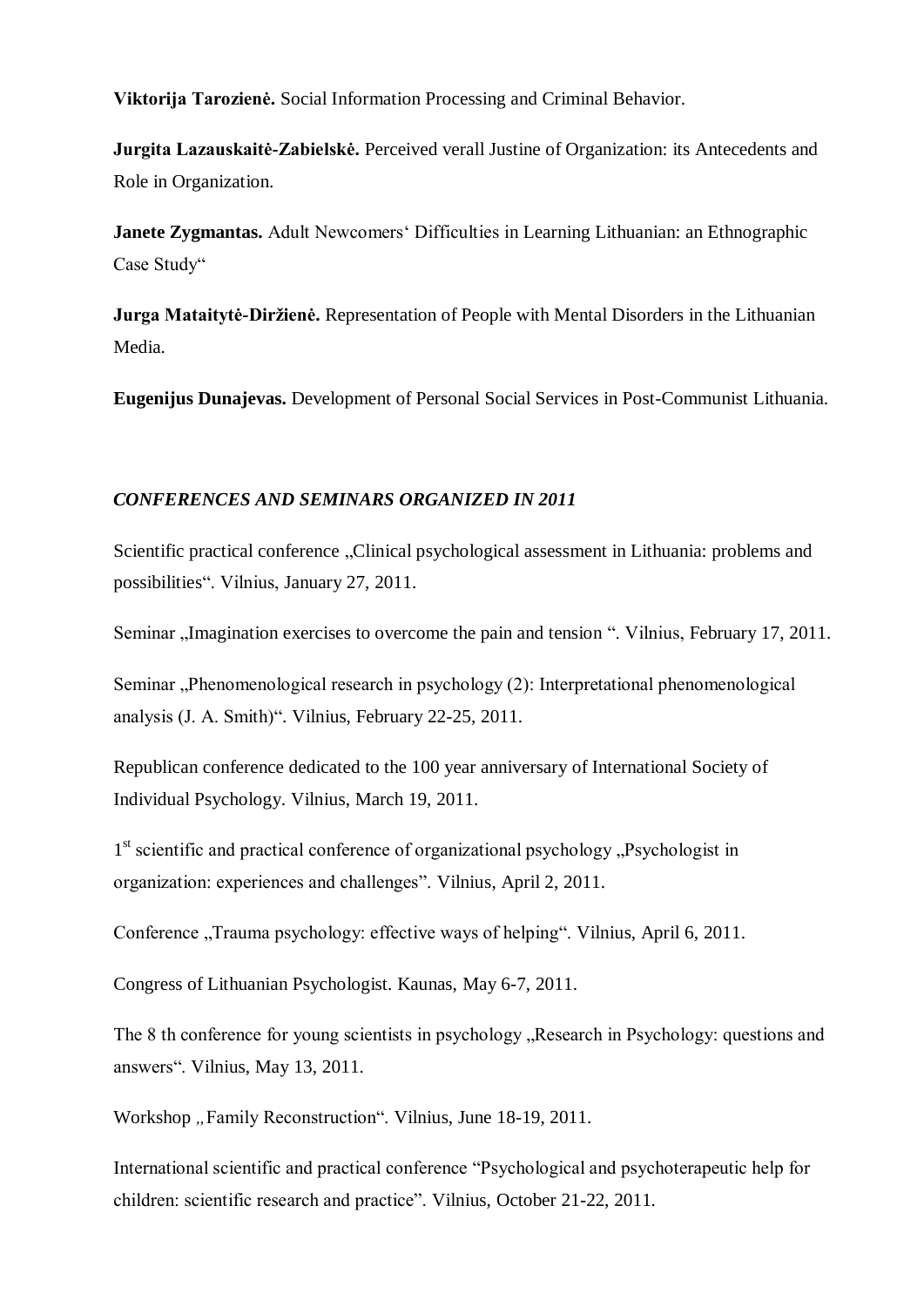European Values Workshop. Vilnius, 30 June – 1 July, 2011.

11th Annual Conference of the European Society of Criminology "Rethinking Crime and Punishment in Europe". Vilnius, September 21-24, 2011<http://www.eurocrim2011.com/>

Group Relations Conference "Effective Collaboration - Roles, Motivations and Risks". In cooperation with Tavistock Institute of Human Relations (UK). Vilnius, August 20-24, 2011.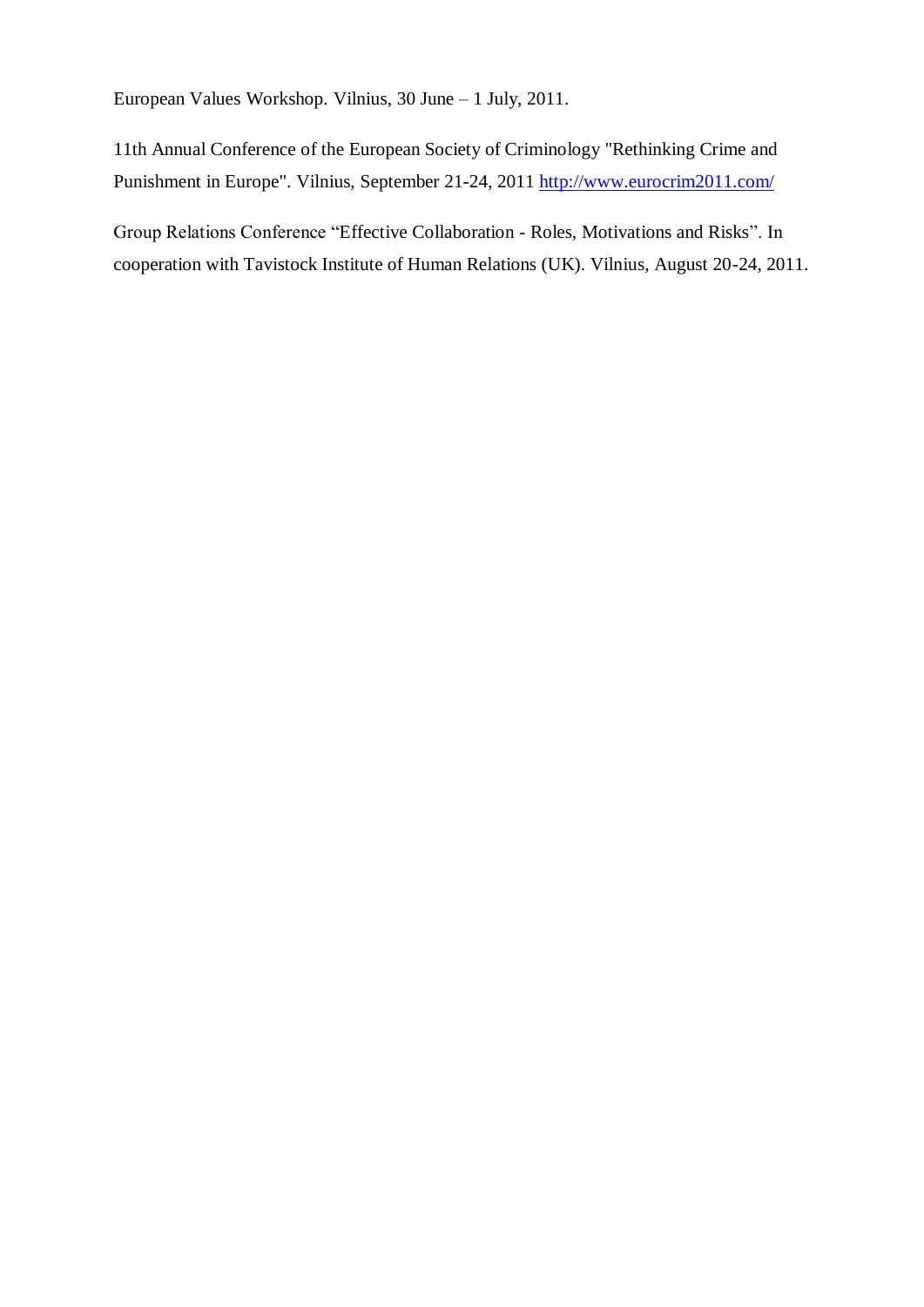#### **DEPARTMENT OF PHILOSOPHY**

9/1 Universiteto, LT-01513 Vilnius

Tel. +370 5 266 7617, fax +370 5 266 7600

E-mail: [arvydas.sliogeris@fsf.vu.lt](mailto:arvydas.sliogeris@fsf.vu.lt)

**Head** – *Prof. Habil. Dr. Arvydas Šliogeris*

*STAFF*

**Professors:** Habil. Dr. E. Nekrašas, Habil. Dr. A. Šliogeris.

**Docents:** Dr. M. Gutauskas, Dr. L. Jakavonytė, Dr. (HP) S. Jankauskas, Dr. A. Mickevičius, Dr. N. Milerius, Dr. A. Plėšnys.

**Lecturers:** Dr. J. Čiurlionis, Dr. K. Sabolius, V. Pivorius.

**Doctoral students:** A. Bukevičiūtė, J. Saldukaitytė, M. Stoškus, V. Daraškevičiūtė, E. Molotokiekė, E. Rimkus, N. Stasiulis, J. Kučinskas, J. Tuleikytė, J. Bujokas, V. Gustas.

#### *RESEARCH INTERESTS*

General trends in the development of philosophy and specific manifestations of these trends at the turn of the Millennia

Changes in the role of philosophy during the transition from the classical to postmodern informational civilization, focusing on the changes in the methods and modes of philosophical reflection

History of positivist philosophy, focusing on relations between positivist and pragmatist philosophy

The problem of value-neutrality of science in philosophy of science, sociology of science and analytical metaethics

The fundamental structure of Western metaphysics

Historical change of the fundamental structure of Western metaphysics

The impact of metaphysics on the rise of modern natural science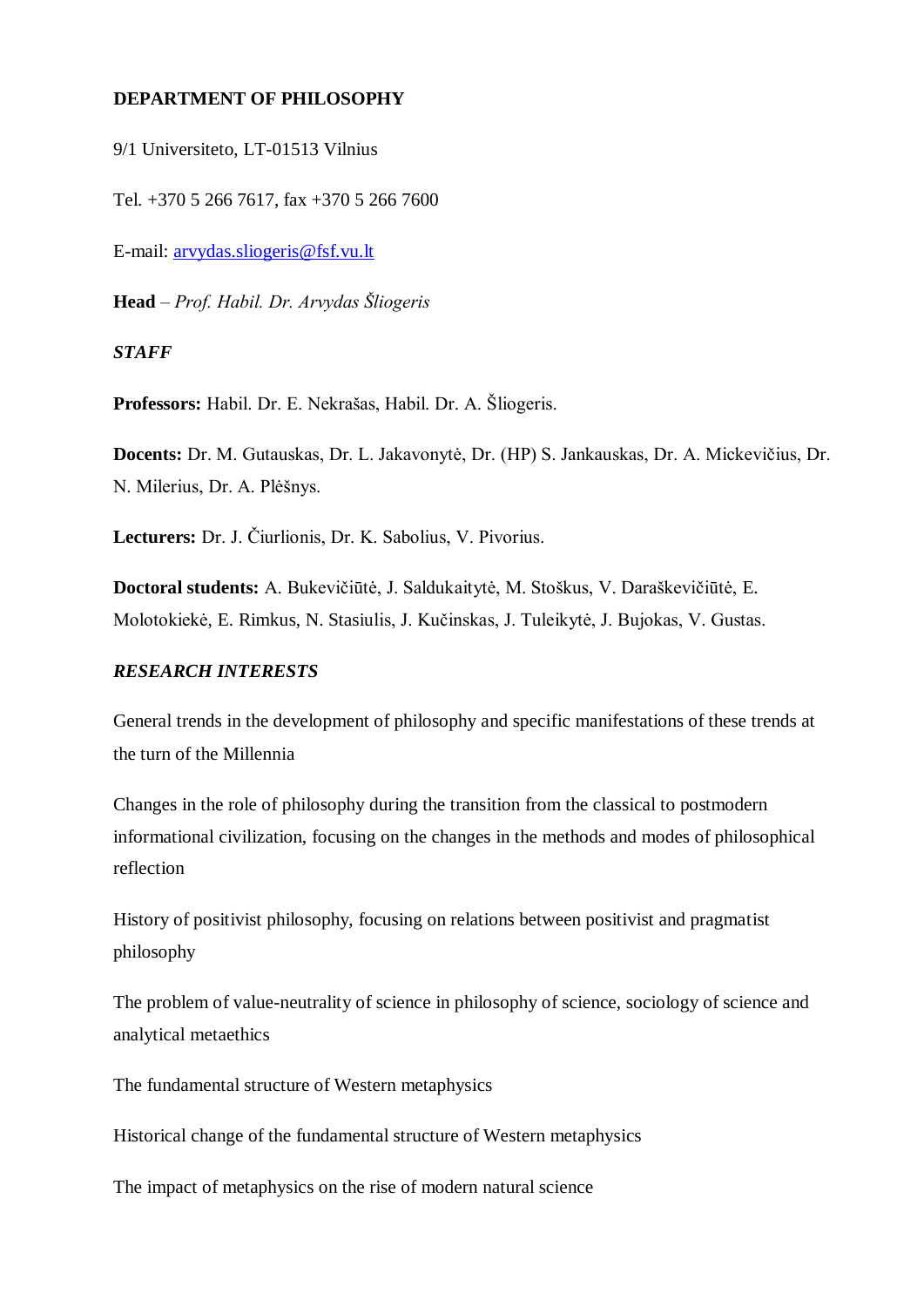Metaphysical elements in modern science

Philosophical reflection of everyday world

Philosophy of cinema

Practical philosophy with special consideration given to ecological ethics

The problem of dialogue in the hermeneutical philosophy

The ontology of language

Language as fundamental philosophical problem

Philosophical poetics in contemporary philosophy

Philosophy of Ludwig Wittgenstein

The place of philosophy in the process of globalization

Methodical problems in the teaching of philosophy at secondary and higher schools

Local and global culture

Philosophy of Martin Heidegger

The place of local cultures in the process of globalization

Natural and artificial language

#### *RESEARCH PROJECTS CARRIED OUT IN 2011*

#### **Projects Supported by University Budget**

**An Analysis of the Impact of Globalization Processes upon Culture.** Prof. A. Šliogeris. 2009–2014.

Lecturers, professors and postgraduates of the Department of Philosophy investigated themes that were planned for 2011. The investigations focused on the changes of cultural and philosophical pro-images in the globalist world. Concrete problems and aspects of the planned themes were dealt with in the monographs of Prof. A. Šliogeris "The Lithuanian Margins" and "The Fate of Philosophy" and in scientific papers of N. Milerius, S. Jankauskas K. Sabolius and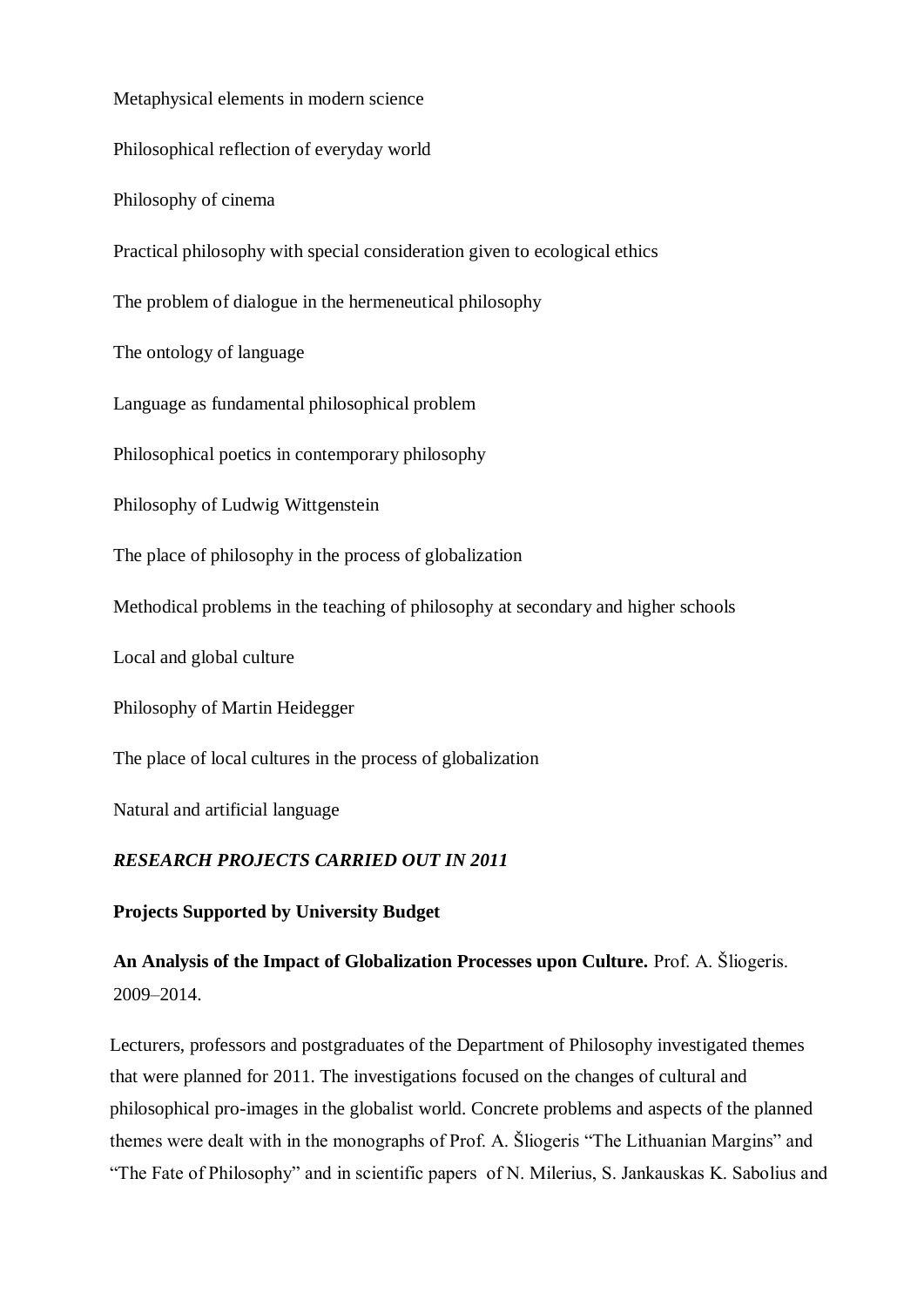M. Stoškus that were published mostly in the journal "Problemos". In conclusion, the planned tasks were fulfilled.

## **Projects, Programmes, Issues Supported by Research Council of Lithuania**

**The Lithuanian Mentality in the Context of Western Culture.** Contract No LIT-4-32/ LSS-250000-880. Prof. A. Šliogeris. 2011.

# *MAIN PUBLICATIONS*

## *COOPERATION*

Novosibirsk Institute of Economics, Psychology and Law (Russia)

European Humanities University, Vilnius

## *OTHER SCIENTIFIC ACTIVITIES*

### **Prof. E. Nekrašas** –

Editorial Board Member of the Journals *Problemos (Problems),* 

<http://www.leidykla.vu.lt/index.php?id=39> *, Filosofija. Sociologija* (*Philosophy. Sociology*) <http://www.lmaleidykla.lt/filosofijasociologija/2010/3/> , *Lithuanian Foreign Policy Review*;

- Editorial Board Member of the Journal *Politologija (Political Science, <http://www.leidykla.vu.lt/en/journals/politologija/politologija-2010-vol-4-60/editorial-board/> );*
- Corresponding Member of the Lithuanian Academy of Sciences;
- Chairman of the Lithuanian Philosophical Society.

## **Prof. A. Šliogeris** –

- Editorial Board Member of the Journals *Problemos (Problems),*  <http://www.leidykla.vu.lt/index.php?id=39> *, Filosofija. Sociologija (Philosophy. Sociology)* <http://www.lmaleidykla.lt/filosofijasociologija/2010/3/> ;
- Member of the Lithuanian Academy of Sciences.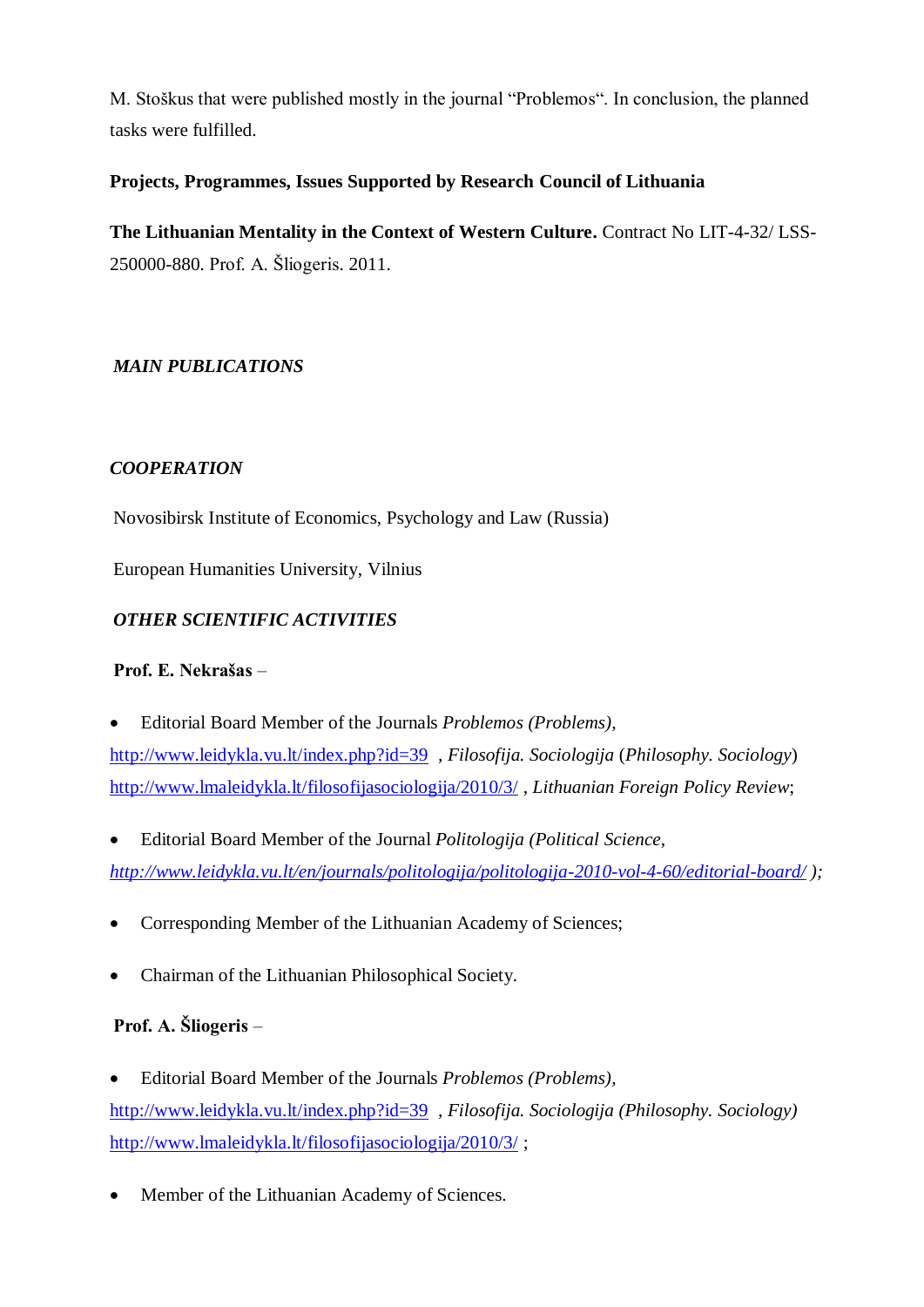## **Doc. L. Jakavonytė** –

 Board Member of the Lithuanian Philosophical Society, [http://www.geocities.com/lj\\_lt/VU.html](http://www.geocities.com/lj_lt/VU.html) .

# **Doc. N. Milerius**

Board Member of the Lithuanian Philosophical Society.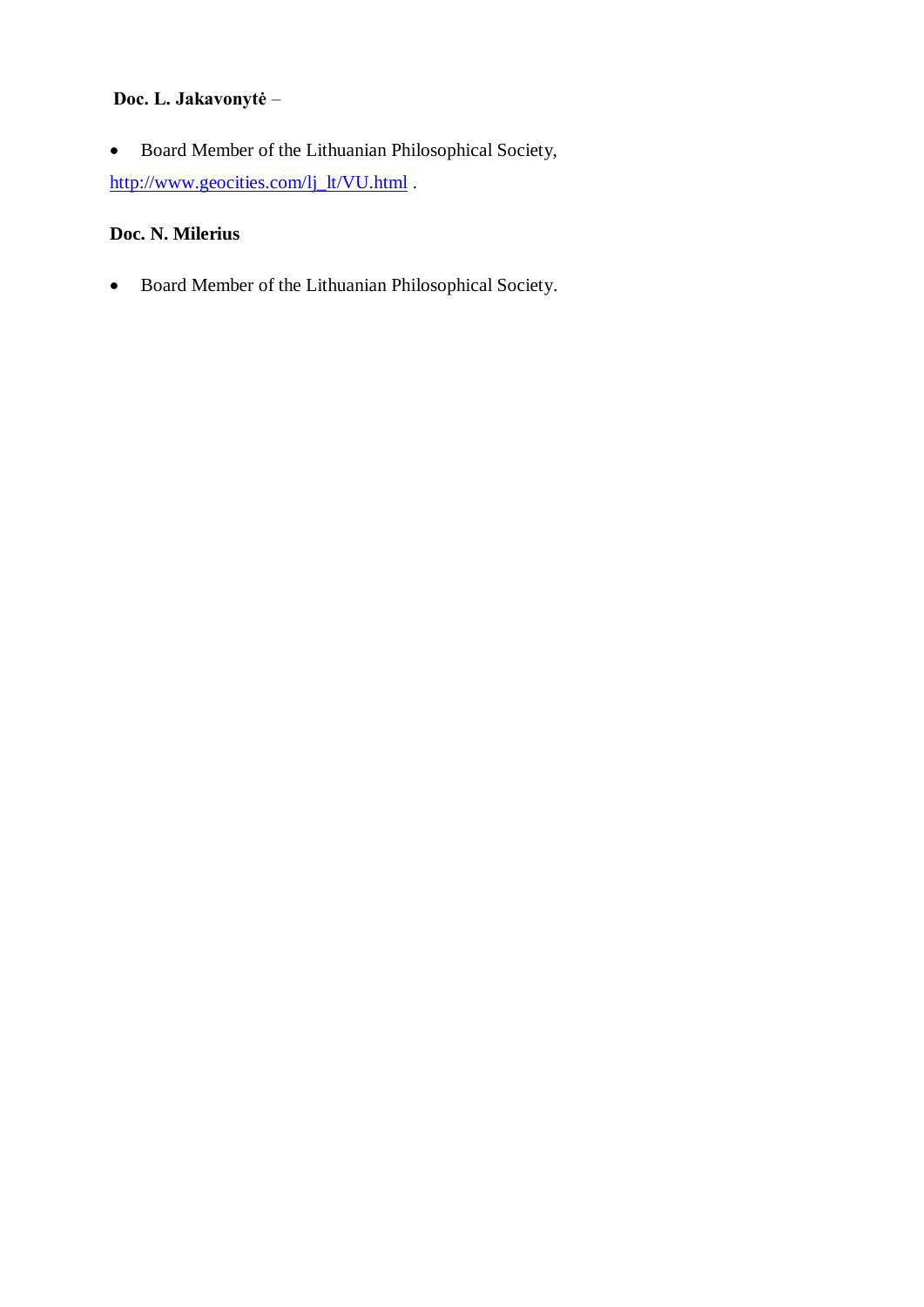### **DEPARTMENT OF HISTORY OF PHILOSOPHY AND LOGIC**

9/1 Universiteto, LT-01513 Vilnius

Tel. +370 5 266 7617

E-mail: [Marius.Saulauskas@fsf.vu.lt](mailto:Marius.Saulauskas@fsf.vu.lt)

**Head** – *Prof. Dr. (HP) Marius Povilas Šaulauskas*

*STAFF*

**Professors:** Dr. (HP) M. P. Šaulauskas, Dr. (HP) A. Jokubaitis, Dr. (HP) V. Radžvilas, Habil. Dr. V. B. Pšibilskis.

**Docents:** Dr. J. Dagys, Dr. K. Dubnikas Dr. N. Radavičienė, Dr. L. Šabajevaitė.

**Lecturers:** M. Kubilius.

**Postdoctoral students:** Dr. G. Kabelka, Dr. K. Kirtiklis

**Doctoral students:** A. Grigaravičiūtė, V. Dranseika, I. Giraitė, R. Bikauskaitė, A. Mackonis, M. Ruzas, Ž. Svigaris, V. Silius, I. Vasilionytė, L. Kemzūra, J. Žalgirytė, L. Jokubaitis, M. Gilaitis, G. Kurlavičiūtė.

## *RESEARCH INTERESTS*

Philosophy in classical and modern civilizations

Modern – postmodern controversy

Information society studies

Analytical philosophy and hermeneutics

Logic

Postmodern philosophy

Social and political philosophy

Contemporary Christian philosophy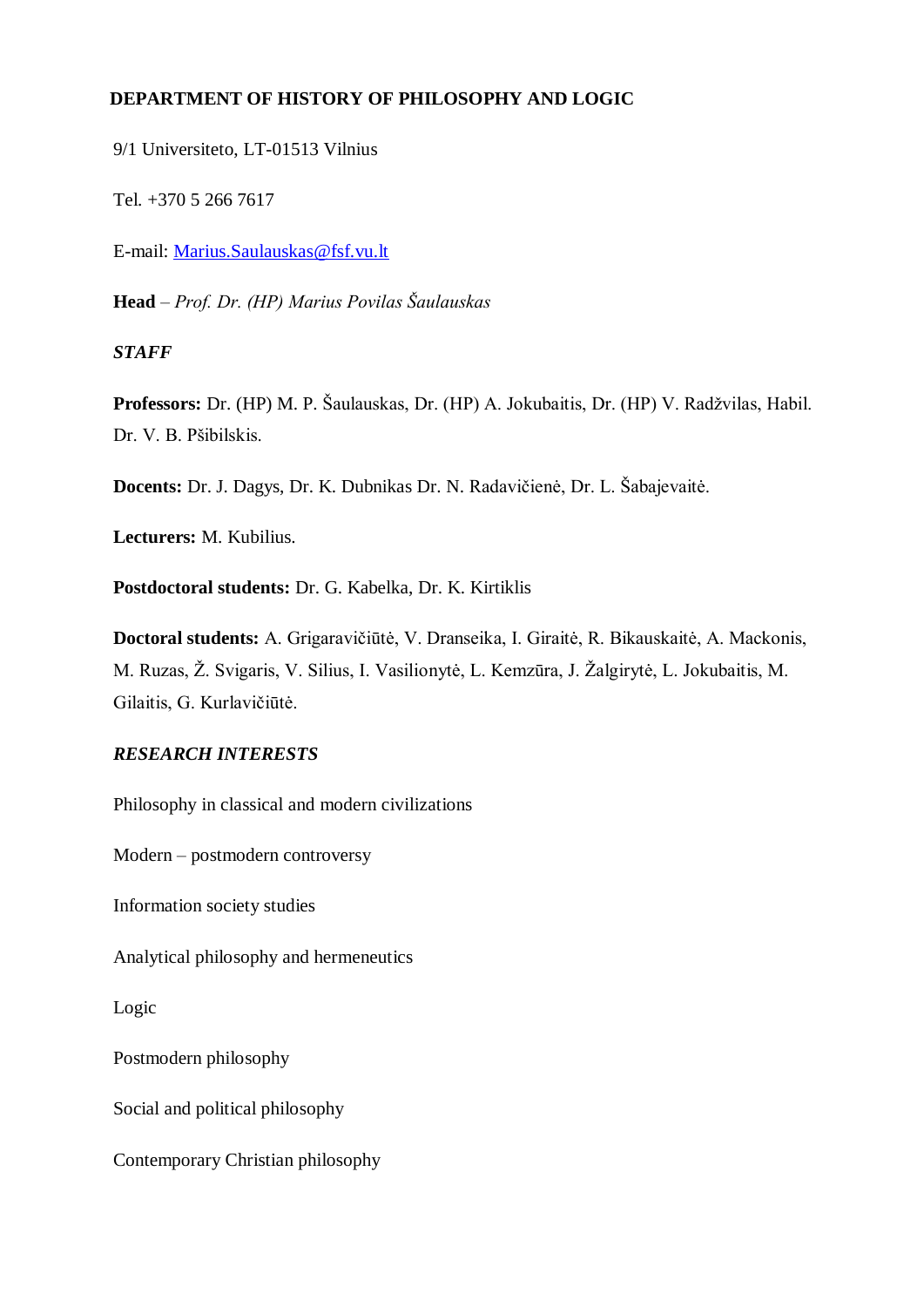Ethics

Religion studies

### *RESEARCH PROJECTS CARRIED OUT IN 2011*

### **Projects Supported by University Budget**

**Methodological Research on the Historical and Contemporary Development of Philosophical Discourse.** Prof. M. P. Šaulauskas. 2011–2015.

The main research titles accomplished in 2011: historical development and prospects of the philosophical underpinnings of academic culture; conceptual analysis of the concept of the unfolding information society; research on contemporary analytic philosophy of science and mind as well as on the fundamental issues in analytic moral philosophy.

### **Projects, Programmes, Issues Supported by Research Council of Lithuania**

**Publishing of the journal** *Problemos***.** Contract No LIT-2-56/ LSS-250000-380. Doc. N. Radavičienė. 2010-2012.

**Translation of classical works in philosophy into Lithuanian: student workshop.** Contract No LIT-4-27/ LSS-250000-881. Dr. K. Kirtiklis. 2011.

### *MAIN PUBLICATIONS*

#### *COOPERATION*

Institute of Philosophy at the Nikolaus Copernicus University, Torun (Poland)

Jesuit Faculty of Philosophy, Cracow (Poland)

Polish Academy of Art and Sciences (Poland)

Novosibirsk Institute of Economics, Psychology and Law (Russia)

European Humanitarian University, Vilnius

### *OTHER SCIENTIFIC ACTIVITIES*

**Prof. M. P. Šaulauskas,** *<http://www.infovi.vu.lt/mps/index.html> –*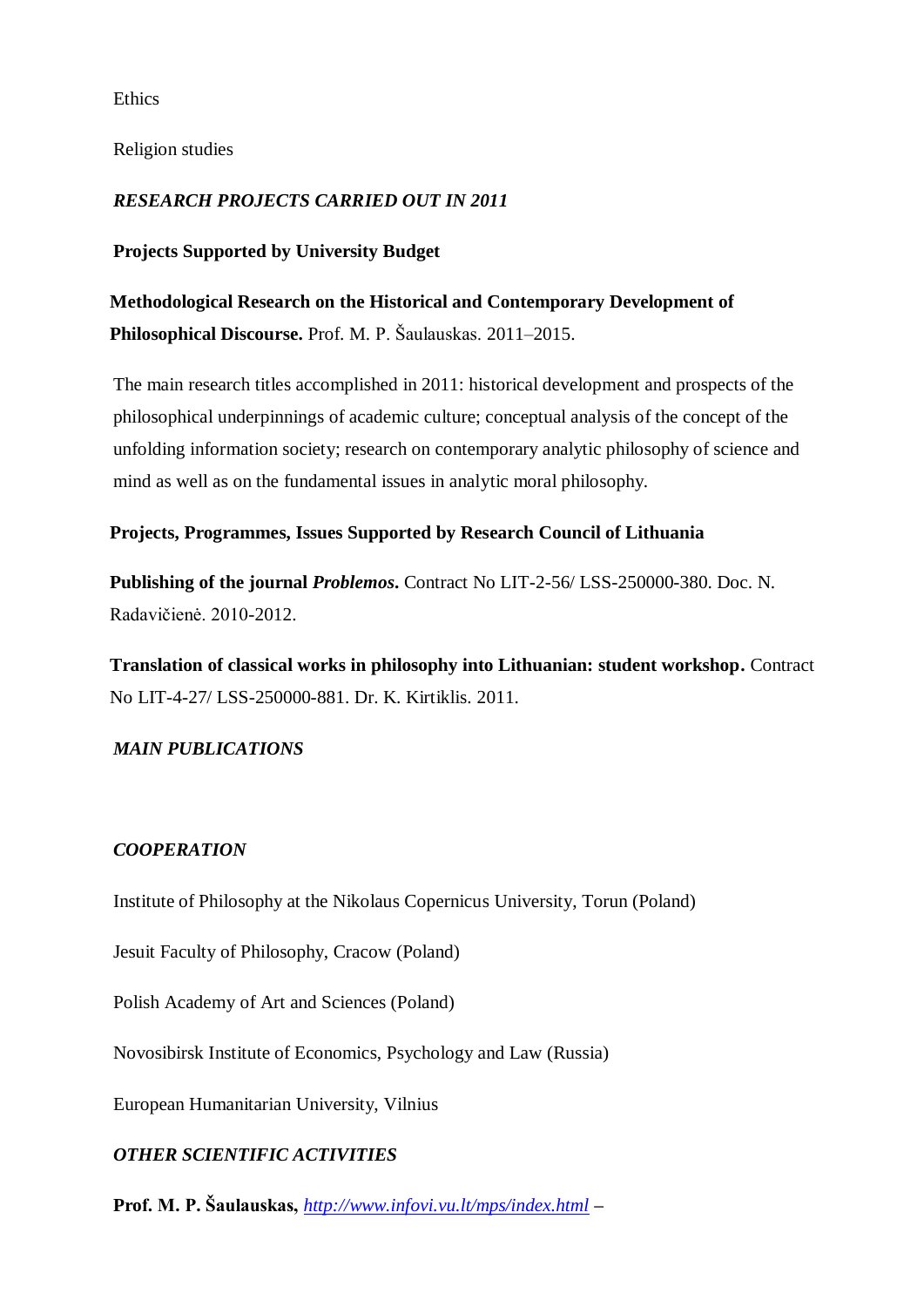- Director of Centre for Information Society Studies, Vilnius University;
- Editorial Board Member of the Journal *Sociologija* (*Sociology*), <http://www.ku.lt/sociologija/> ;
- Editorial Board Member of the Journal *Informacijos mokslai* (*Information Sciences*), <http://www.leidykla.vu.lt/mokslo-darbai/informacijos-mokslai/> ;
- Editorial Board Member of the Journal *Problemos* (*Problems*), <http://www.leidykla.vu.lt/index.php?id=39>.

## **Doc. K. Dubnikas –**

Expert of the Lithuanian Centre for Quality Assessment in Higher Education.

### **Doc. N. Radavičienė –**

- Editor-in-Chief of the Journal *Problemos (Problems),*  <http://www.leidykla.vu.lt/index.php?id=39>;
- 
- Member of Academic Commission of Faculty of Philosophy, Vilnius University;
- Member of Lithuanian Association of Philosopher's, member of the Council;
- Member of the Centre for Information Society Studies, Vilnius University;

## **Doc. J. Dagys –**

- Member of the Appeals Committee of the Faculty of Philosophy at Vilnius University;
- Executive Secretary of the Editorial Board of the Journal *Problemos* (*Problems*), <http://www.leidykla.vu.lt/index.php?id=39>.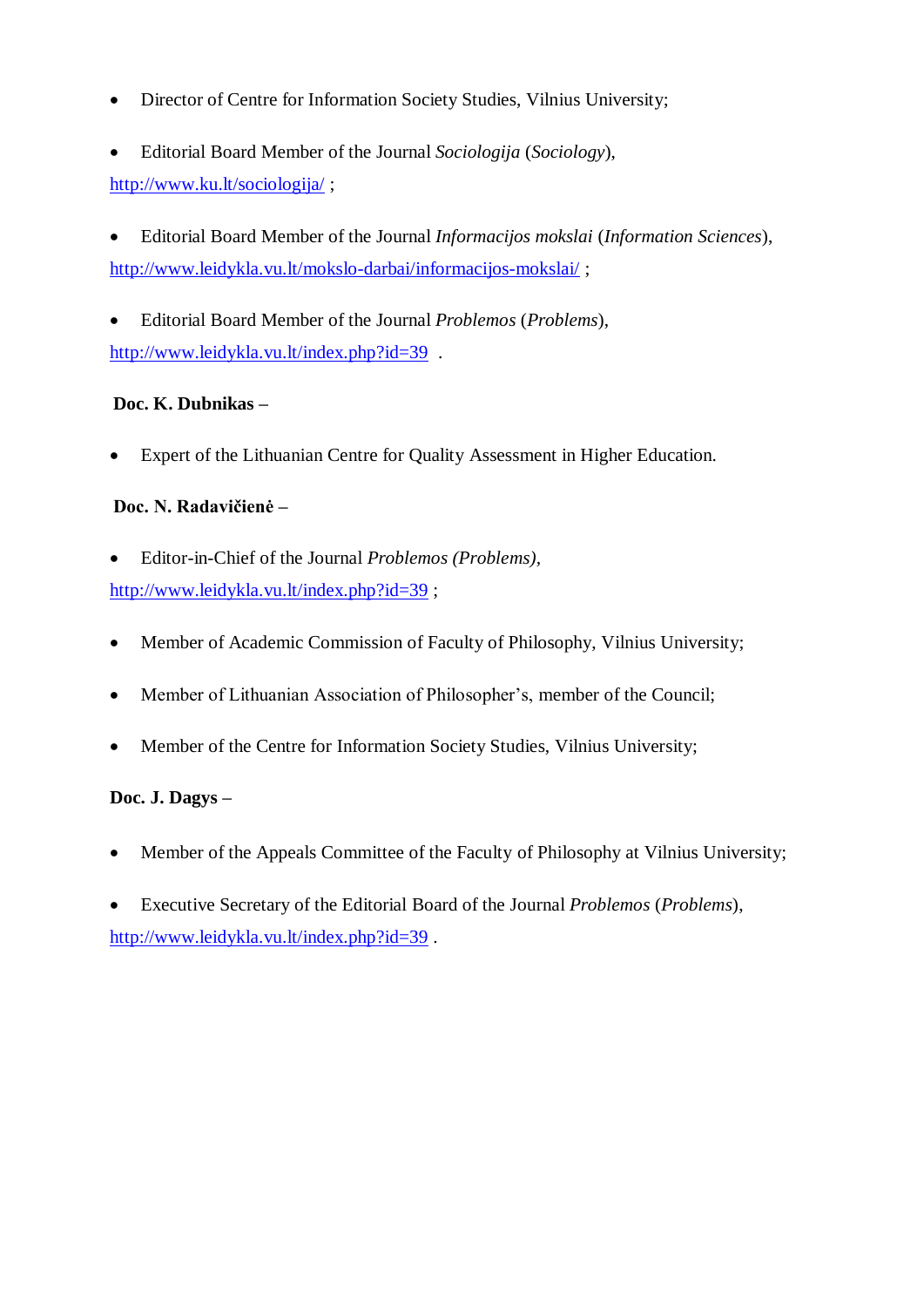### **DEPARTMENT OF GENERAL PSYCHOLOGY**

9/1 Universiteto, LT-01513 Vilnius

Tel. +370 5 266 7605, fax +370 5 266 7600

E-mail: [gintautas.valickas@fsf.vu.lt](mailto:gintautas.valickas@fsf.vu.lt)

**Head** – Prof. Dr. *Gintautas Valickas*

*STAFF*

**Professors:** Prof. Dr. A. Bagdonas, Prof. Dr. G. Valickas.

**Docents:** Dr. R. Bliumas, Dr. L. Bulotaitė, Dr. D. Čekuolienė, Dr. I. Čėsnienė, Dr. G. Gintilienė, Dr. S. Girdzijauskienė, Dr. R. Jusienė, Dr. F. Laugalys, Dr. B. Pociūtė, Dr. R. Stanikūnas, Dr. A. Švegžda.

**Lecturers:** D. Butkienė, Dr. M. Dovydaitienė, K. Dragūnevičius, Dr. A. Kairys, Dr. V. Navickas, Dr. D. Noreika, Dr. V. Pakalniškienė, Dr. K. Vanagaitė.

**Doctoral students:** G. Ambrulaitienė, R. Breidokienė, A.Radzevičienė, D. Jančiūrė, I. Juodkūnė, J. Kaliatkaitė, A. Lošakevičius, I. Makauskienė, V. Mikuličiūtė, J. Narmontienė, L. Rakickienė, V. Rimienė, I. Salialionė, U. Stadnikė, J. Stasiukynienė, Ž. Šarakauskienė, A. Šimelionienė, K. Voropaj, O. Zamalijeva.

#### *RESEARCH INTERESTS*

Influence of Colour Contrast, Adaptation and Location of Stimuli in Visual Field on Colour Perception (on Colour Constancy)

Selection and Registration of Psychophysical Parameters for Estimation of Effectiveness of Human Being Activity

Procedural justice in criminal and civil proceedings

Development of asocial personality

The problems of psychological functioning of students and teachers in the system of Higher Education of Lithuania

Development of language and thinking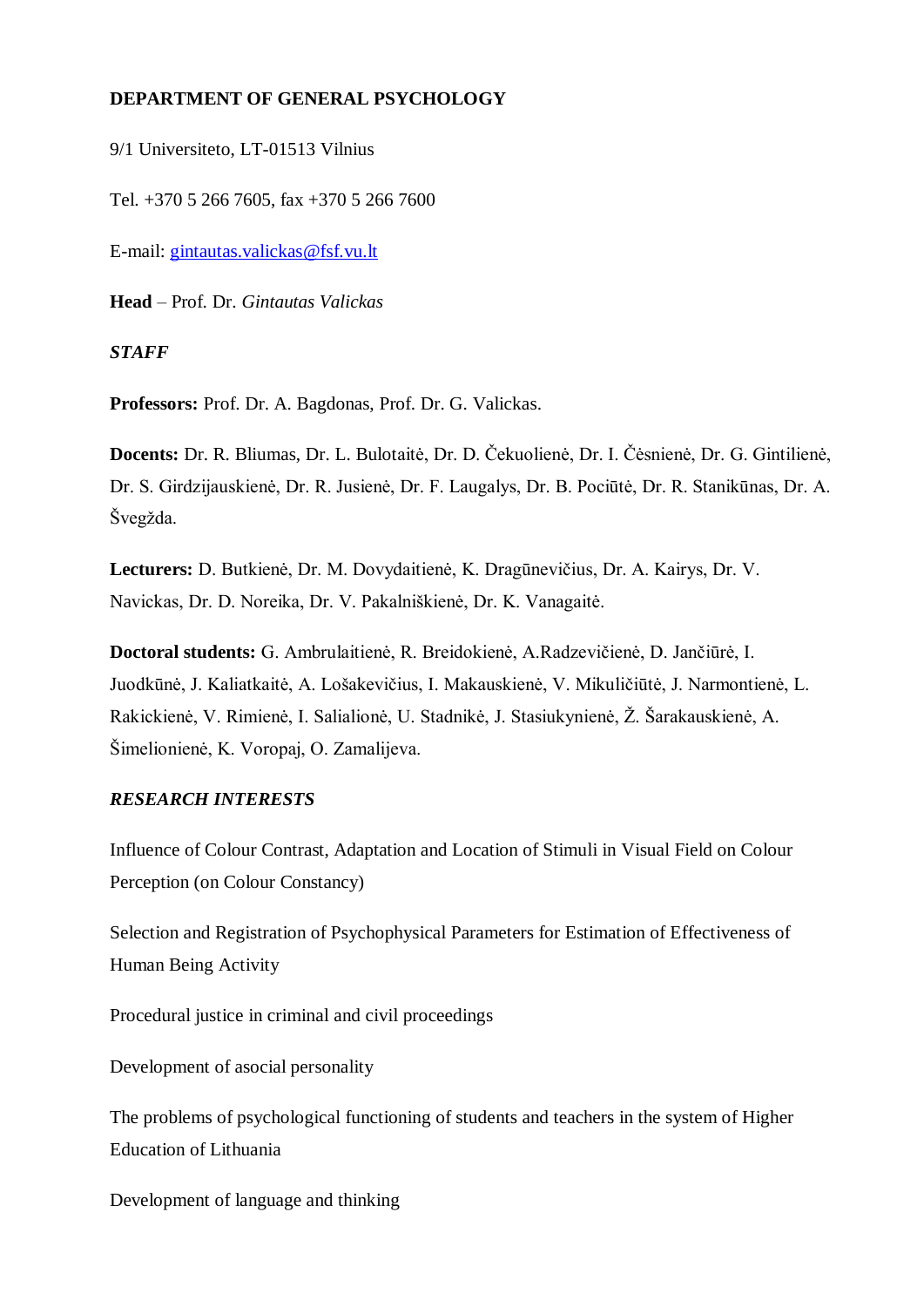Intelligence testing with children

Psychopathology of early relationships

Addiction psychology: early detection and intervention

Cognitive Development and Social Cognition in Adolescence

Career Psychology

Emotion and Behavioural Problems of Lithuanian Schoolchildren

#### *RESEARCH PROJECTS CARRIED OUT IN 2011*

#### **Projects Supported by University Budget**

#### **The investigation of the static and dynamic features involved in the cognitive processes**.

Prof. H. Vaitkevičius. 2011-2015.

Taking into account the plan for 2011, the planned work addresses the construction of the formal model of the binocular vision and the experimental investigation of the monocular properties of the theoretical model. According to the proposed model a perceived direction and disparity (or depth) of the object in 3-D space are determined by a ratio of responses of two binocular neurons or by the orientation of 2-D vectors (it is similar to how the huge numbers of colors being coded by the ratio of the responses of the three cones). Moreover, the two neurons, which code the binocular direction, also sum up the responses of the monocular neurons which responses are described by either cosine or sine functions of monocular visual angles. The orientations of these binocular vectors also depend on the lengths of the monocular vectors mentioned above. Hence, the binocular perceived location of the object in space should depend not only on the local sign of the monocular images but also depend on the difference in the brightness contrast of the monocular images. As the result of this analysis, the following properties were predicted:

- While the object is located on the line, where condition  $\alpha = -\beta$  is satisfies, the difference in the brightness contrast of monocular images should not impact the perceived depth of the object.

-In turn, while the object is located on the horopter, its perceived direction should not depend on the difference in the brightness contrasts of the monocular images as well.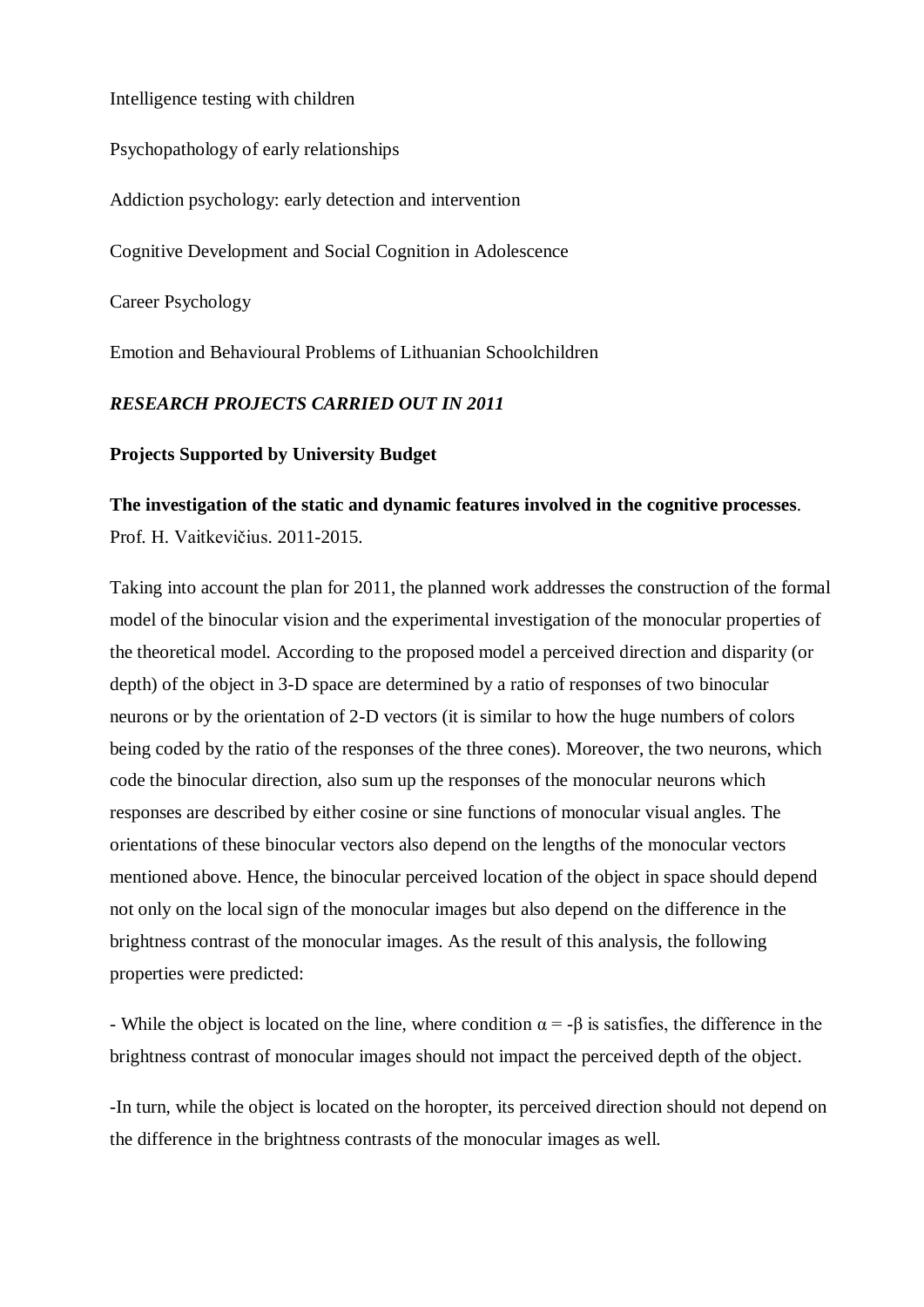In order to check the validity of these predictions the special experiments were carried out. It was found that the perceived location of the object in space depend on the differences in the brightness contrasts of their monocular images. As it was predicted the impact of the contrast differences mentioned above depends on the location of the object in space.

The results of the investigation were presented at European conference on visual perception (2) and at European Conference on eye movement  $(1)$  = France.

# **Early development of self-regulation: the study of biological and psychosocial factors.** Doc. R. Jusienė. 2009-2012.

This longitudinal research aims to analyze prospectively the predictors of self-regulation in early childhood. The participants are more than 70 children and their parents. The assessment of twoyears-old children"s emotional and behavioural problems and developmental milestones, and survey of the social environment and measurement of the parental self-efficacy was done in January-April 2011. Some results of the research were presented in three bachelor"s theses which were defended in June 2011.

#### **Psychological factors and outcomes of social interaction.** Prof. G. Valickas. 2011-2015.

In 2011 the two research works were conducted. The first research examined the congruence between functioning of Lithuanian criminal justice and the requirements of procedural justice. During the first stage of the research work we reviewed the up-to-date studies of procedural justice and have prepared for the research: a) the initial variant of the "Attitudes' towards the law, law enforcement institutions and officers" questionnaire was developed; b) the technique of the convicted persons and crime victims" interviewing was developed; c) the researches were trained to observe the court trial and to use the cognitive interview during questioning the convicted persons and crime victims. To assess the conformity of the judges" behaviour to the requirements of procedural justice, we observed the 56 criminal court trials at the 1-st, 2-nd and 3-rd city court of Vilnius.

The second research examined predictors of schoolchildren"s psychological well-being. The dimensions of older schoolchildren's (n=655) psychological well-being (Autonomy, Environmental mastery, Personal growth, Positive relations with others, Purpose in life and Selfacceptance) were measured. With the help of multiple linear regression it was found that psychological well-being didn"t depend from family composition, living place, attendance of extracurricular activities. It was difficult to draw an unambiguous conclusions concerning psychological well-being"s independence from gender, age and economical resources. On the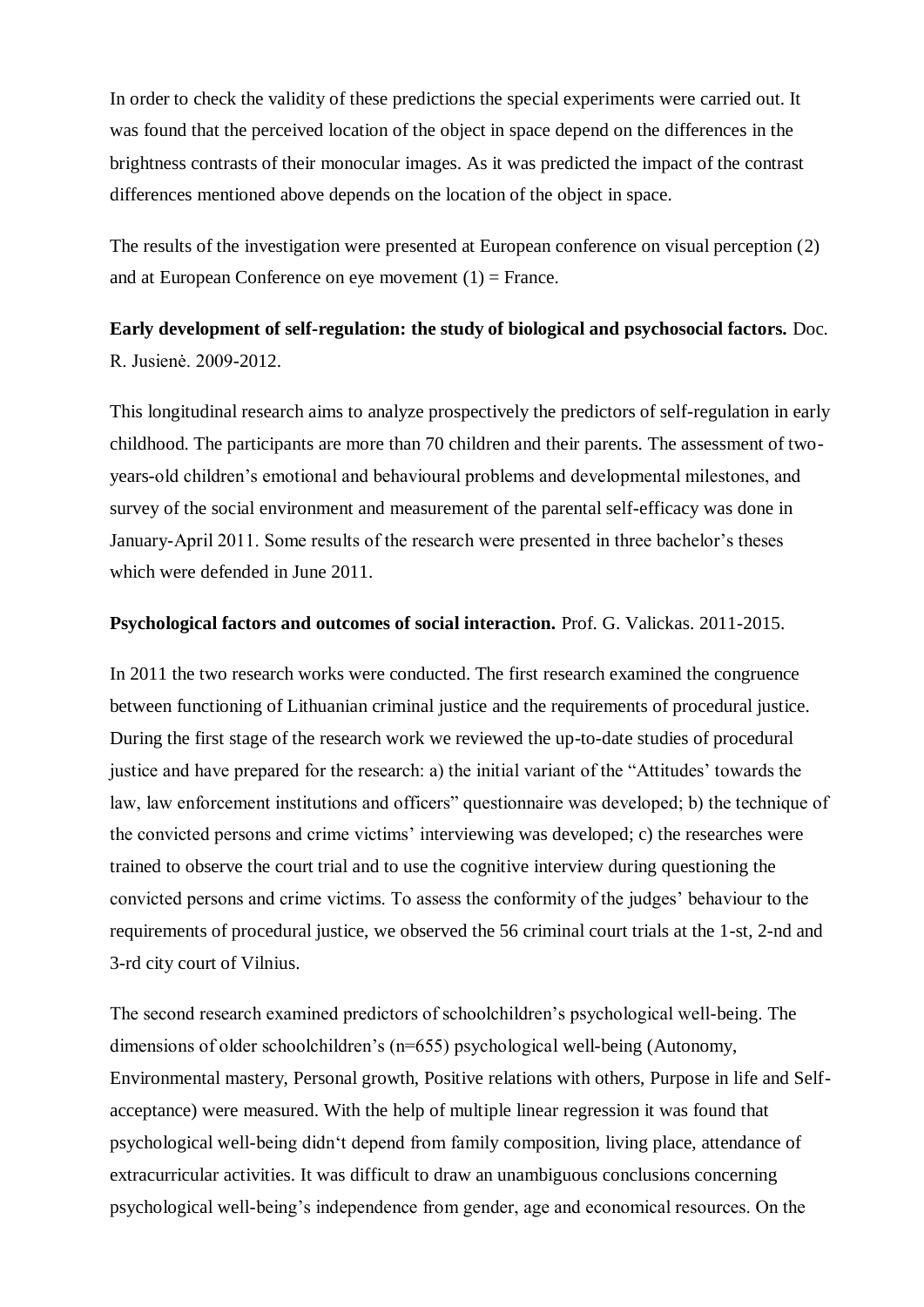other hand, internal locus of control predicted higher psychological well-being, higher learning success significantly predicted Autonomy, Personal growth and Purpose in life. Personality variables (Extraversion, Consciousness, Emotional stability, Neuroticism) predicted schoolchildren"s psychological well-being stronger than socio-demographic ones.

# **Psychological well-being of students: learning, behavior and health problems.** Doc. Dr. L. Bulotaitė. 2011-2015.

The aim of this study was to analyze the stress factors and subjective well-being of first year students of social science at Vilnius University. 138 first year students of psychology and 60 students of social work participated in this study. Methods: specially designed questionnaire intended to reveal socio-demographic characteristic, stress peculiarities, health status of students and Ryff scales of Psychological Well-being. The results of this study revealed the most stressful areas of first year student"s life. A significant relation between stress and health status of students was detected. The main factors, influencing psychological well-being of students were identified.

#### **Test adaptation and standardization.** Doc. dr. G. Gintilienė**.** 2011-2015.

Two standardization research studies on Raven CPM were conducted. The objective of first study was to examine the psychometric properties of CPM among 55 – 84 years old people in Lithuania. Quota sample of 102 people was collected in a way to meet Lithuanian elderly population proportion according to gender and educational level. The objective the second study was to examine the psychometric properties of the CPM among  $4 - 5$  years old children in Lithuania. The sample of 214 children attending and not attending kindergartens was collected in a way to meet Lithuanian young children population proportion according to gender and place of residence. The main findings that the CPM appears to be a reliable and valid instrument for use in measurement of reasoning abilities of Lithuanian population of children from 4 years old as well as for the elderly population. However the raw scores of children increase with the age and for elderly people age groups these scores decrease with the age.

#### **Projects, Programmes, Issues Supported by Research Council of Lithuania**

**Study of the mental and physical health in infancy and early childhood.** Contract No. MIP-147/2010. Doc. R.Jusiene. 2010-2011.

**Temporal mechanisms of human color perception.** Contract No. MIP-23/2010/LSS-250000- 939. Dr. R.Stanikunas. 2010-2011.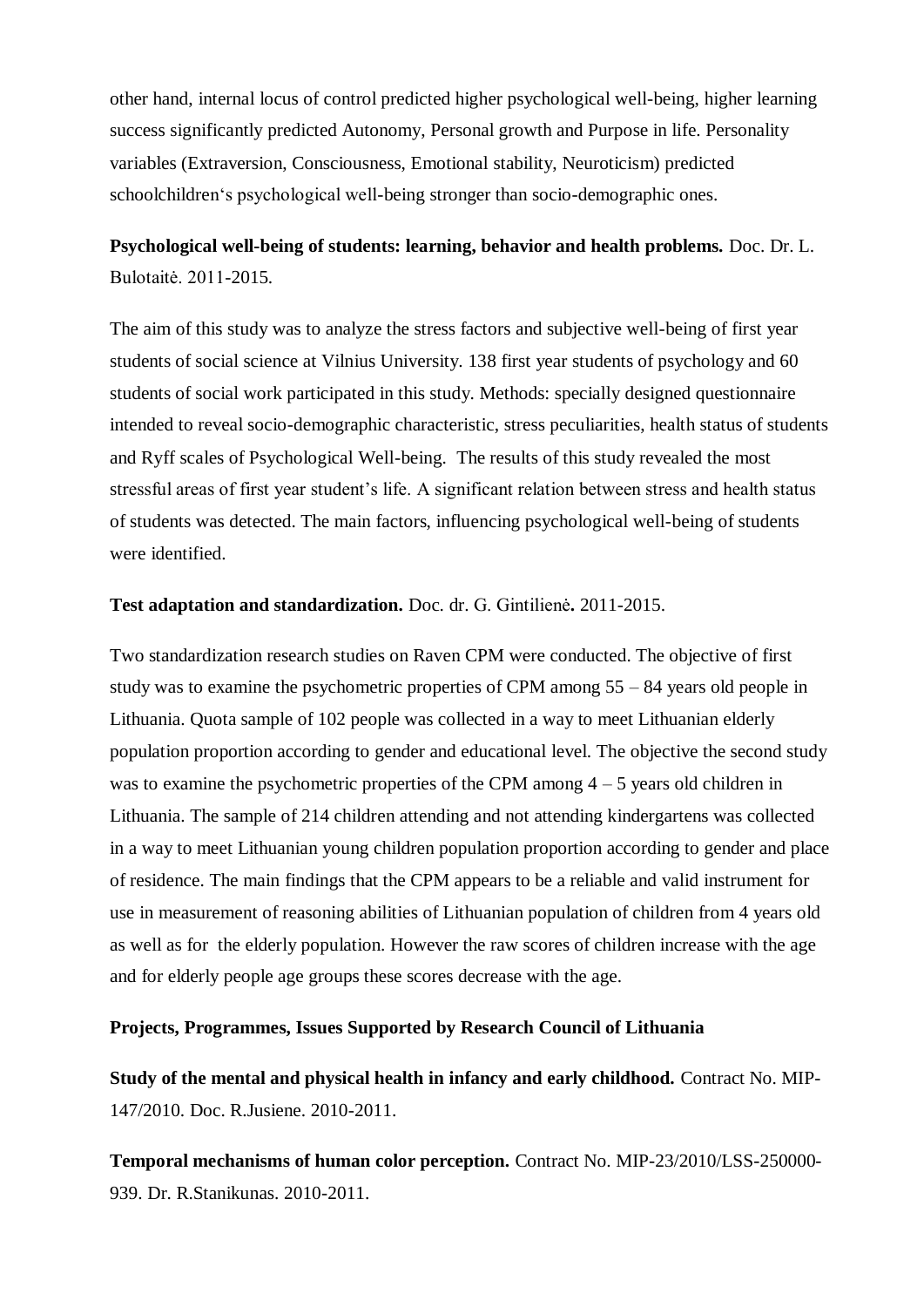**Procedural justice in Lithuanian criminal, civil, and administrative law.** Contract No. SIN-10/2010/LSS-250000-958. Prof. G.Valickas. 2010-2011.

**Personality, Health and Socio-Demographic Dimensions of Psychological Well-Being of Lithuanian Population.** Contract No. SIN-11/2010/ LSS-250000-959. Prof. A. Bagdonas. 2010-2013.

**Influence of differences inmonocular features on binoculary perceived location of object in space.** Contract No. MIP-015/2011/ LSS-250000-1220. Prof. H.Vaitkevičius. 2011-2013.

### **Ordered Research Projects**

**Identification of Gifted School Children: Adaptation and Use of Psychological Tests**. (VP1- 2.3-ŠMM-06-K-01-004). Dr. I. Žukauskaitė. 2011-2013.

**Purposive Requalification of Psychologists without Full Professional Qualification According to the Bachelor and Master Study Programs in Psychology of Vilnius University – VUPSIS**. **(VP1-2.3.-ŠMM-04-V-02-001/Pars-13700-2068).** Prof. A. Bagdonas. 2011-2013.

### *MAIN PUBLICATIONS*

## *COOPERATION*

Child Development Centre (Lithuania)

Mykolas Romeris University (Lithuania)

UK Manchester UMIST (UK)

### *OTHER SCIENTIFIC ACTIVITIES*

### **Prof. A.Bagdonas –**

- Editorial Board Executive Secretary of the Journal *Psichologija (Psychology),*  [www.leidykla.eu/mokslo-darbai/psichologija](http://www.leidykla.eu/mokslo-darbai/psichologija) *.*
- Member of Lithuanian Neurobiological Association;
- Member of General Education Council of Lithuanian Ministry of Education and Science.

### **Prof. G. Valickas –**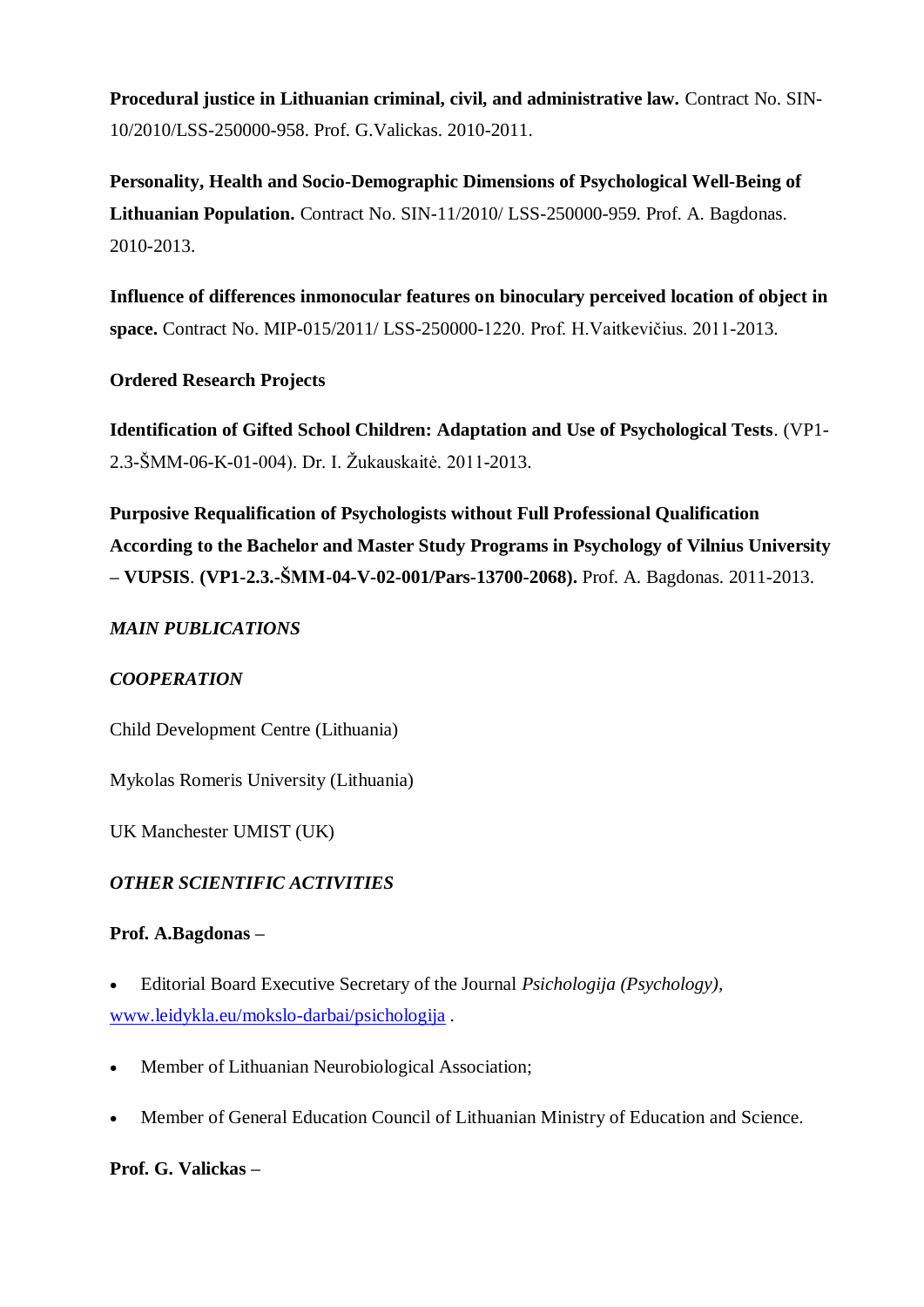Editor–in–chief of the Journal *Psichologija* (*Psychology),* [www.leidykla.eu/mokslo](http://www.leidykla.eu/mokslo-darbai/psichologija)[darbai/psichologija;](http://www.leidykla.eu/mokslo-darbai/psichologija)

- Member of the Senate of Vilnius University;
- Vice–chairman of the Committee of Science of Vilnius University;
- Expert of the Lithuanian Centre for Quality Assessment in Higher Education;
- Member of the Board of Criminological Studies Centre of Vilnius University.

### **Doc. F. Laugalys –**

- Editorial Board Executive Secretary of the Journal *Psichologija (Psycholog),*  [www.leidykla.eu/mokslo-darbai/psichologija](http://www.leidykla.eu/mokslo-darbai/psichologija) *;*
- Member of ISSBD; [www.issbd.org](http://www.issbd.org/).

### **Doc. B. Pociūtė –**

- Member of ISSBD; [www.issbd.org](http://www.issbd.org/) ;
- Board Member of the Lithuanian Psychological Association,

[http://www.psichologusajunga.lt/;](http://www.psichologusajunga.lt/)

### **Doc. L. Bulotaitė –**

- Member of the Lithuanian Psychological Association, [http://www.psichologusajunga.lt/;](http://www.psichologusajunga.lt/)
- Member of the Scientific Committee of EMCDDA, [www.emcdda.europa.eu/;](http://www.emcdda.europa.eu/)
- Editorial Board Member of the Journal *Ugdymo psichologija* (Educational Psychology), [www.vpu.lt/.](http://www.vpu.lt/)

### **Doc. R. Bliumas –**

- Member of the of Lithuanian Psychological Association, [http://www.psichologusajunga.lt/;](http://www.psichologusajunga.lt/)
- International Affiliate of the American Psychological Association, [www.apa.org/.](http://www.apa.org/)

### **Doc. G. Gintilienė –**

Member of ISSBD, [www.issbd.org/;](http://www.issbd.org/)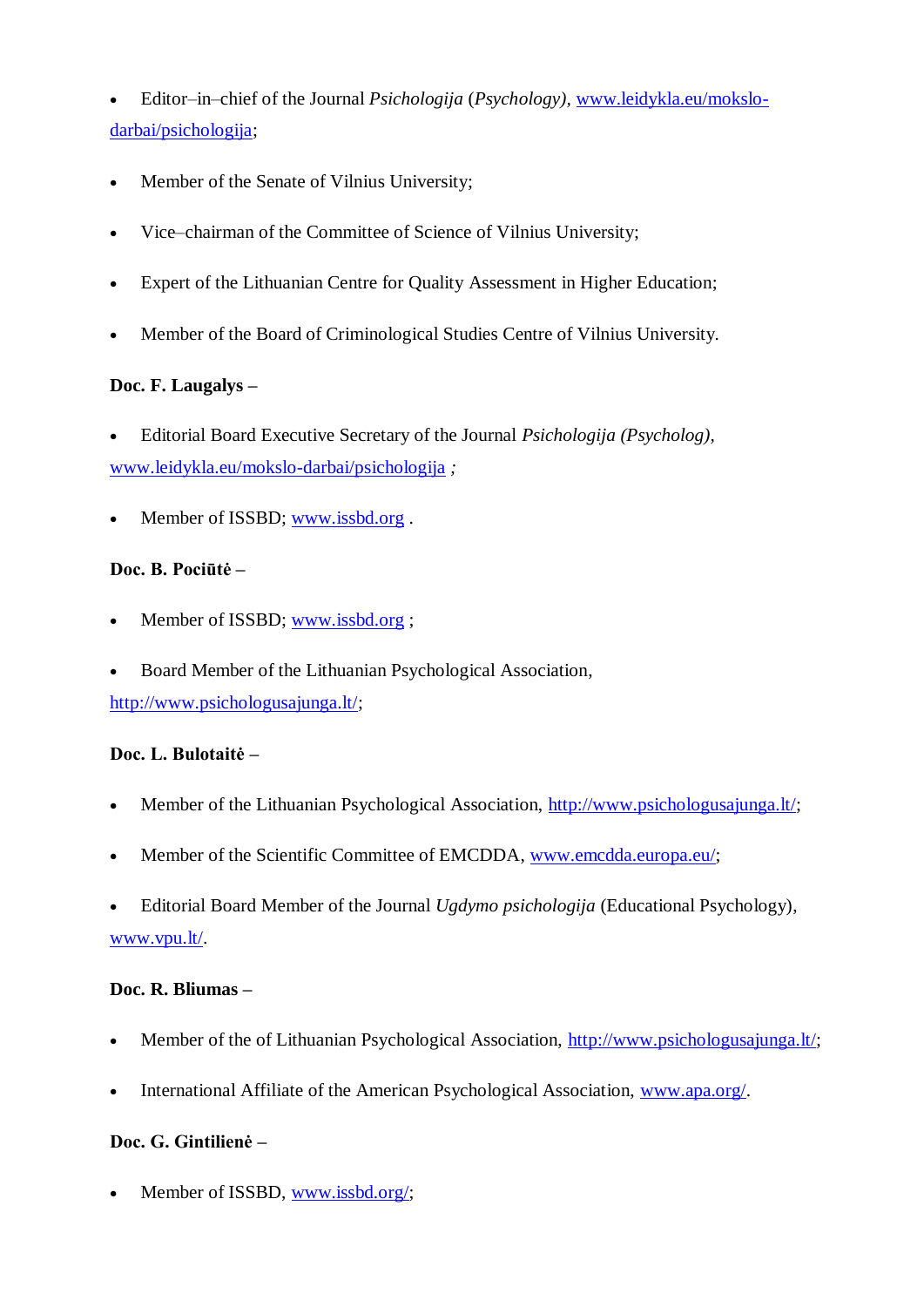- Member of the International Study Group on Special Education Needs;
- Board Member of the Lithuanian Psychological Association, [www.lps.vu.lt/](http://www.lps.vu.lt/);

 Member of Certification Commission of School Psychologists under the Ministry of Education and Science;

Affiliate Member International School Psychology Association, [www.ispaweb.org/](http://www.ispaweb.org/) .

# **Doc. D. Čekuolienė –**

- Member of Society for Research of Child Development (SRCD), [www.srcd.org/](http://www.srcd.org/);
- President of the Family Counseling Society:
- Member of the Lithuanian Psychological Association, [http://www.psichologusajunga.lt/.](http://www.psichologusajunga.lt/)

# **Doc. I. Čėsnienė –**

- Member of the Lithuanian Psychological Association, <http://www.psichologusajunga.lt/>
- Member of the Society for Police and Criminal Psychology,

<http://psychweb.cisat.jmu.edu/spcp/>

- Member of the International Association of Forensic Mental Health Services, <http://www.iafmhs.org/>
- Editorial Board Member of the Journal "Socialinių mokslų studijos" ("Societal Studies"), [http://www.mruni.eu/lt/mokslo\\_darbai/sms/apie\\_leidini/](http://www.mruni.eu/lt/mokslo_darbai/sms/apie_leidini/)

## **Doc. S. Girdzijauskienė –**

- Member of the International Study Group on Special Education Needs;
- Board Member of the Lithuanian Psychological Association, [http://www.psichologusajunga.lt/.](http://www.psichologusajunga.lt/)

## **Doc. R. Jusienė –**

- Board Member of the Lithuanian Psychological Association, <http://www.psichologusajunga.lt/> ;
- Member of ISSBD, [www.issbd.org](http://www.issbd.org/) ;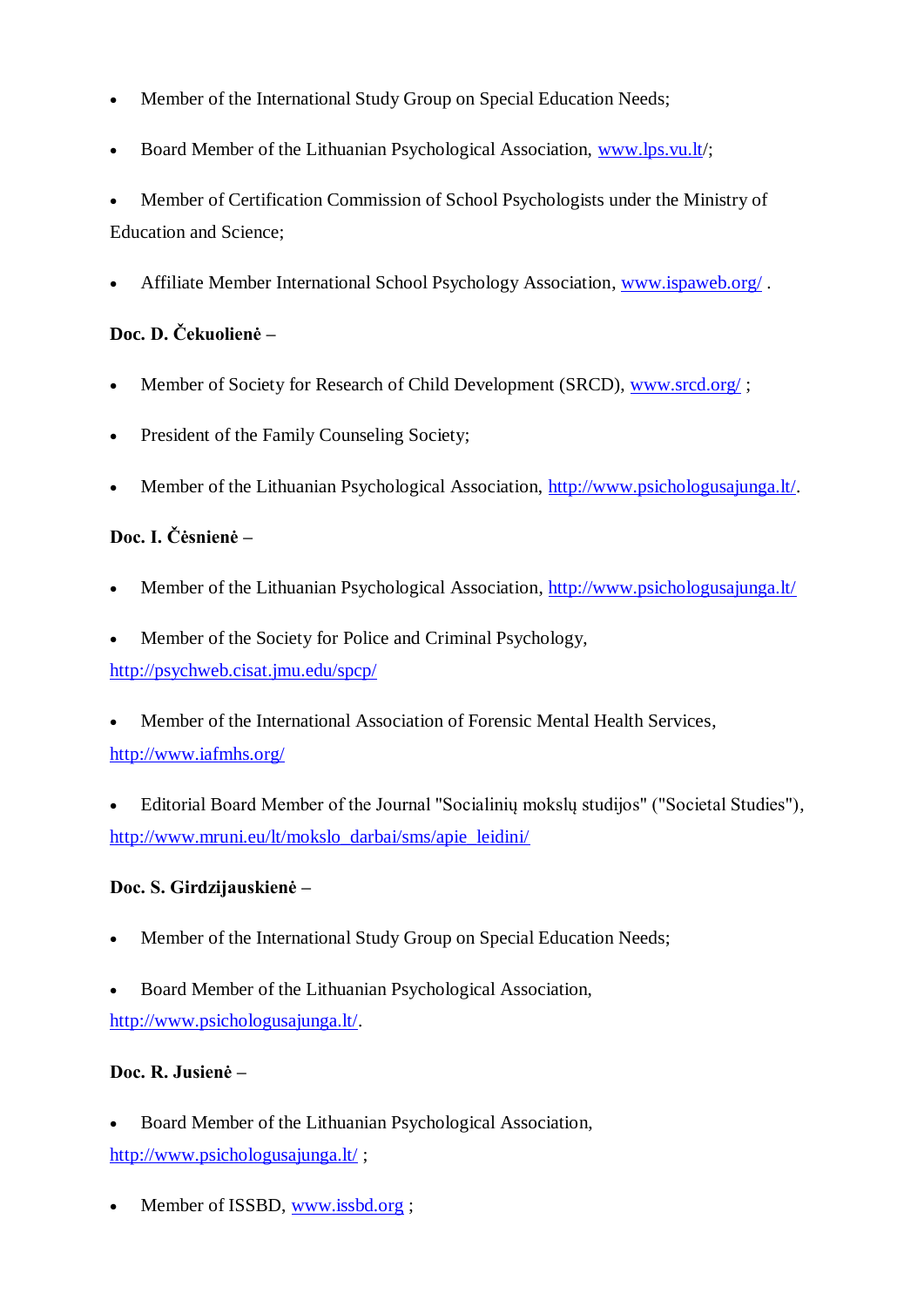• Member of European Society for Developmental Psychology, [www.esdp.info](http://www.esdp.info/).

# **Dr. A. Kairys –**

- Editorial Board Executive Secretary of the Journal *Psichologija (Psychology),*  [www.leidykla.eu/mokslo-darbai/psichologija;](http://www.leidykla.eu/mokslo-darbai/psichologija)
- Member of the Lithuanian Psychological Association, [http://www.psichologusajunga.lt/.](http://www.psichologusajunga.lt/)

## **Dr. Vilmantė Pakalniškienė –**

- Member of the Lithuanian Psychological Association, [http://www.psichologusajunga.lt/;](http://www.psichologusajunga.lt/)
- Member of European Association for Research on Adolescence, [www.earaonline.org;](http://www.earaonline.org/)
- Member of ISSBD, [www.issbd.org](http://www.issbd.org/).

## **Dr. K. Vanagaitė –**

Member of the Lithuanian Association of Criminology.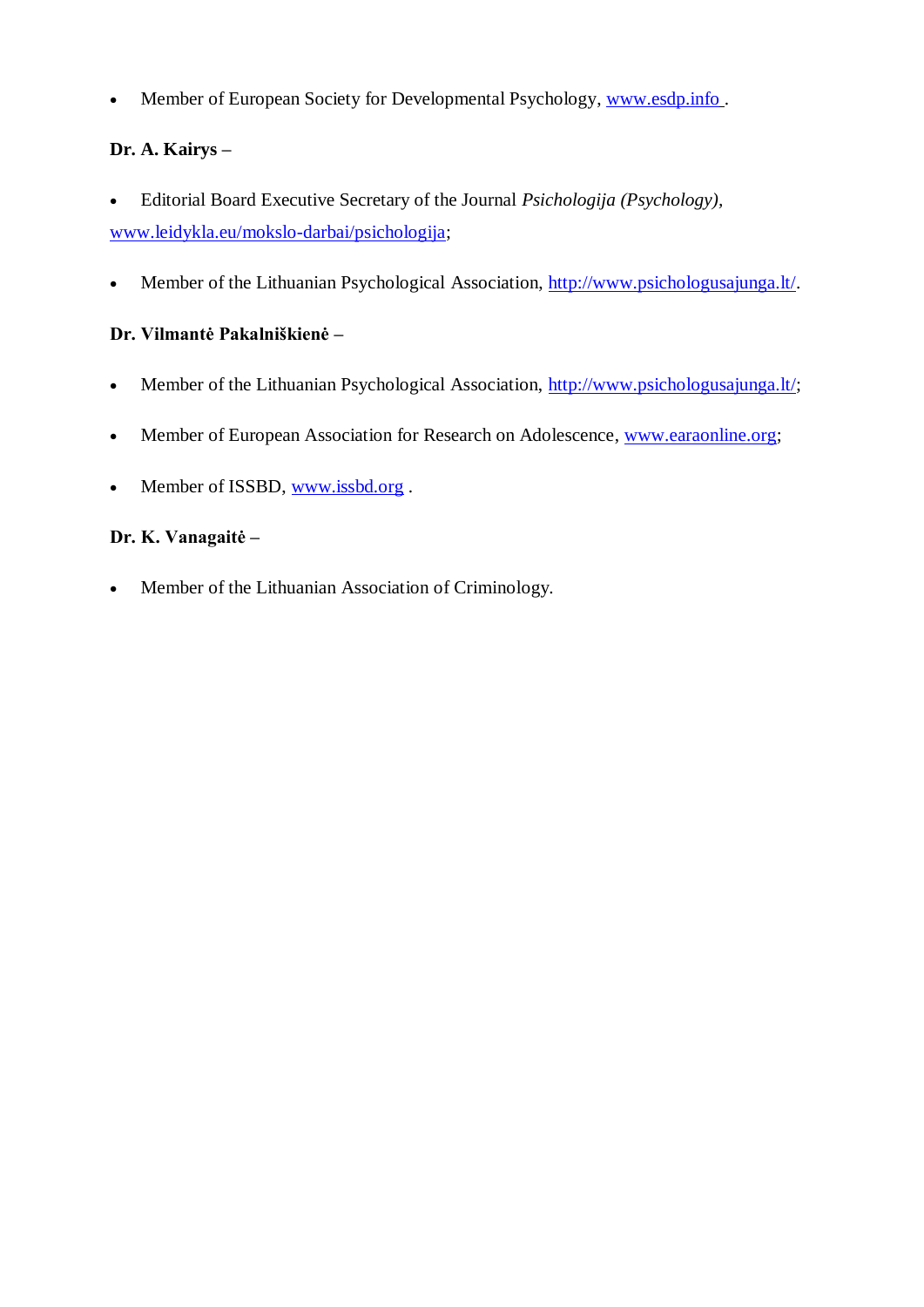### **DEPARTMENT OF CLINICAL AND ORGANIZATIONAL PSYCHOLOGY**

9/1 Universiteto, LT-01513 Vilnius

Tel. +370 5 266 7605, fax +370 5 266 7600

E-mail [danute.gailiene@fsf.vu.lt](mailto:danute.gailiene@fsf.vu.lt)

**Head –** *Prof. Habil. Dr. Danutė Gailienė*

#### *STAFF*

**Professors:** Habil. Dr. D. Gailienė, Dr. R. Kočiūnas, Dr. G. Gudaitė.

**Docents:** Dr. D. Bagdžiūnienė, Dr. R. Barkauskienė, Dr. R. Bieliauskaitė, Dr. E. Kazlauskas, Dr. V. Lepeška, Dr. R. Sargautytė.

**Senior assistant:** Dr. J. Lazauskaitė – Zabielskė, Dr. P. Skruibis, Dr. I. Žukauskaitė.

**Doctoral students:** I. Bieliauskienė, I. Dulinskaitė, V. Domanskaitė-Gota, I. Griauslienė, R. Garckija, A. Grušauskaitė, L. Gudaitienė, B. Jakubkaitė, A. Jurgaitytė-Avižinienė, I. Laukienė, V. Klimaitė, J. Lozovska, A. Matulaitė-Horwood, I. Povilaitienė, M. Skerytė-Kazlauskienė, I. Vaskelienė, R. Tomkevičienė, J. Šalaj, M. Tvarijonavičius.

### *RESEARCH INTERESTS*

Investigation of the DSH (deliberate self-harm) and effects of long lasting traumatisation Research in existential-phenomenological psychology and psychotherapy in cross cultural context

Developmental psychopathology

### *RESEARCH PROJECTS CARRIED OUT IN 2011*

#### **Projects Supported by University Budget**

**Psychological disfunction and experience of extreme stress: psychosocial background, psychodinamics and coping.** Prof. D. Gailienė. 2011-2015.

Evaluation of the effects of extreme traumatisation on families and on the second generation. Investigation of the self-destructive behaviour under the psychosocial deprivation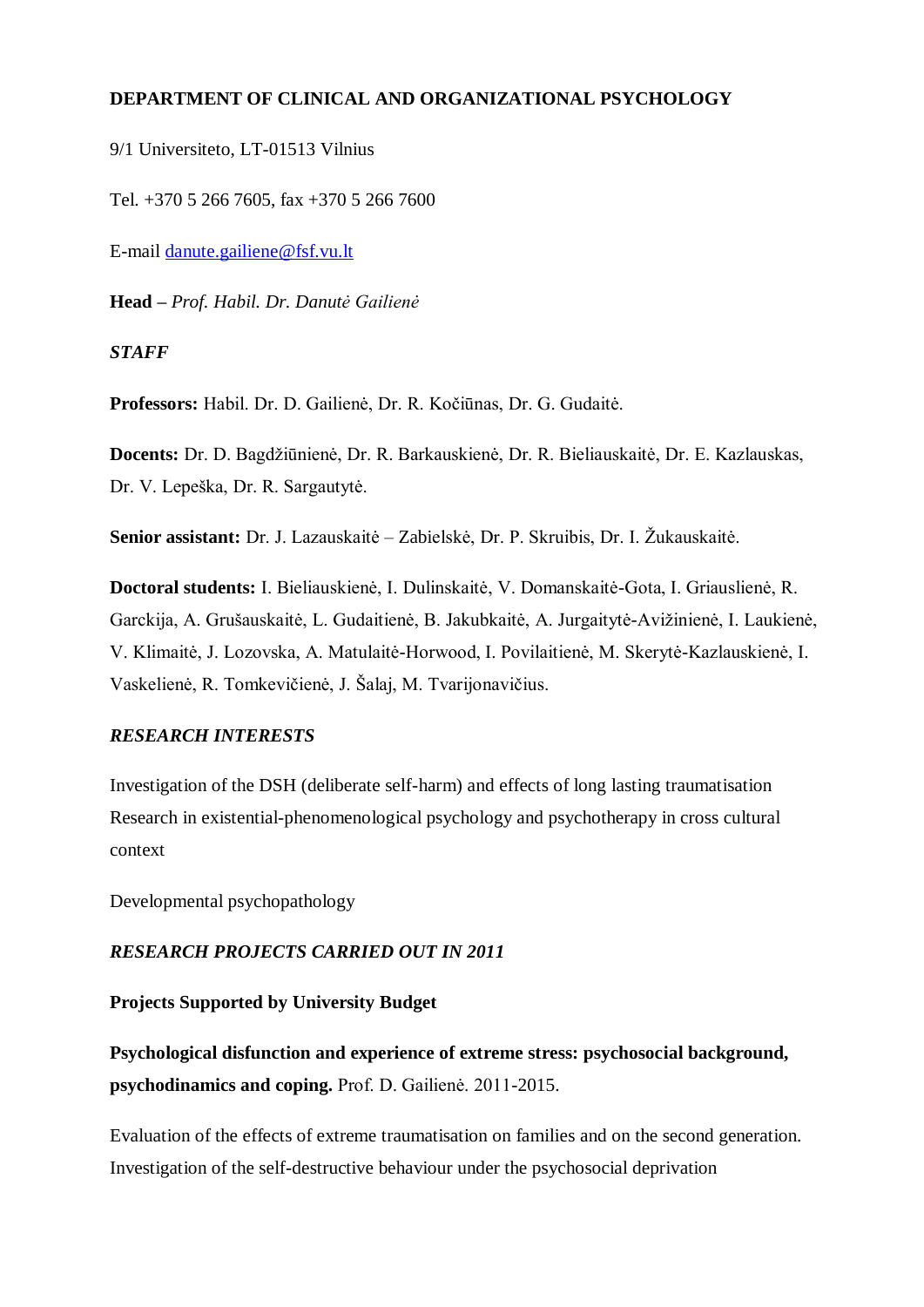In 2011 results of the effects of extreme stress were analysed and presented in 9 scientific presentations at international conferences and 3 scientific articles in peer-reviewed journals.

## **Projects, Programmes, Issues Supported by Research Council of Lithuania**

**Ambulatory assessment in psychotraumatology.** No. MIP-19/2010/LSS-250000-1082. Asoc. prof. E. Kazlauskas. 2010-2011.

## **International Science Programmes and Projects**

**[Erasmus Multilateral Networks EUROPLAT.](http://www.europlat.org/)** Prof. D. Gailienė, 2009-2012 m.

# *MAIN PUBLICATIONS*

## *COOPERATION*

Oslo University (Norway)

Umea University (Sweden)

University of Ljubljana (Slovenia)

University of Trondheim (Norway)

University of Medicine of Kaunas (Lithuania)

University of Pecs (Ungarn)

## *OTHER SCIENTIFIC ACTIVITIES*

## **Prof. D. Gailienė –**

 full Member of the International Academy for Suicide Research (IASR), [www.uni](http://www.uni-wuerzburg.de/IASR/)[wuerzburg.de/IASR/;](http://www.uni-wuerzburg.de/IASR/)

- Consulting Editor of the Journal *Archives of Suicide Research*;
- Associate Editor of the Journal *European Psychologist,* [www.hhpub.com/journals/ep/journals.html;](http://www.hhpub.com/journals/ep/journals.html)
- Associate Editor of the Journal *Psichologija* (*Psychology)*, [www.leidykla.vu.lt](http://www.leidykla.vu.lt/) ;
- Member of the Lithuanian Committee of Medical Bioethics, [www.bioetika.sam.lt;](http://www.bioetika.sam.lt/)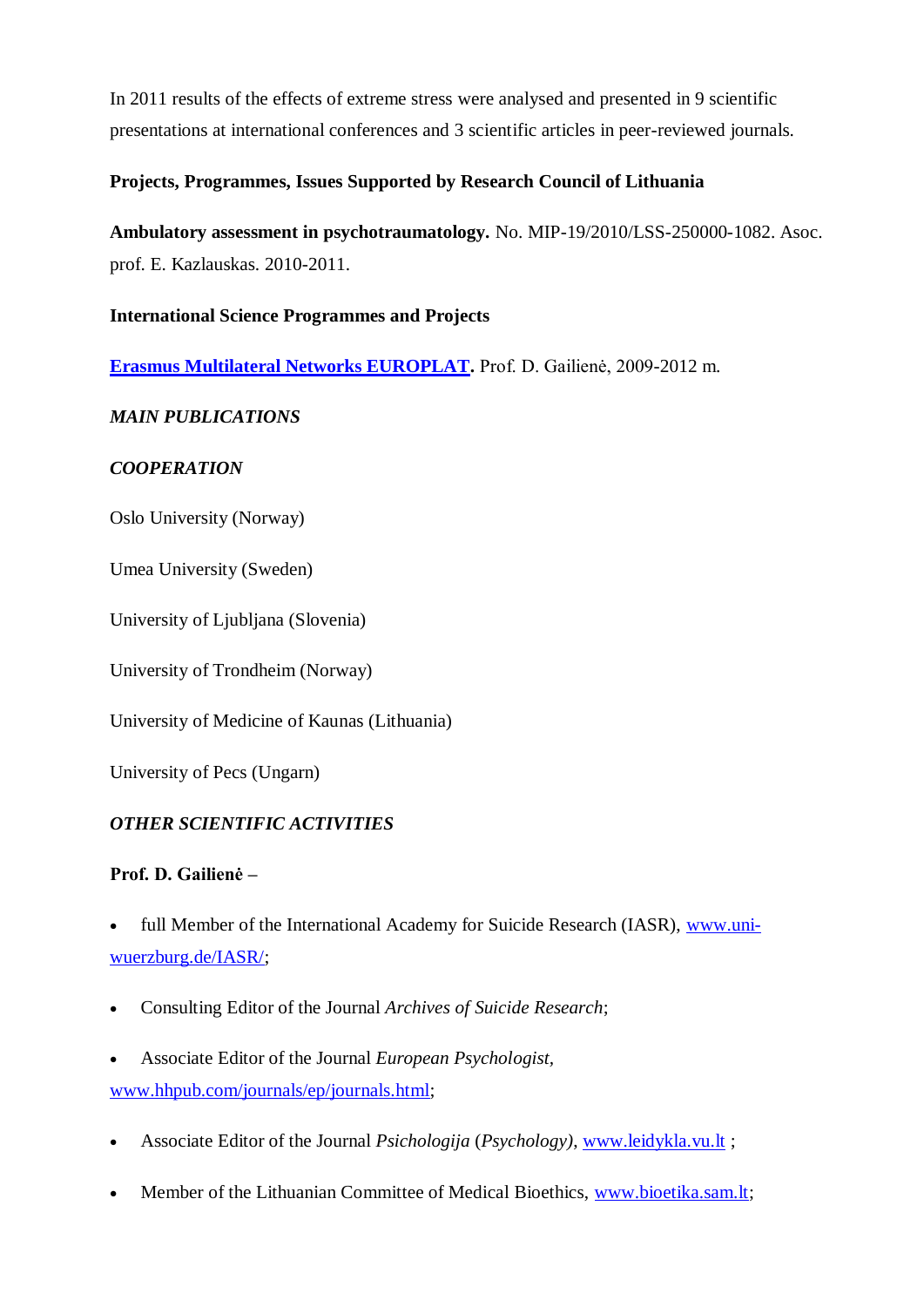- Member of International Association of Suicide Prevention (IASP), [www.med.uio.no/iasp/;](http://www.med.uio.no/iasp/)
- Member of Deutsche Gesellschaft für Suizidprophylaxe (DGSP), [www.suizidprophylaxe.de/;](http://www.suizidprophylaxe.de/)
- Member of American Suicidological Association (ASA);
- Member of Lithuanian Psychological Association, [http://www.psichologusajunga.lt/;](http://www.psichologusajunga.lt/)
- Member of European Society for Traumatic Stress Studies (ESTSS), [www.estss.org.](http://www.estss.org/)

### **Prof. G. Gudaitė –**

- Member of Lithuanian Psychological Association, [http://www.psichologusajunga.lt/;](http://www.psichologusajunga.lt/)
- Individual and Full Member of the International Association of Analytical Psychology, [www.iaap.org/;](http://www.iaap.org/)
- Member of the Lithuanian Association of AP;
- Board Member of the Lithuanian Society of Psychotherapy;
- Board Member of Lithuanian Association of Gestalt Therapy.

### **Prof. R. Kočiūnas –**

- Member of Lithuanian Psychological Association, [http://www.psichologusajunga.lt/;](http://www.psichologusajunga.lt/)
- Member of Society for Existential Analysis (Great Britain);
- General Secretary of East European Association for Existential Therapy, [www.exist](http://www.exist-assotiation.eu/)[assotiation.eu](http://www.exist-assotiation.eu/) ;
- Editorial Board Member of the Journal *Psichologija (Psychology),* [www.leidykla.vu.lt](http://www.leidykla.vu.lt/) ;
- Editorial Board Member of the *Journal of Baltic Psychology* (Latvia);
- Editorial Board Member of the Journal *Existential Analysis* (Great Britain), [www.existentialanalysis.co.uk](http://www.existentialanalysis.co.uk/) ;
- Editorial Board Member of the Journal *Psychotherapy* (Russia);
- Editorial Board Member of the *Journal of Mental Medicine and Ecology* (Russia);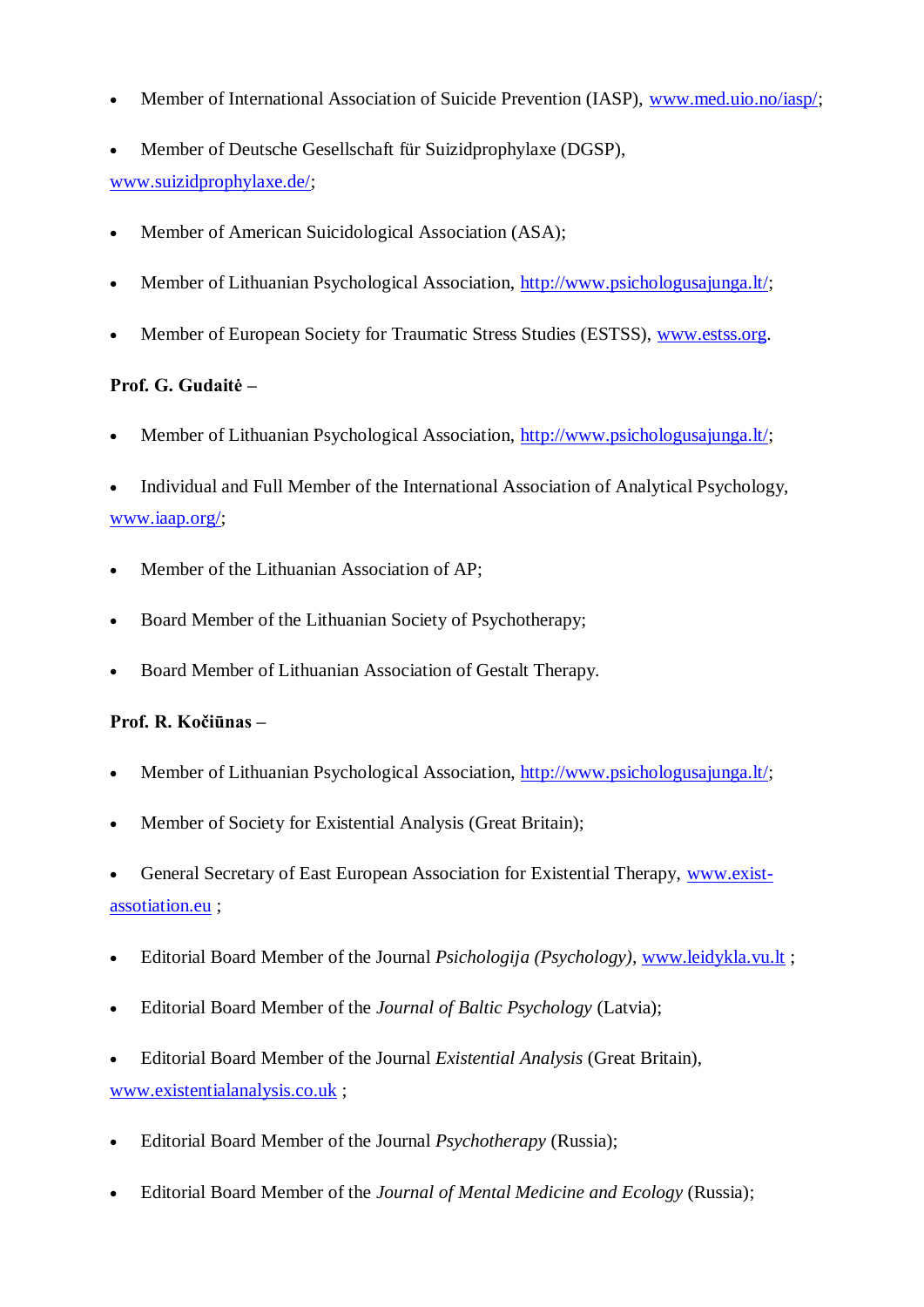Editorial Board Member of the International Journal *Existential Tradition: Philosophy, Psychology, Psychotherapy*;

 Editorial Board Member of the Journal Counselling Psychology and Psychotherapy (Russia);

 Editorial Board Member of the International Journal *Existentia: Psychology and Psychotherapy,* [www.existradi.ru](http://www.existradi.ru/) ;

 Representative from Lithuania in the Psychotherapy Committee of European Federation of Psychological Assotiations.

### **Doc. R. Bieliauskaitė –**

- Member of the Lithuanian Psychological Association, [http://www.psichologusajunga.lt/;](http://www.psichologusajunga.lt/)
- Member of the Lithuanian Society of Individual Psychology;
- Member of the Board of Experts of the Inspector of Journalists' Ethics.

### Doc. D. Bagdžiūnienė –

Member of the Lithuanian Psychological Association, [http://www.psichologusajunga.lt/.](http://www.psichologusajunga.lt/)

## **Doc. R. Sargautytė –**

- Member of the Lithuanian Pain Society (LSD);
- Member of the International Association for the Study of Pain (IASP), [www.iasp](http://www.iasp-pain.org/defsopen.html/)[pain.org/defsopen.html/;](http://www.iasp-pain.org/defsopen.html/)
- Member of Lithuanian Psychological Association, [http://www.psichologusajunga.lt/;](http://www.psichologusajunga.lt/)
- Member of Steering Committee CEESBM (Central and Eastern Europe Society for Behavioural Medicine).

### **Doc. E. Kazlauskas –**

- Board member of Lithuanian Psychological Association, [http://www.psichologusajunga.lt/;](http://www.psichologusajunga.lt/)
- Member of the European Society for Traumatic Stress Studies (ESTSS), [www.estss.org/.](http://www.estss.org/)

### **Doc. R. Barkauskienė –**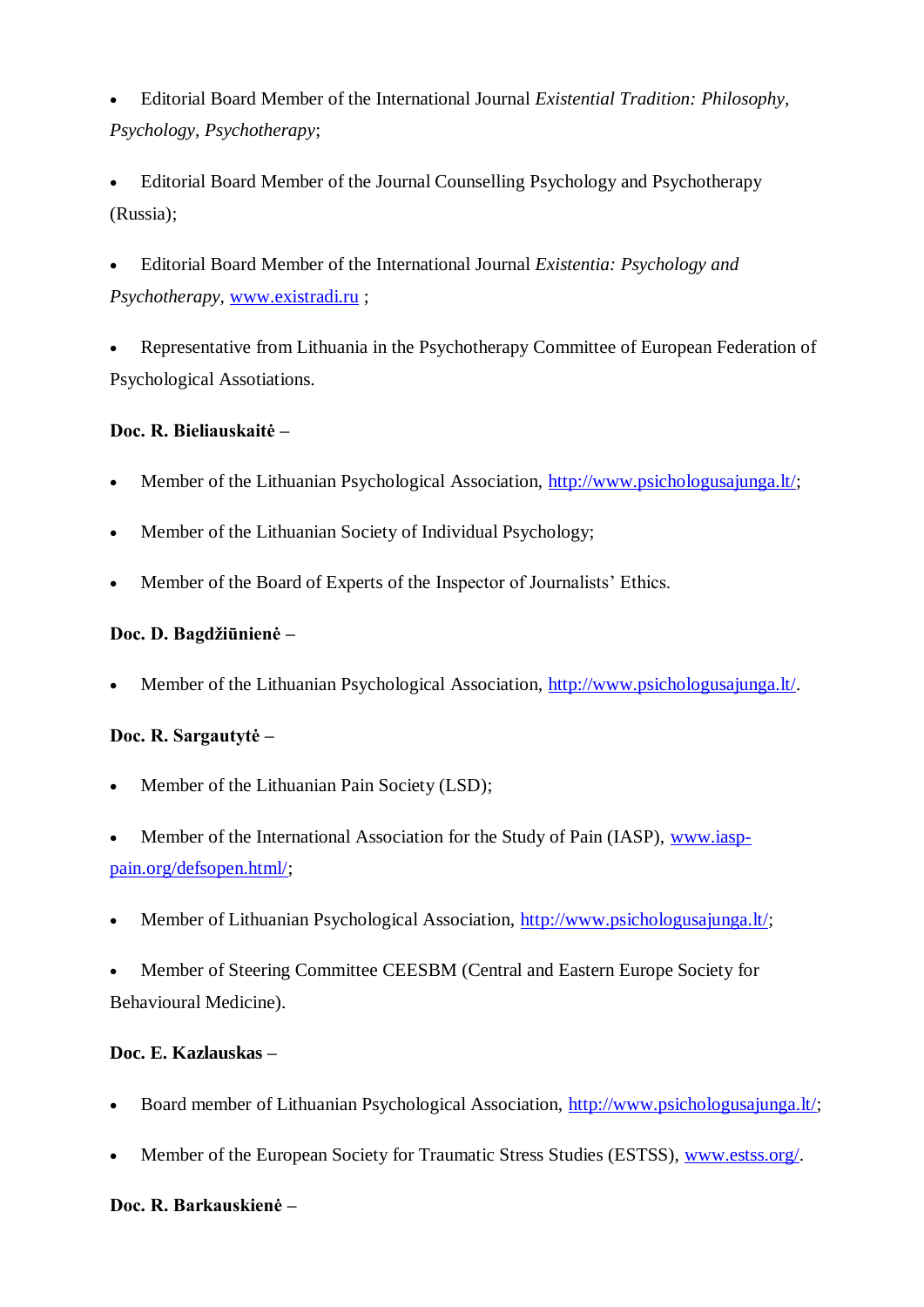- Member of Lithuanian Psychological Association, [http://www.psichologusajunga.lt/;](http://www.psichologusajunga.lt/)
- National Representative at EFPA Standing Committee of Ethics;
- Member of the International Academy for Research in Learning Disabilities, [www.iarld.com;](http://www.iarld.com/)
- Member of International Society for the Study of Behavioral Development, [www.issbd.org;](http://www.issbd.org/)
- Member of Lithuanian Dyslexia Association.

## Dr. I. Žukauskaitė –

Member of the Lithuanian Psychological Association, [http://www.psichologusajunga.lt/.](http://www.psichologusajunga.lt/)

### **Lect. J. Lazauskaitė-Zabielskė –**

- Member of the European Association of Work and Organizational Psychology, [www.eawop.org;](http://www.eawop.org/)
- Board Member of Baltic Area Alliance Board at European Association of Work and Organizational Psychology;
- Member of International Society for Justice Research, [www.isjr.org;](http://www.isjr.org/)
- Member of the Lithuanian Psychological Association, [www.lps.vu.lt/;](http://www.lps.vu.lt/)
- Chair of Organizational Psychology Committee at Lithuanian Psychological Association;
- Member of Lithuanian Society of Young Researchers.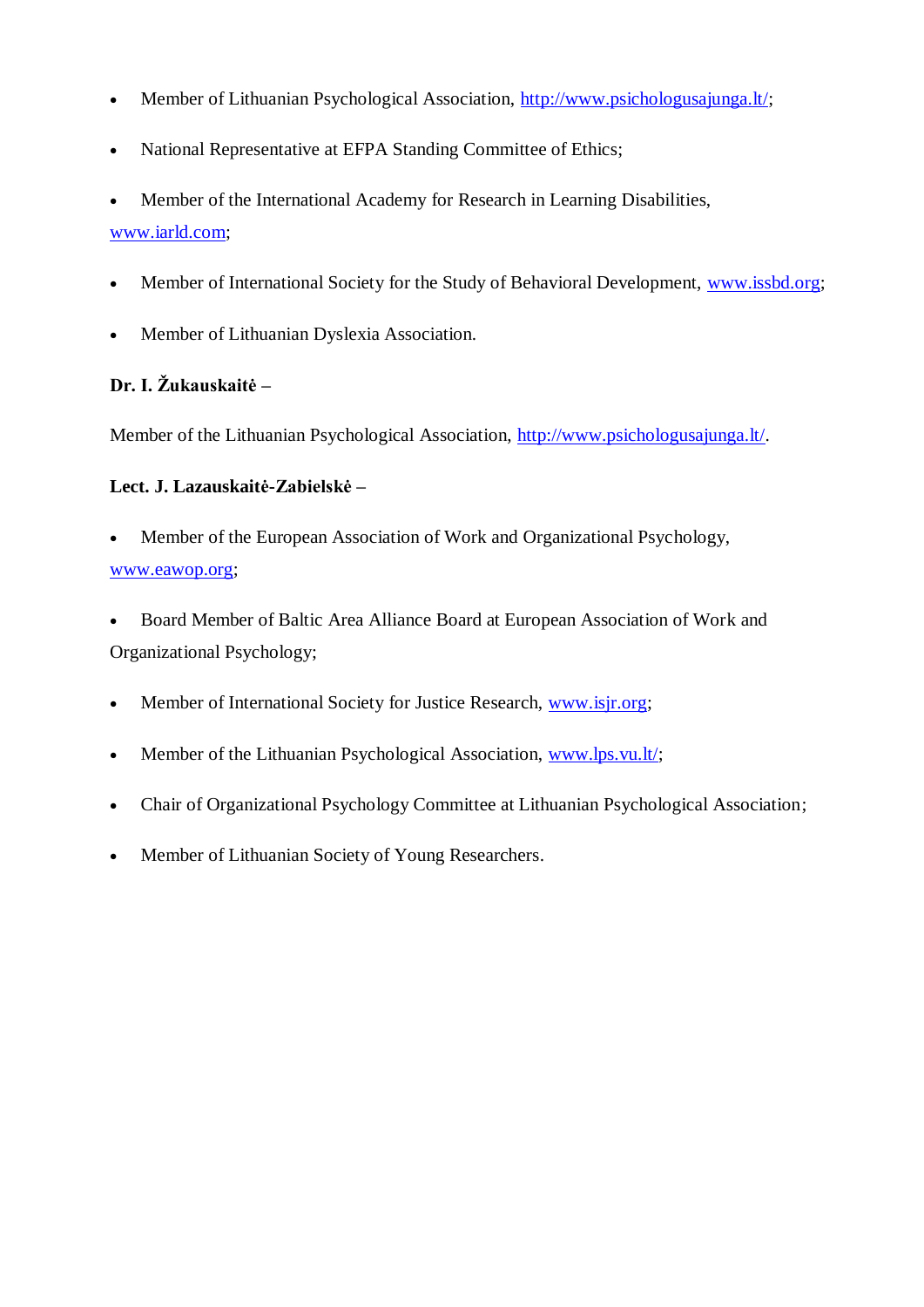### **DEPARTMENT OF SOCIOLOGY**

9/1 Universiteto, LT-01513 Vilnius

Tel. +370 5 266 7626

E-mail: [arunas.poviliunas@fsf.vu.lt](mailto:arunas.poviliunas@fsf.vu.lt)

**Head** – *Prof. Dr. Arūnas Poviliūnas*

#### *STAFF*

**Professors:** Dr. (HP) A. Dobryninas, Habil. Dr. A. Matulionis, Habil. Dr. Z. Norkus, Dr. (HP) A. Poviliūnas, Dr. (HP) A. Valantiejus.

**Docents:** Dr. I. Juozeliūnienė, Dr. R. Žiliukaitė.

**Senior assistants:** Dr. L. Žilinskienė.

**Assistants:** Dr. A. Pocienė, V. Jonikova.

**Doctoral students:** J. Andrijevskis, D. Čiupailaitė, M. Dobrynina, A. Girkontaitė, R. Juras, A. Malinauskaitė, G. Rapolienė, M. Šupa, V. Urbonaitė, A. Vaikšnytė, L. Varnauskaitė.

### *RESEARCH INTERESTS AND TRENDS*

Analysis of theoretical discourses (social constructivism, theories of (post)modernity, critical theory, criminological discourses)

Sociology of education

Sociology of deviations and crime

Rural and urban sociology

Sociology of communities and rural community development

Sociology of science

Sociology of professions

Sociology of youth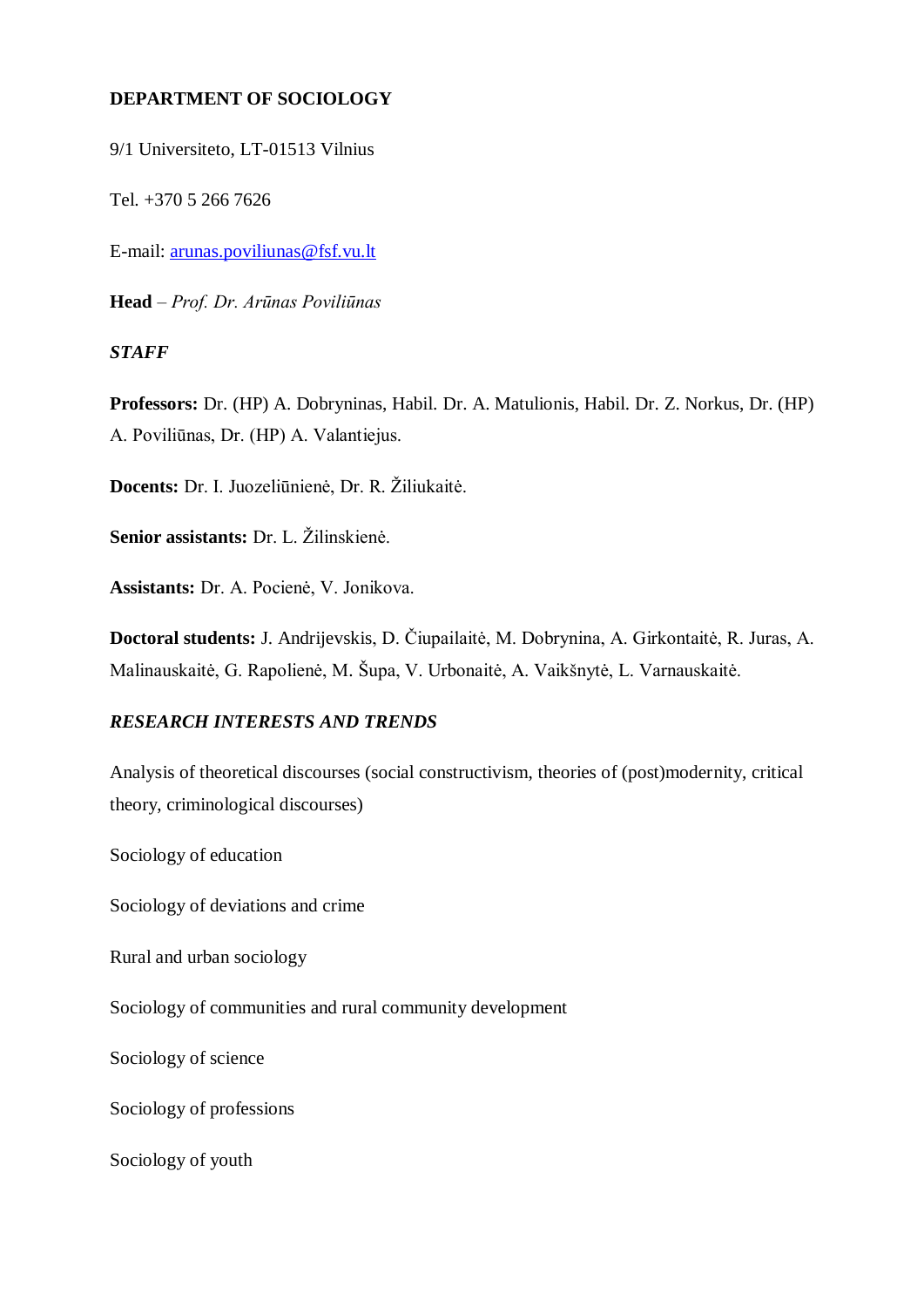Theoretical and empirical issues in the research on family Corruption and anti-corruption activity Policy analysis of social inclusion Social economy Role of mass media in contemporary society Post communist social transformation in Lithuania in the comparative perspective Social theory of Max Weber Methodology of comparative historical sociological research Rational choice approach in sociology Comparative historical sociological imperiology

### *RESEARCH PROJECTS CARRIED OUT IN 2011*

#### **Projects Supported by University Budget**

#### **Social Discourses and Action.** Prof. A. Poviliūnas. 2006–2011.

Research of the post-communist transformation in Lithuania from the viewpoint of comparative historical sociology was accomplished. The imperial features of the Grand Duchy of Lithuania were investigated from the comparative historical sociological aspect. Research in the field of the history of sociology and analysis of the theoretical discourse was continued. The members of the department were participating in the research programs analyzing the phenomenon of the corruption. The members of the department were participating in the research of the field of occupational activities. Research work in the rural and communities sociology was continued. The Lithuanian social policy and social policy discourse were critically analyzed, the impact of crisis on social policy was evaluated. The efforts of Roma inclusion were critically discussed.

#### **Projects, Programmes, Issues Supported by Research Council of Lithuania**

**Reception of Criminal Justice in Society.** Contract No VP1-3.1-ŠMM-07-K-01-049. Prof. A. Dobryninas. 2011-2014.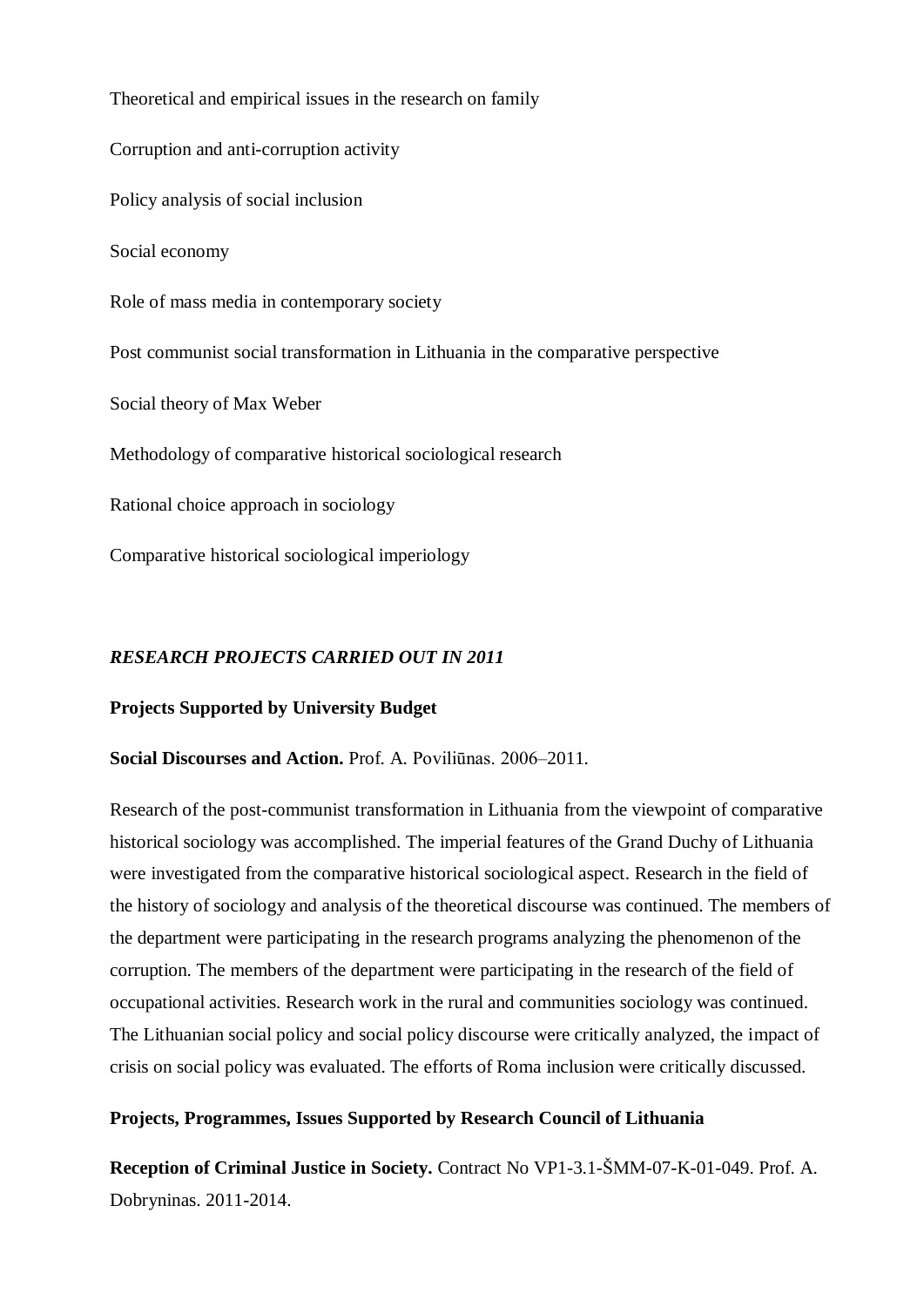The main aims of criminal justice are: to guarantee social order by penal means of social control, to preserve safety, and to secure fundamental human rights in society. New local and global challenges for public safety encourage professional, political and public discussions on the issue of criminal justice. Initiators of the project are going to propose complex interdisciplinary research on the reception of criminal justice in society. The research will cover the following aspects: peculiarities of the compiling of professional discourse on criminal justice; the impact of mass media on the image of criminal justice in society; the role of political ideologies on priorities and principles of penal policy. The study is based on the methodology of social research that is close to the ideas of phenomenological sociology, which emphasizes the importance of epistemological stratification in the process of understanding of social events and facts. The main expected outcomes of the research: description and analysis of above-mentioned discourses and their interactions, and on the basis of these results - creating criminal justice institutions assessment and evaluation methods.

**Two Decades of Independence: Kaunas (1918-1940) and Vilnius (1990-2012) Republics of Lithuania from the Viewpoint of Comparative Historical Sociology.** Contract No VP1-3.1- ŠMM-07-K-01-010. Prof. Z. Norkus. 2011-2014.

This research project, started in June 2011, pursues the purpose to disclose the similarities and differences in the pathways, sequences and patterns of demographic, economic, social, political, and cultural change in the interwar and post-communist Lithuania and to explain them by means of comparison with most similar cases from the same region and historical periods).

**Public Trust in the Criminal Justice Institutions in Lithuania and its Determinants.** Contract No SIN-07/2010/ LSS-250000-957. Prof. A. Dobryninas. 2010-2012.

In 2010 the Research group members studied and analyzed relevant to the goal of the Project academic literature and similar researches. Main results of international and national researches are discussed, as well as theoretical principles of legal and social (cultural) foundation of criminal justice institutions. This experience and ideas will be used in the process of designing the research methodology and compiling the questionnaire for the public attitudes to the criminal justice survey.

Fostering of the of Lithuanian Sociology's Tradition in the Journal "Sociologija. Mintis ir **veiksmas" (Sociology. Thought and Action).** Contract No LIT-2-70/ LSS-250000-426. Prof. A. Poviliūnas. 2010-2012.

The main of the project is o develop and foster the sociological discourse in Lithuania.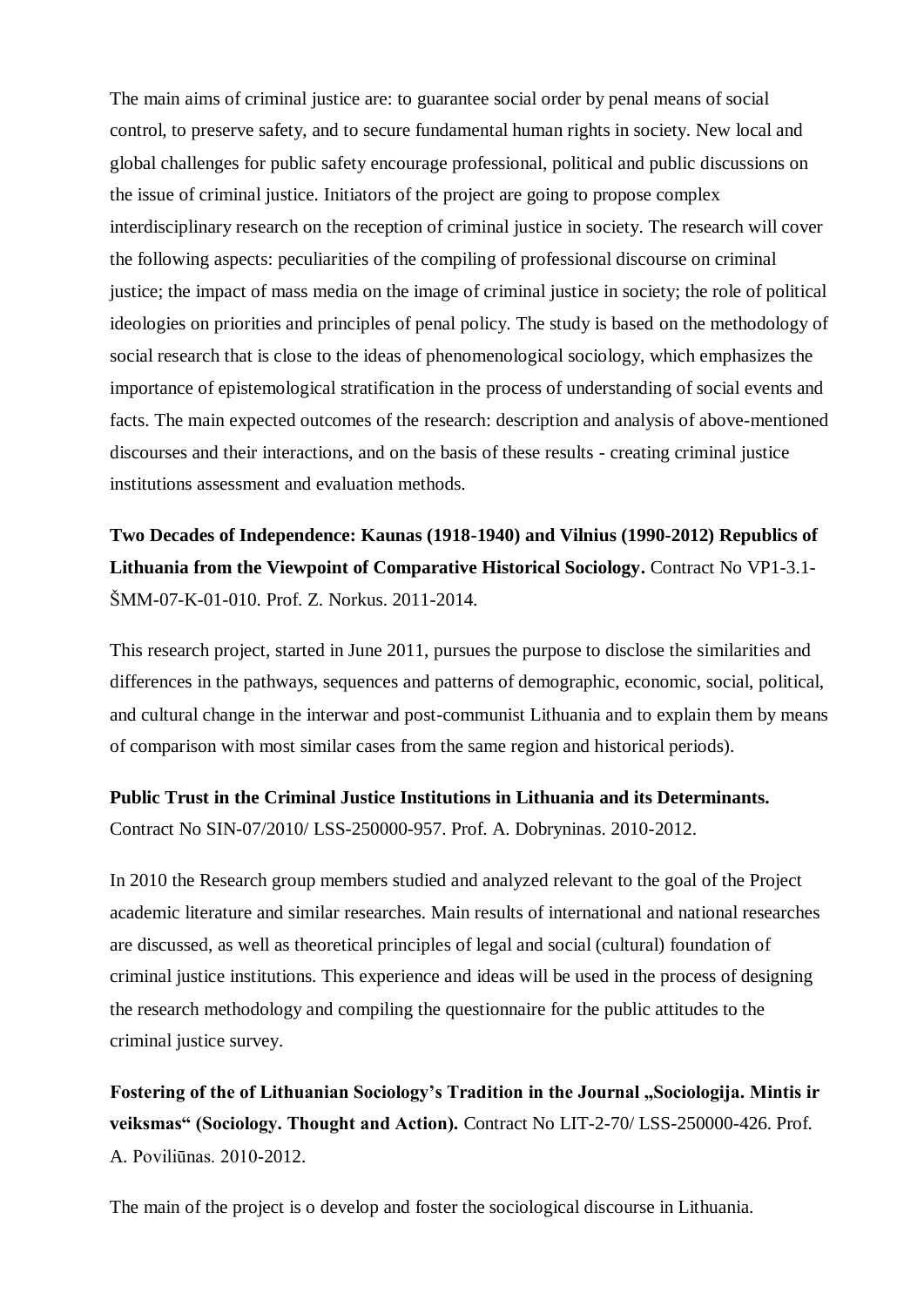**Remembrance of Soviet times in life stories: relationship between public and private**  discourses. Contract No VAT-18/2010/ LSS-250000-1246. Prof. D. Leinartė, dr. L. Žilinskienė. 2010-2012.

The research aims at revealing the expressions of the collective (communicative) memory of the post communist Lithuanian society and emigration as well as transformations at the private level, their relations with public discourses of cultural memory and life pathways of emigration groups and generations. The research incorporates biographic methodology. The biographies of Lithuanian people and Soviet-time migrants who left from Lithuania for Israel, Poland, and Germany will be explored. The research will also explore into the ways the remembrance of Soviet-time is invoked in the interpretation of choices made or rules adhered to in human lives, into the contexts and ways historical events are interpreted (particularly, traumatic events of the beginning of Soviet time – experience common for all sample groups), into the role the Soviet time memories play and into the cultural codes used in constructing the Soviet-time memory in individual and collective memory discourses of families, generations and diasporas. The proposed research would expand the geography of collective memory surveys and would also be a comparative one in its nature. The research team consists of sociologists and historians. Material obtained during the research will be used as a basis for the formation of biographic archives, which are to continue functioning after the end of the project.

**Building Democracy and Capitalism in Lithuania: Pathways and Outcomes in International Comparison.** Contract No LIT-2-12/ LSS-250000-381. Prof. Z. Norkus. 2010- 2011.

The project is the translation into English and publication of the book by Prof. Zenonas Norkus from Vilnius university "Kokia demokratija, koks kapitalizmas? Pokomunistinė transformacija Lietuvoje lyginamosios istorinės sociologijos požiūriu" [Which Democracy, Which Capitalism? Post-communist Transformation in Lithuania from the Viewpoint of Comparative Historical Sociology] (Vilnius: Vilnius University Press, 2008). To publish the essentially abridged, reworked, and updated text, Vilnius university announced the public procurement competition that was won by the publishing house "Apostrofa". According to contract between Vilnius university and "Apostrofa", the publishing house translated, edited and published this text as book "On Baltic Slovenia and Adriatic Lithuania. A Qualitative Comparative Analysis of Patterns in Post-Communist Transformation". Vilnius: Apostrofa/CEU Press. 2012) The international distribution of the book is subcontracted by "Apostrofa" to publishing house Central European University Press in Budapest.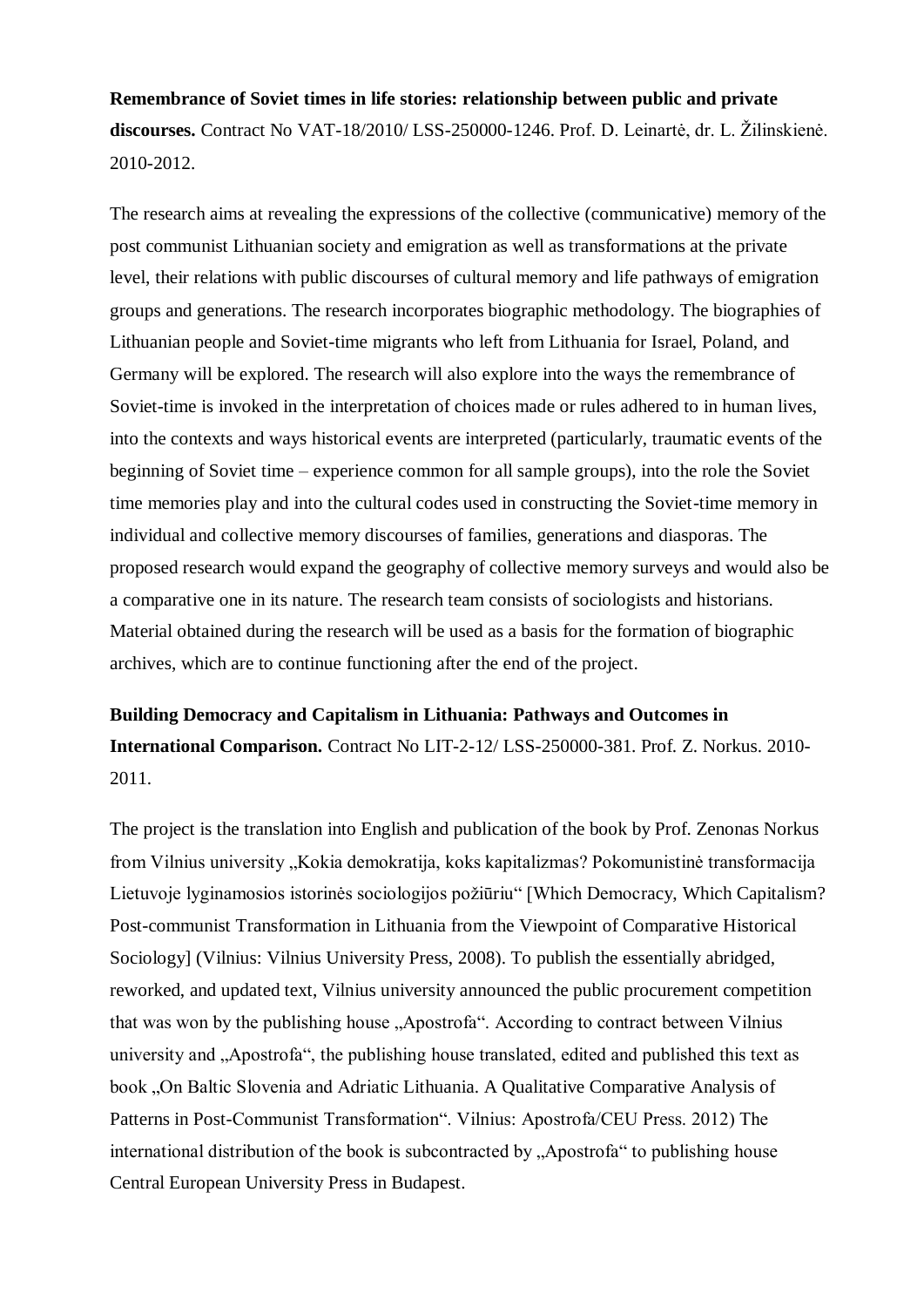#### **Projects Supported by European Social Fund Agency**

#### **The Research of the Field of Professional Activities.** Prof. A. Poviliūnas. 2009-2012.

The research project was accomplished in the framework of the project . Development of the Concept of the European Credit Transfer and Accumulation System (ECTS) at the National Level: Harmonisation of the Credit and Implementation of the Learning Outcomes Based Study Programme Design " (Project No VP1-2.2-ŠMM-08-V-01-001 ([http://www.esparama.lt/2007-](http://www.esparama.lt/2007-2013/lt/statistikaonline/igyvproj?pro_id=6168&sparams=16223&page=5&pgsz=10) [2013/lt/statistikaonline/igyvproj?pro\\_id=6168&sparams=16223&page=5&pgsz=10\)](http://www.esparama.lt/2007-2013/lt/statistikaonline/igyvproj?pro_id=6168&sparams=16223&page=5&pgsz=10). The aim of the research to elaborate the methodology of the of the analysis of the field of occupations and to analyze the field of professional activities of the postgraduates of the 8 selected study programmes.

#### *MAIN PUBLICATIONS*

#### *COOPERATION*

Sociology Department, Uppsala University (Sweden)

Department of Sociology, University of Jyväskylä (Finland)

Department of Social Psychology, University of Helsinki (Finland)

Department of Sociology, Eastern Caroline University (USA)

Swedish School of Social Science (Sweden)

University of Helsinki (Finland)

Political Science and Sociology, National University of Ireland, Galway (Ireland)

Oslo University College (Norway)

### *OTHER SCIENTIFIC ACTIVITIES*

**Prof. A. Dobryninas –**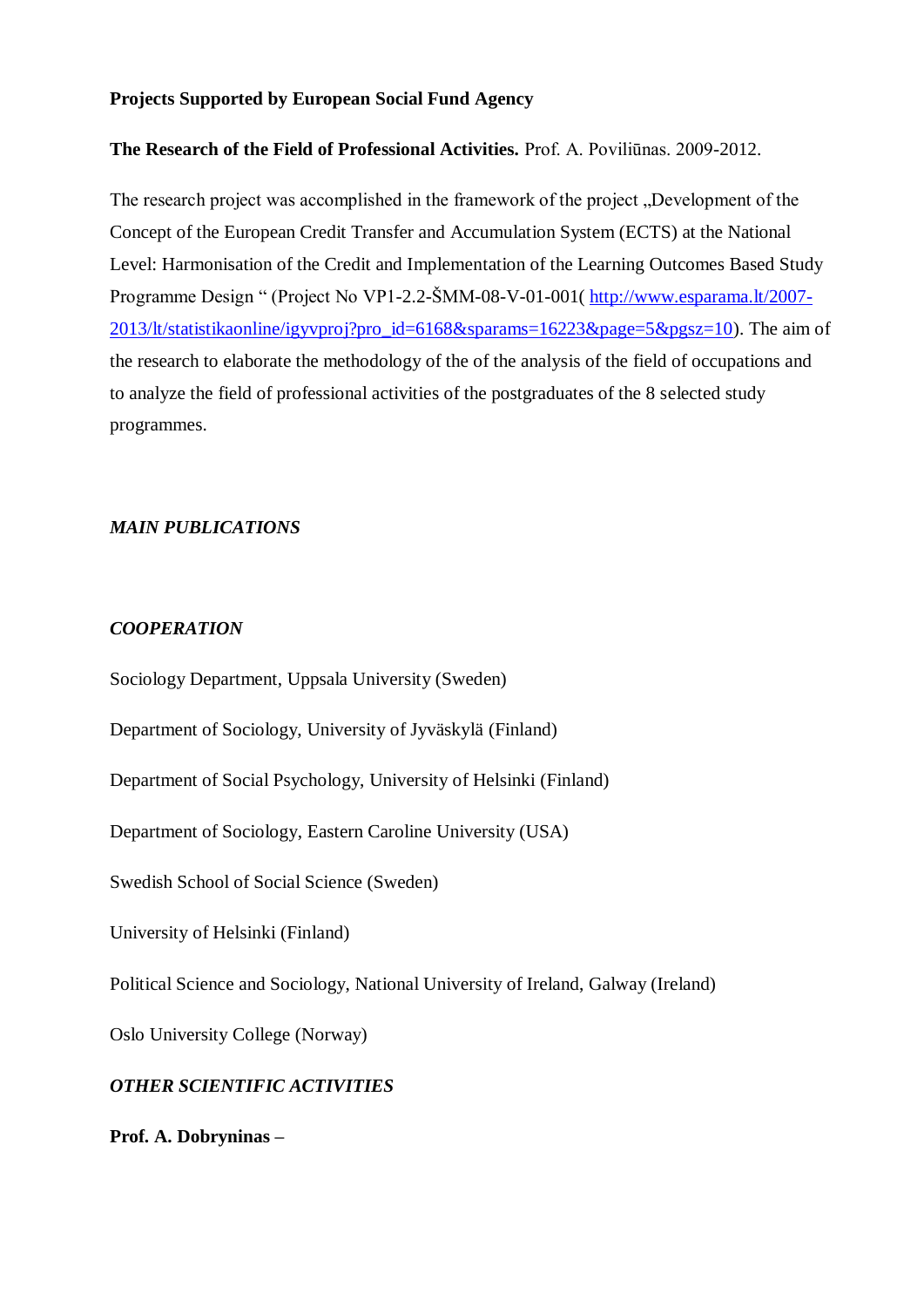Member of Steering Committee of European Group for the Study of Deviance and Social Control;

 Editorial Board Member of the Journal Sociologija (Sociology), [http://www.ku.lt/sociologija/;](http://www.ku.lt/sociologija/)

Editorial Board Member of the Universal Lithuanian Encyclopaedia.

# **Doc. I. Juozeliūnienė –**

 Member of the Family Research Committee (RC 06) of the International Sociological Association (ISA);

Member of the Nordic Family Research Network (NFRN).

# **Prof. A. Matulionis –**

- Member-Expert of the Lithuanian Academy of Sciences;
- Member-Expert of the Latvian Academy of Sciences;

 Editorial Board Member of the Journal Filosofija. Sociologija (Philosophy, Sociology), <http://www.lmaleidykla.lt/filosofijasociologija/2010/3/> ;

- Editorial Board Member of the Journal Socialiniai mokslai (Social Sciences);
- Editorial Board Member of the Journal Sociologija (Sociology), <http://www.ku.lt/sociologija/> ;
- Member of the International Sociological Association (ISA).

## **Prof. Z. Norkus –**

- Editorial Board Member of the Journal Filosofija. Sociologija (Philosophy, Sociology), <http://www.lmaleidykla.lt/filosofijasociologija/2010/3/> ;
- Deputy Dean for Research of the Faculty of Philosophy, Vilnius University;
- Editorial Board Member of the Journal Sociologija (Sociology), <http://www.ku.lt/sociologija/> ;
- Editorial board member of the Journal Santalka,<http://www.coactivity.vgtu.lt/>;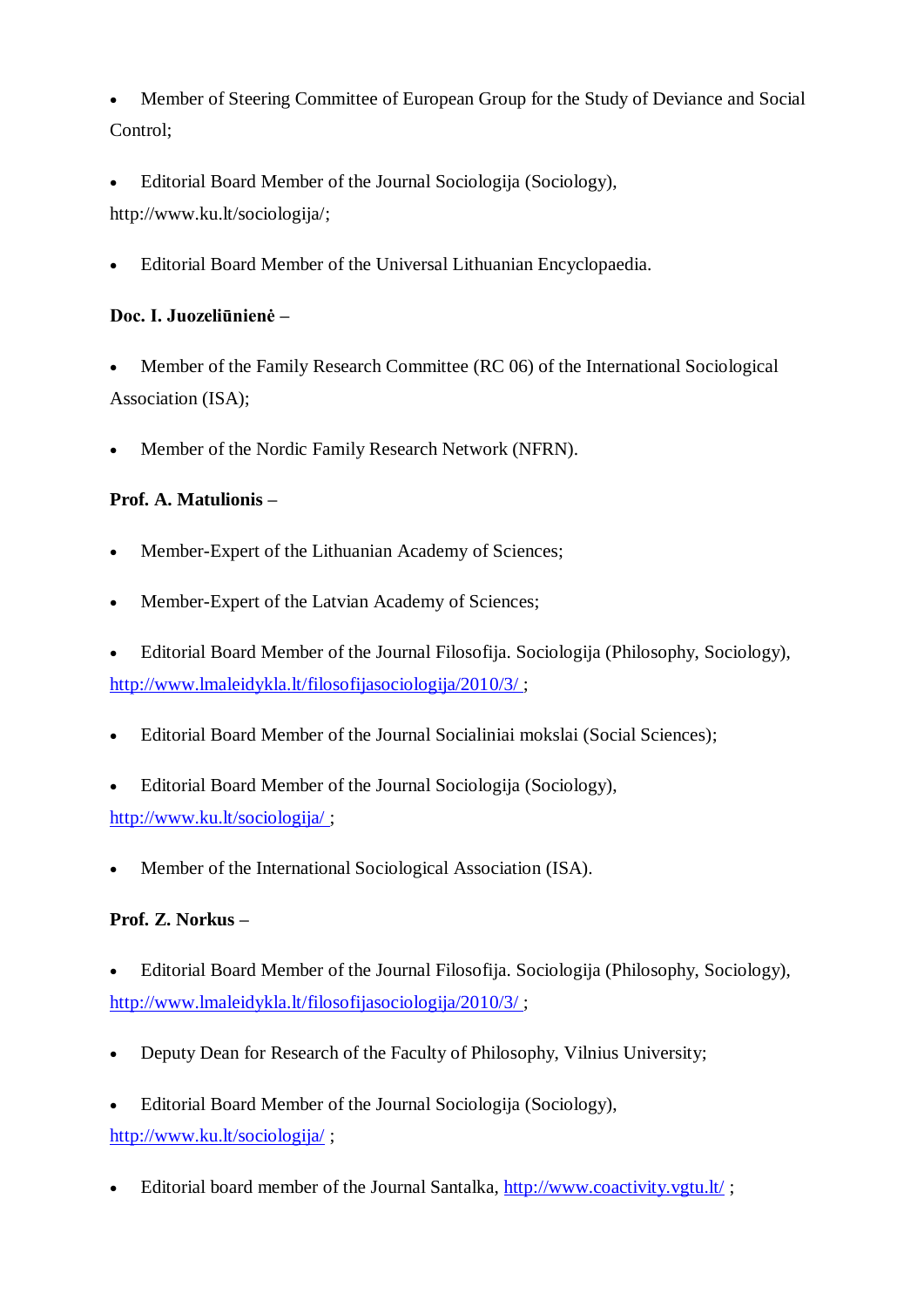- Editorial Board Member of the Universal Lithuanian Encyclopaedia;
- Member of the Executive Council of the Lithuanian Sociological Society;

• Editorial Board Member of the Journal Lietuvos istorijos studijos (Studies of Lithuania's History).

### **Prof. A. Poviliūnas –**

- Member of the Committee of Humanities and Social Sciences of Research Council of Lithuania,<http://www.lmt.lt/en/structure-and-contacts.html> ;
- Editorial Board Member of the Journal Sociologija (Sociology), <http://www.ku.lt/sociologija/> ;
- Member of SUSTAIN Network (Helsinki University),

[http://sockom.helsinki.fi/forum/SUSTAIN/network.html;](http://sockom.helsinki.fi/forum/SUSTAIN/network.html)

 Lithuanian Expert of the Group of Non Governmental Experts in Fight against Poverty and Social Exclusion, European Commission, Employment, Social Affairs and Equal Opportunities DG, [http://www.peer-review-social-inclusion.eu/network-of-independent-experts;](http://www.peer-review-social-inclusion.eu/network-of-independent-experts)

 Vice-president of the Lithuanian Association of Sociologists, <http://www.sociology.lt/EN/50/About-the-LSA.htm> ;

Head of the Doctoral Studies Committee of Sociology, Vilnius University.

## **Prof. A. Valantiejus –**

- Editor-in-chief of the Journal Sociologija (Sociology),<http://www.ku.lt/sociologija/> ;
- Editorial Board Member of the Journal Filosofija. Sociologija (Philosophy, Sociology), <http://www.lmaleidykla.lt/filosofijasociologija/2010/3/> .

# **Doc. R. Ţiliukaitė**

- National programme director, European Value Survey, <http://www.europeanvaluesstudy.eu/evs/about-evs/organisation/newcouncil/> ;
- Programme Director, Civil Society Institute, [http://www.civitas.lt/en/?pid=25.](http://www.civitas.lt/en/?pid=25)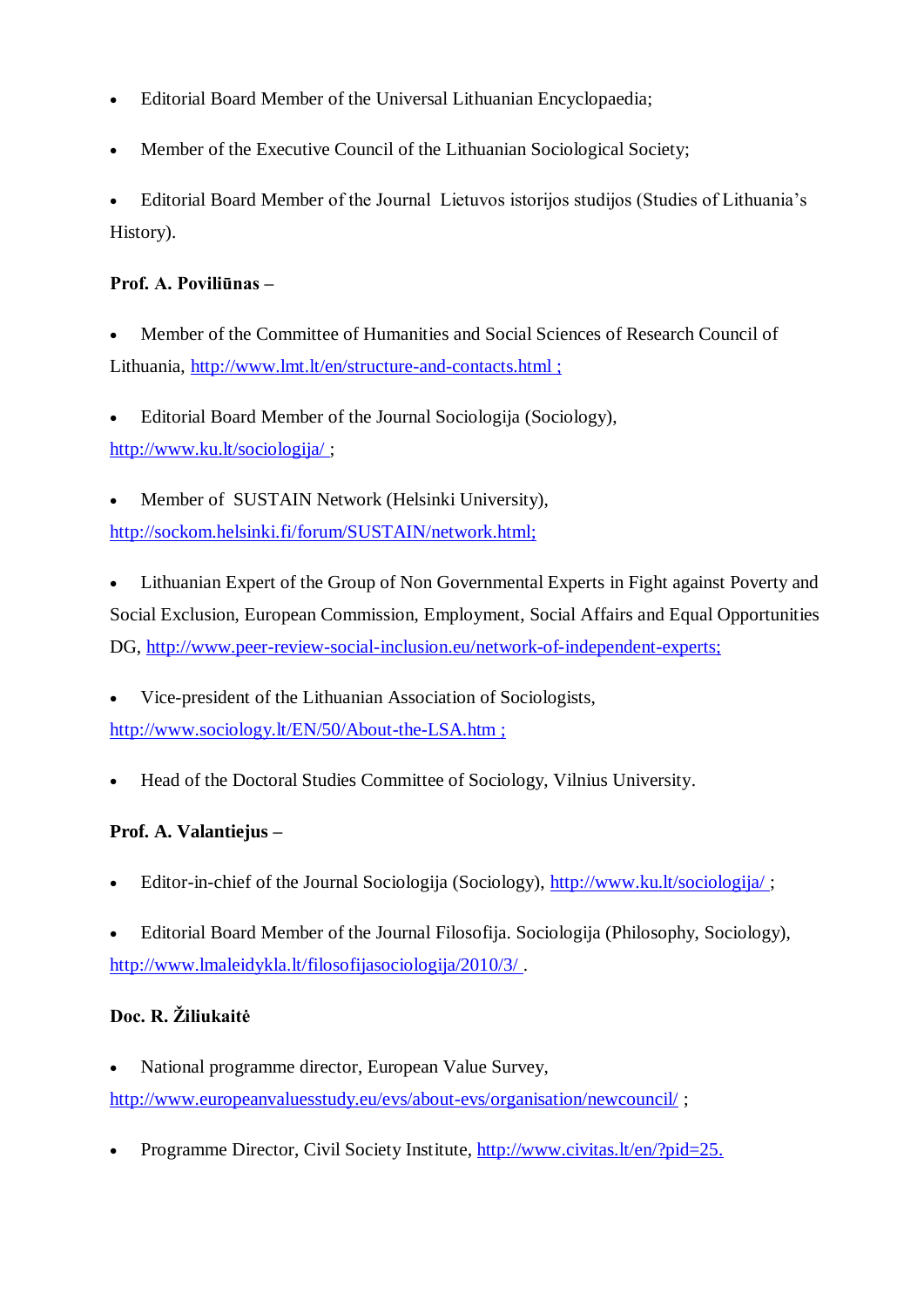### **DEPARTMENT OF EDUCOLOGY**

9/1 Universiteto, LT-01513 Vilnius

Tel. +370 5 266 7625

E-mail: [edukologija@fsf.vu.lt](mailto:edukologija@fsf.vu.lt)

**Head** – *Doc. Dr. Lilija Duoblienė*

*STAFF*

Professors: Habil. Dr. V. Aramavičiūtė, Habil. Dr. V. Targamadzė, Habil. Dr. R. Želvys, Prof. Dr. L. Duoblienė.

**Assoc. professors** : Dr. T. Bulajeva, Dr. G. Purvaneckienė, Dr. I. Stonkuvienė, Dr. T. Butvilas.

**Lecturers:** Dr. K. Kaminskas, V. Būdienė.

**Doctoral students:** I. Bankauskienė. J. Zygmantas, V. Venslovaitė, N. Černiauskaitė, R. Voronovič, V. Butkutė, V. Dulevičiūtė, P. Jasiūnaitė, R. Bartaševičius, Š. Nagrockaitė, O. Iljina.

#### **CENTRE FOR EDUCATION POLICY**

Universiteto 3, LT-01513 Vilnius

Tel. +370 5 268 7083

E-mail: [olga.suprun@cr.vu.lt](mailto:olga.suprun@cr.vu.lt)

[www.svietimas.lt](http://www.svietimas.lt/)

**Research assistant:** Dr. L. Duoblienė

#### *RESEARCH INTERESTS*

Transformations of education policy in Lithuania

Education objectives and benchmarks of European Union and national adaptations

Research of curriculum development and management

Educational management in Lithuania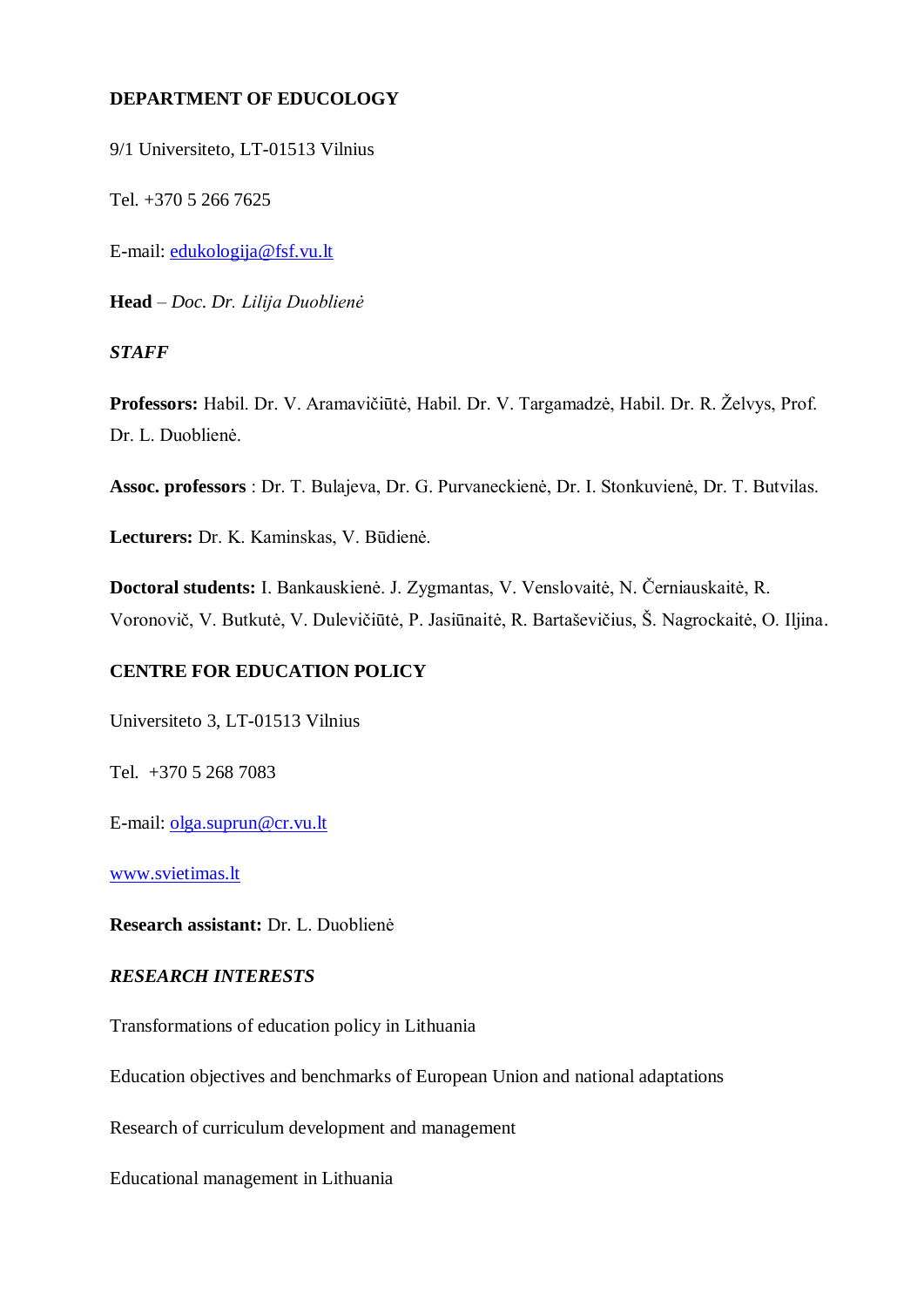Sustainability in education Studies of Lithuanian educational heritage Dialogue between cultures in education Problem of personal identity Globalization and localization in education Philosophy of education Higher education Child"s Socialization Gender differences in education and science

# *RESEARCH PROJECTS CARRIED OUT IN 2011*

### **Projects Supported by University Budget**

**National and Global education policy.** Prof. L. Duoblienė. 2010–2014.

The theoretical and empirical researches in this field were conducted in 2011. Summarizing the results of the year it can be said that the research was aimed at analysis of changes in Lithuanian education policy and management while implementing the EU and Lithuanian strategic goals. Some data of theoretical and empirical research were included into the finalization monographies of L.Duoblienė *Ideological territories of education change,* 2011*.*

G. Purvaneckienė, I. Stonkuviene and others *Woman in physical and technological sciences: female pupil, female student, female scientist,* 2011. Articles of V. Aramavičiūte, T. Bulajeva, T. Butvilas, I. Stonkuviene, L. Duobliene, G. Purvaneckiene , V. Targamadze were written based on education policy.

The data of the research conducted in 2010 "Identity, cultural transmission and national education" and date of the research in the new research field conducted in 2011 (project "Research study on project and problem based learning approach use in the final year thesis", V. Targamadze) were disseminated in republican and international conferences.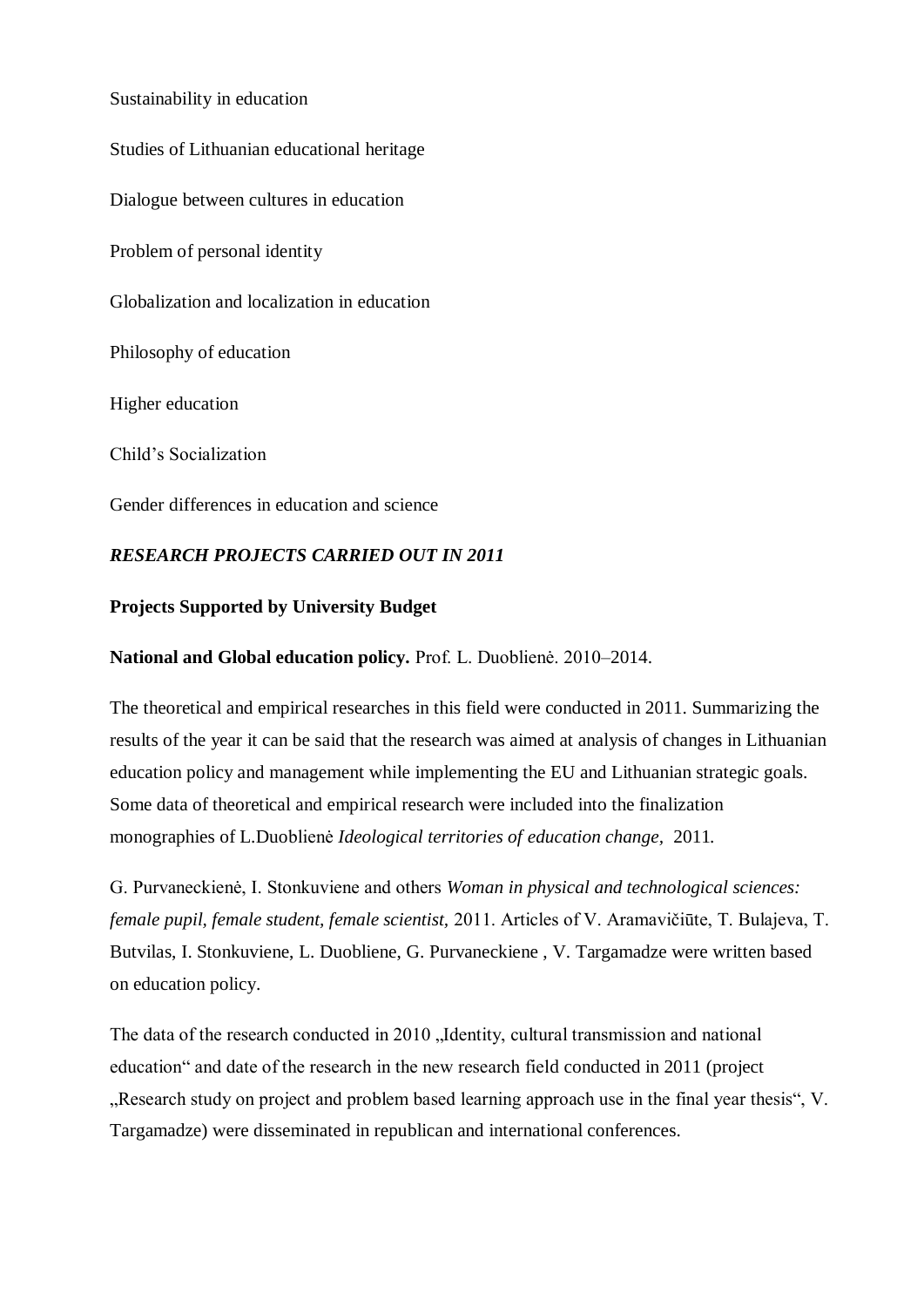The most important event in 2011 was International conference . Transformations of education policy: national, transnational and supranational discourse" organized by Departament of Education on 11-12 d. of November in Vilnius university,. In this conference staff of Departament of Education presents the topics on the problems of education policy in the Lithuania and in the World, moderated sections work and plenary session.

The staff take part in the conferences in Lithuania: Conference *Education of Attitude to Values and Methods Inovative of Policy*. Šiauliai, 2011. Topic of presentation **"**Tendencies of Change in Youth Values wihin the Context of Globalisation. (V. Aramavičiūtė). International scientific conference *Safe Childhood in a Global World*. Vilnius, 2011. Oral presentation delivered on "Children Communication in Virtual Space: Peculiarities and Tendencies" (T. Butvilas), Scientific Conference *Civic Identity - the Connection Link of Society members.*  Klaipėda, 2011. Presentation "Transmitted and/or recreated Lithuanianism: attitude of different generations to national identity" (I. Stonkuvienė), The 6th National scientific-practical conference *Social Education: Social and educational policy for social mobility of children from rural areas/schools*. Šiauliai, 2011. Presentation ,National and global education policy: instant teacher" (L. Duoblienė).

International Scientific Conference *New Trends on Global Education*, Kyrenia, North Cyprus, 2011. Presentation "In Search for Cultural Identity: Strategies of Ethno-Cultural Education in Lithuanian General Education Schools" (I. Stonkuviene). *ICERI 2011* (International conference of education, research and innovation). Spain, 2011. Presentation . The role of media for cultural transmission: adults" skepticism and students" criticism" (L. Duobliene). International conference *Accountability, Financing and School Autonomy: Ukraine and Central and Eastern Europe*. Kiev, 2011. Presentation . Education financing reform in Lithuania – for whose benefit?". (G. Purvaneckiene). International symposium *Police procedures against genderbased violence".* Valensija, 2011. Presentation "Gudelines of good practises for police intervention in gender-based violence" (G. Purvaneckiene). Research practical conference *Bilateral Lithuanian Youth Centre and Tbilisi National Youth Palace project, related to climate change problem*. Tbilisi, 2011. Presentation "Development of sustainable development competences through alternative learning" (V. Targamadze).

#### **Projects, Programmes, Issues Supported by Research Council of Lithuania**

**Research Study on Project and Problem Based Learning Approach Use in the Final Year Thesis**. Contract No MIP-009/2011/ LSS-250000-1221. Prof. V. Targamadzė. 2011-2012.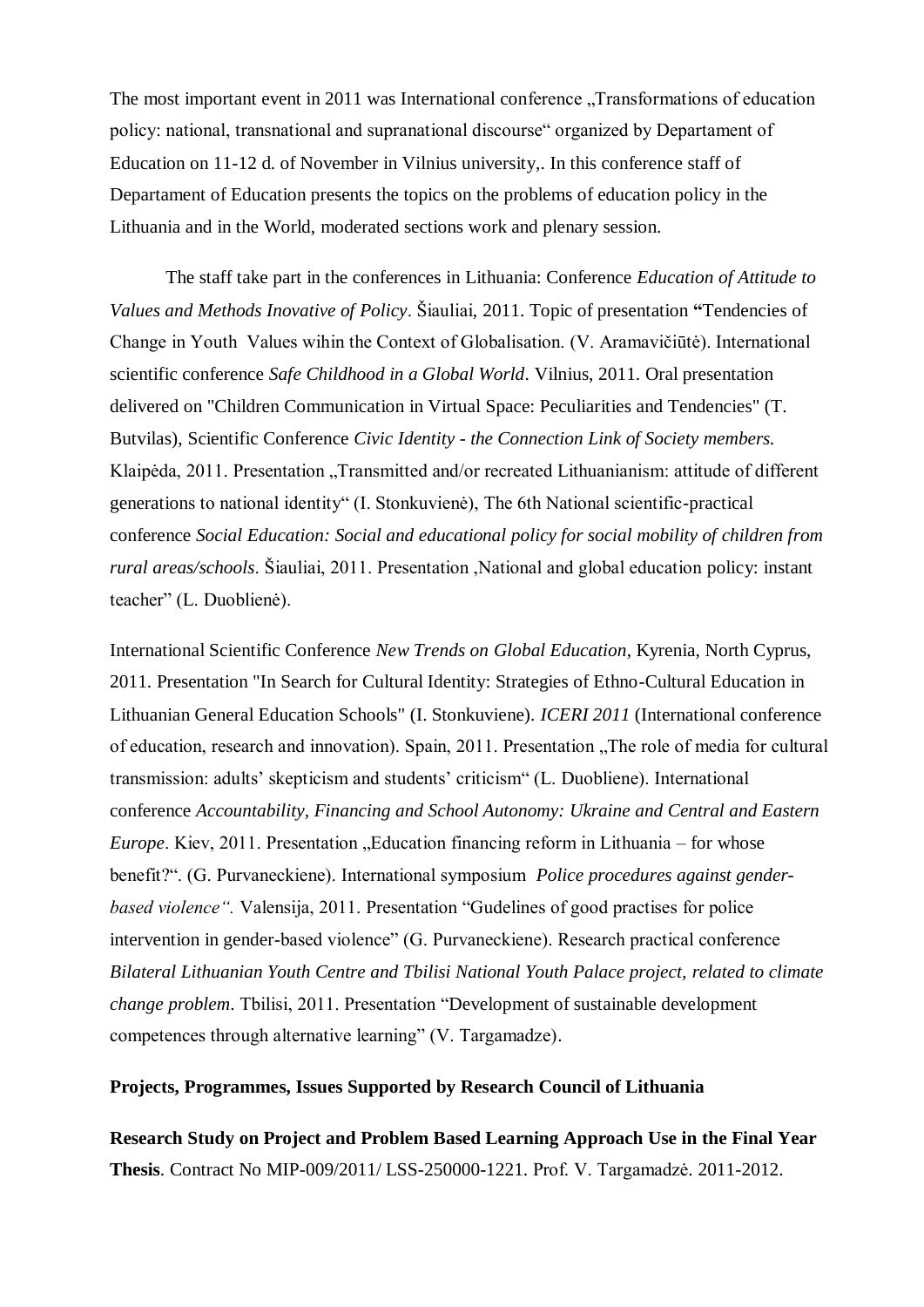**Education as Enculturation**. Contract No LIT-4-16/LSS-250000-829. Dr. I. Stonkuvienė. 2011-2012.

The aims of project – write and publish a monograph.The monograph " Education as Enculturation " (preliminary title) attempts to analyse the theoretical and methodological problems of the cultural–normative image of personality, transfer of culture, cultural tradition, formation of cultural identity and other problems arising out of the collision between education and culture from the positions of cross-disciplinary sciences of educology and cultural anthropology. The theoretical insights are grounded on the results of long-term (1995–2003; 2010) qualitative research. The analysis of the narratives of the members of different generations helps to discover the unique experience of the participants in education as well as to reveal the peculiar characteristics of education in traditional and contemporary Lithuanian culture and to describe the continuity and change of enculturation.

### *MAIN PUBLICATIONS*

### *COOPERATION*

Bristol University (UK)

Linz Pedagogical Academy university (Austria) Twente University (The Netherlands) Daugavpils University (Latvia) University of Latvia (Latvia) Tallinn Pedagogical University (Estonia) ERA (USA) Middlesex University (London) Kyiv University (Ukraine) *OTHER SCIENTIFIC ACTIVITIES* **Prof. V. Aramavičiūtė –**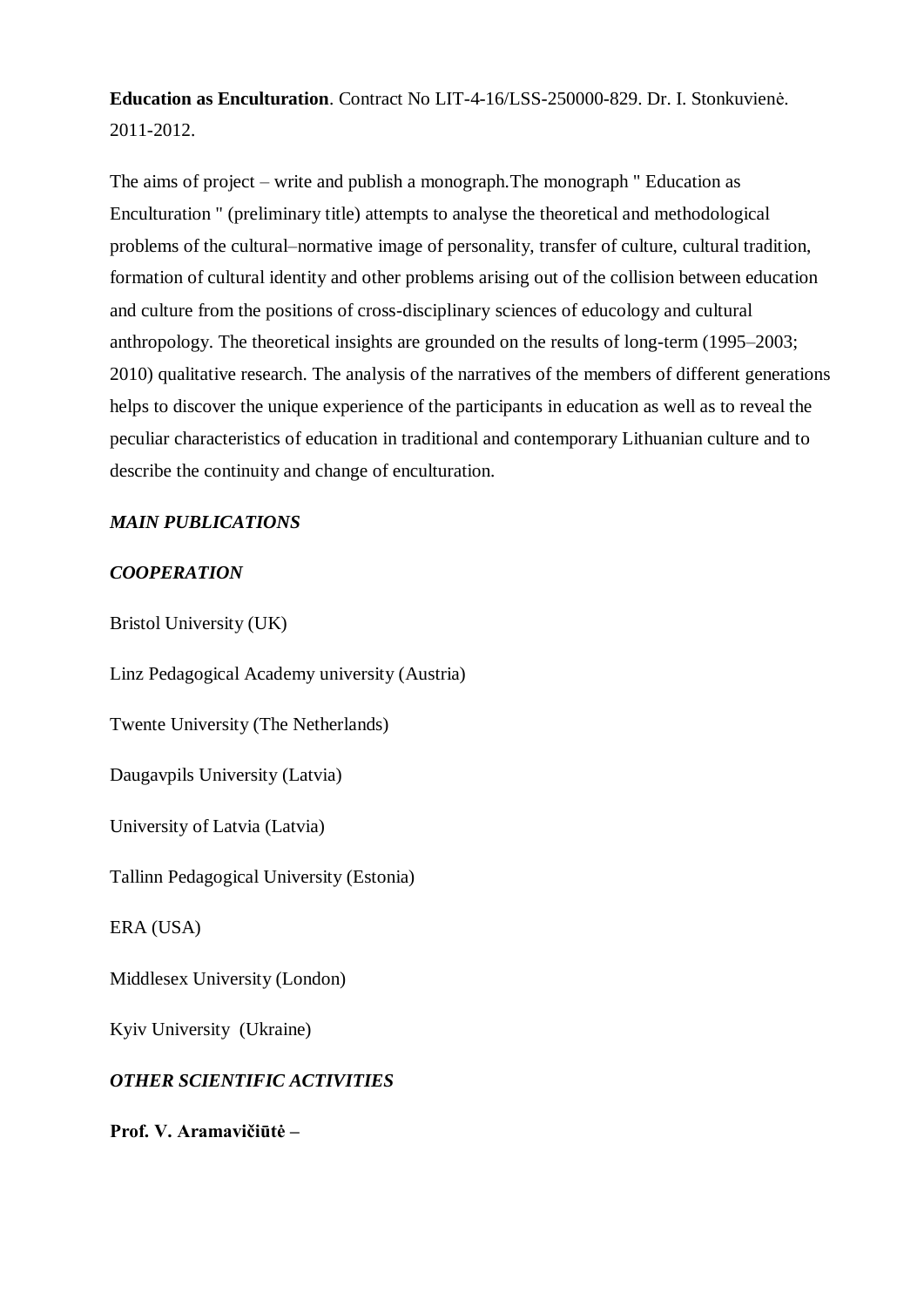Editor-in-chief of the Journal Acta Paedagogica Vilnensia, <http://www.leidykla.vu.lt/index.php?id=36> ;

Member of the Lithuanian Catholic Academy of Science, http:/[/www.lkma.lt/](http://www.lkma.lt/) .

## **Prof. V. Targamadzė –**

- Lithuanian Philology Data Base Expert since 2008;
- International PISTA, IMSCI Conferences Reviewer (USA, Florida) since 2006;
- SKVC external rating expert;
- MOSTA renewed programs expert:

Member of Programms committee: International conference . E. learning: science, study and business" (2010, Vilnius);

 Member of Program Committee of the 9 th International Conference on Politics and Information Systems, Technologies and Applications PISTA 2011, USA, Florida);

- Editorial Board Member: Social education magazine (VPU, SKI);
- Editorial Board Member: Acta Paedagogica Vilnensia (VU),

<http://www.leidykla.vu.lt/index.php?id=36> ;

• Member of Program Committee of the conference ALTA'2011, 2011- 10 27.

# Prof. R. Želvys –

- Expert of the National Centre for Quality Assessment in Higher Education;
- Editorial Board Member of the journals Acta Paedagogica Vilnensia,

<http://www.leidykla.vu.lt/index.php?id=36> , Pedagogics, Social Sciences. Educology.

## **Doc. G. Purvaneckienė –**

 Member of the Editorial Board of the Journal *Lyčių studijos ir tyrimai* (ISSN 1822-6310) (Gender Studies and Research),

[http://www.lsc.su.lt/index.php?option=com\\_content&view=article&id=26:mokslo-leidinys-lyi](http://www.lsc.su.lt/index.php?option=com_content&view=article&id=26:mokslo-leidinys-lyi-studijos-ir-tyrimai&catid=6:leidiniai&Itemid=27)[studijos-ir-tyrimai&catid=6:leidiniai&Itemid=27;](http://www.lsc.su.lt/index.php?option=com_content&view=article&id=26:mokslo-leidinys-lyi-studijos-ir-tyrimai&catid=6:leidiniai&Itemid=27)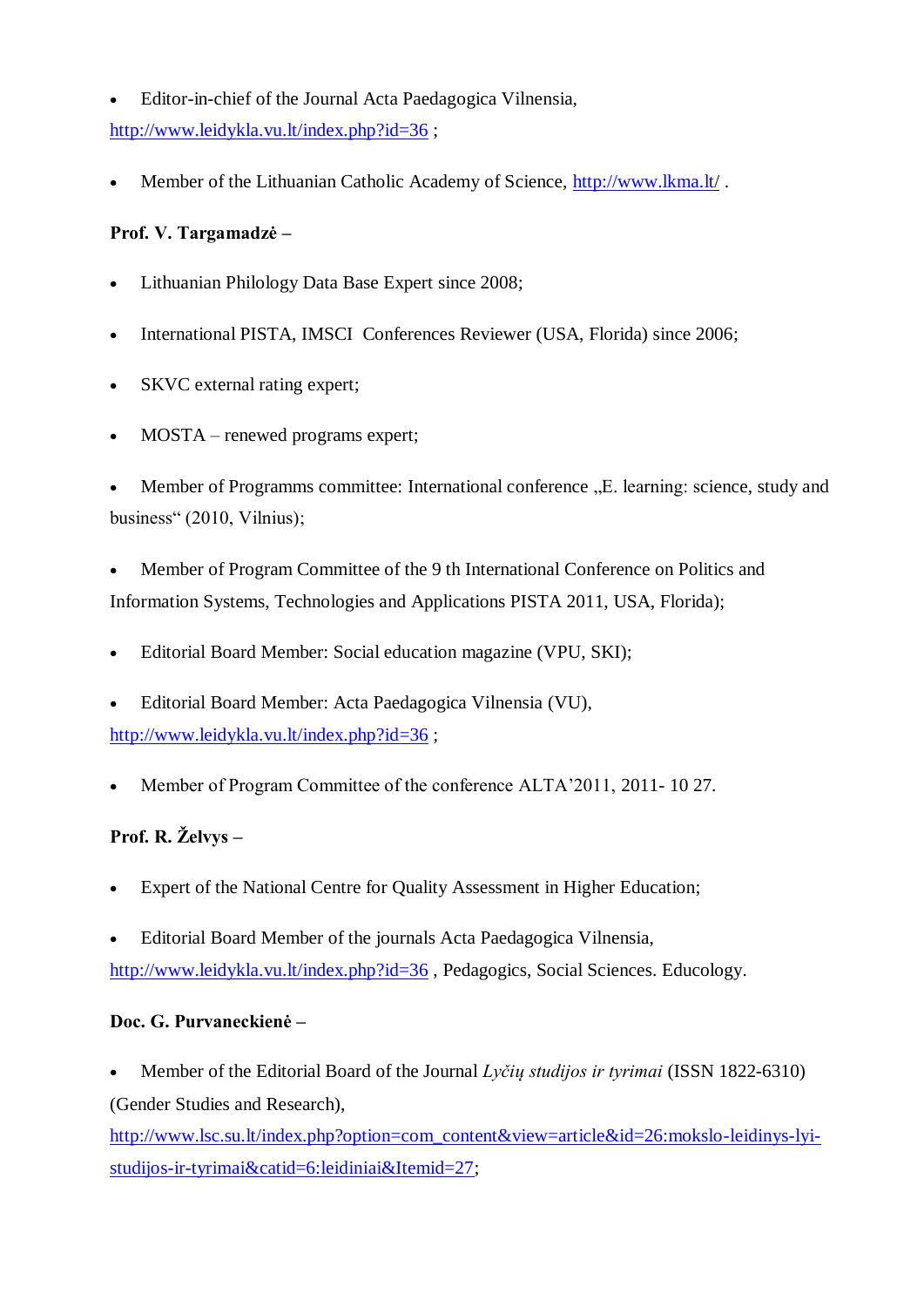Member of the Scientific Committee of the International Conference "Gender and Interdisciplinary Education for Engineers – GIEE 2011: Does Interdisciplinary Education Improve the Gender Balance and Attract More Young People in Engineering and Technology Higher Education?", Paris (France), June 23-24th, 2011, [http://www.fp7](http://www.fp7-helena.org/CONFERENCE2011/scientificcommittee.htm) [helena.org/CONFERENCE2011/scientificcommittee.htm](http://www.fp7-helena.org/CONFERENCE2011/scientificcommittee.htm) .

## **Prof. L. Duoblienė –**

- Member of the Lithuanian Association of Philosophy Teachers;
- Expert of the National Centre for Quality Assessment in Higher Education;
- Expert of the Research Council of Lithuania;

 Expert of the Commission for Social and Moral Education at the Ministry of Education and Science;

- Deputy Editor-in-chief of the journal Acta Paedagogica Vilnensia, [http://www.leidykla.vu.lt/index.php?id=36;](http://www.leidykla.vu.lt/index.php?id=36)
- Editorial Board Member of the Journal *Religija ir kultūra (Religion and Culture),* <http://www.leidykla.vu.lt/mokslo-darbai/religija-ir-kultura/> ;
- Member of IPO (International Philosophy Olympiad) assessment committee.

### **Doc. I. Stonkuvienė –**

Member of the Baltic Association of Educational Historians.

#### **Doc. T. Butvilas –**

- Board Member of National Childhood Researchers Association (Lithuania);
- Member of the American Educational Research Association (AERA), Washington, DC;
- Expert of The Lituanistika Database of The Humanities and Social Sciences in Lithuania;
- GPM Expert under Lot 9 "Culture, Education, Employment and Social" (Macedonia);
- Editor for Social Sciences Branch of International Peer-reviewed Journal IITSBE "Innovative Infotechnologies for Science, Business, and Education";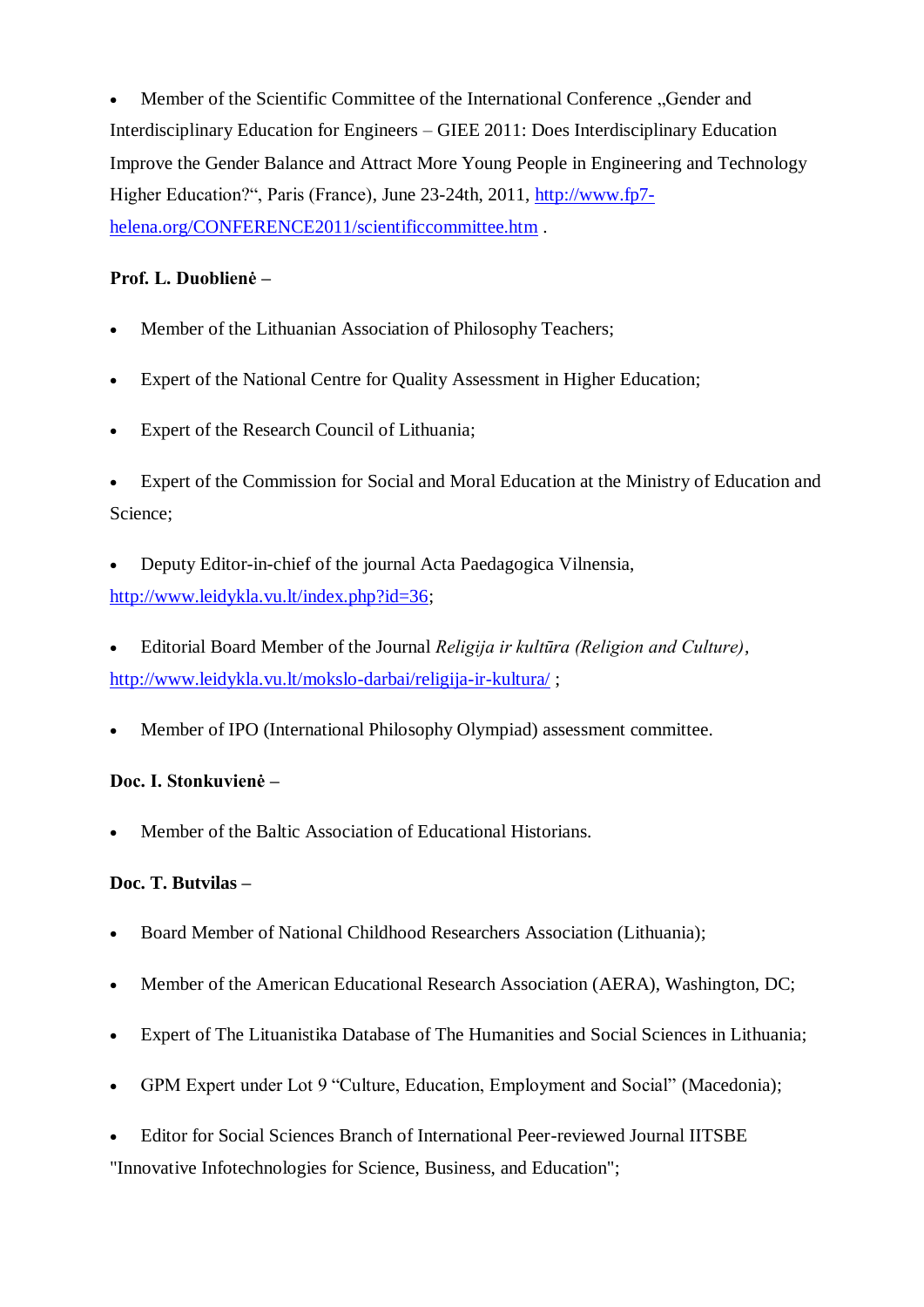Projects" Expert in Education and Human Resources field at UK Trade and Investment Section (British Embassy Vilnius, since 2010).

### **Doc. T. Bulajeva –**

- Expert of the Commission for Pedagogical and Educational Staff Training and Professional Development at the Ministry of Education and Science;
- Member of General Education Examination and Student Performance Assessment Board at the Ministry of Education and Science;
- Editorial Board Member of the Journal *Acta Paedagogica Vilnensia,*  [http://www.leidykla.vu.lt/index.php?id=36;](http://www.leidykla.vu.lt/index.php?id=36)
- Expert of the National Centre for Quality Assessment in Higher Education.

### **Dr. K. Kaminskas –**

- Board Member of the Lithuanian Language Association;
- Board Member of the Lithuanian Language Teachers' Association.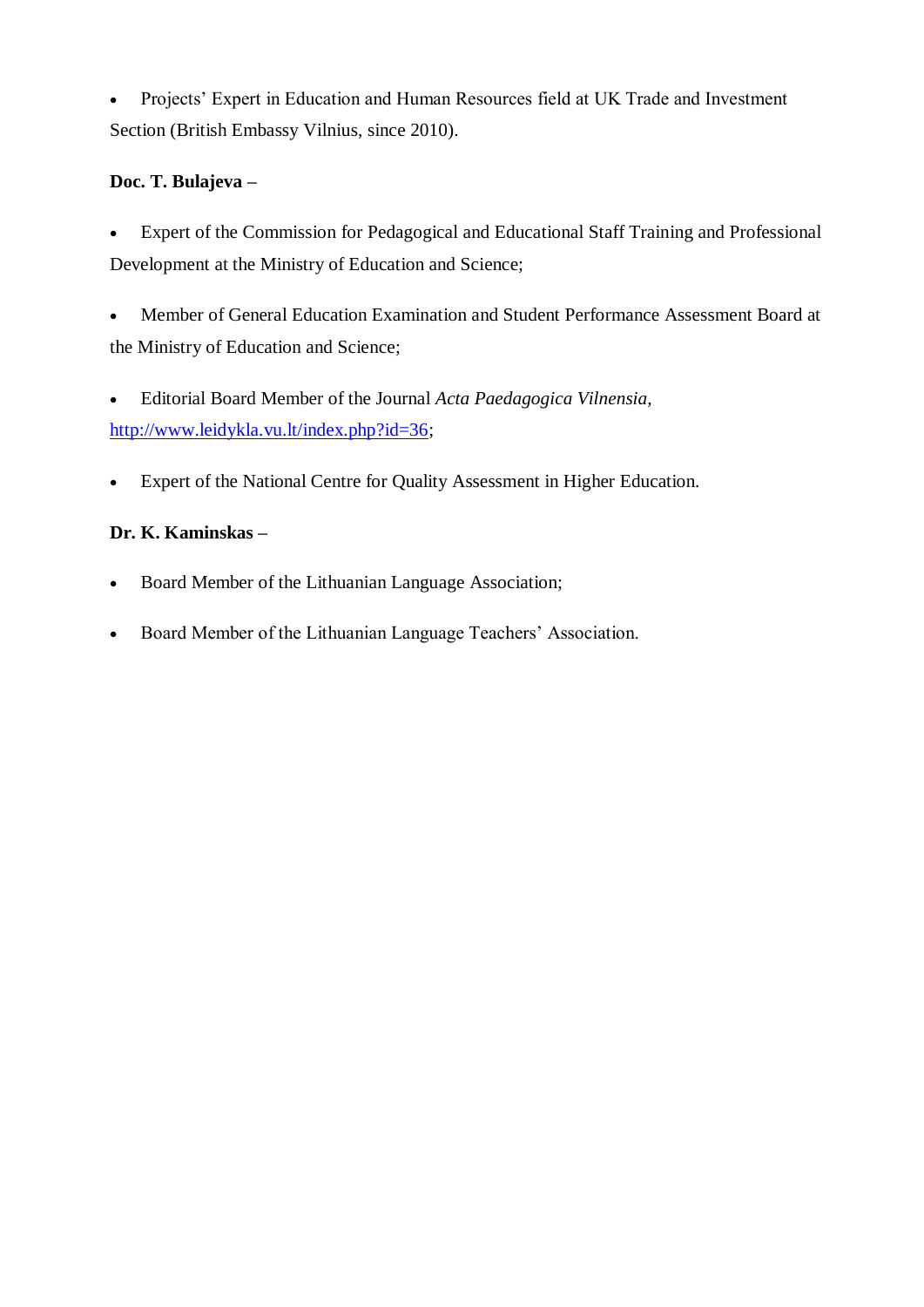#### **DEPARTMENT OF SOCIAL WORK**

9/1 Universiteto, LT-01513 Vilnius

Tel. 266 7610, 266 7609

E-mail: [jolita.kasalyniene@fsf.vu.lt](mailto:jolita.kasalyniene@fsf.vu.lt)

**Head** – Doc. Dr. *Jolita Buzaitytė-Kašalynienė*

*STAFF*

Professors: Dr. (HP) R. Lazutka, Dr. (HP) B. Gruževskis (part-time), Dr. (HP) L. Žalimienė.

**Docents:** Dr. J. Buzaitytė-Kašalynienė, Dr. V. Gevorgianienė, Dr. B. Švedaitė-Sakalauskė, Dr. D. Skučienė (part-time), Dr. J. Aidukaitė (part-time), Dr. V. Lepeškienė (part-time), Dr. I. E. Laumenskaitė.

Lecturers: Dr. L. Gvaldaitė, Dr. D. Petružytė, , Dr. E. Dunajevas, Dr. E. Šumskienė, Dr. V. Jakutienė (part-time), A. Vareikytė, E. Ruschhoff.

**Senior assistants:** D. Beliukevičiūtė, L. Kukuraitis, T. Kurapkaitis, M. Petrokaitė.

**Doctoral students:** N. Bogdanova, V. Ivaškaitė-Tamošiūnė, T. Jasiukevičiūtė, S. Krutulienė, L. Kotova, U. L. Orlova, A. Tonkūnaitė, L. Radžiūnienė, J. Navickė.

#### *RESEARCH INTERESTS*

Development of social services in Lithuania

Analysis of social policy, social security, pensions

Social support for people at risk

Social rehabilitation and integration

Social inclusion

Violence in family

Drug and alcohol abuse consequences

Social and cultural integration of disabled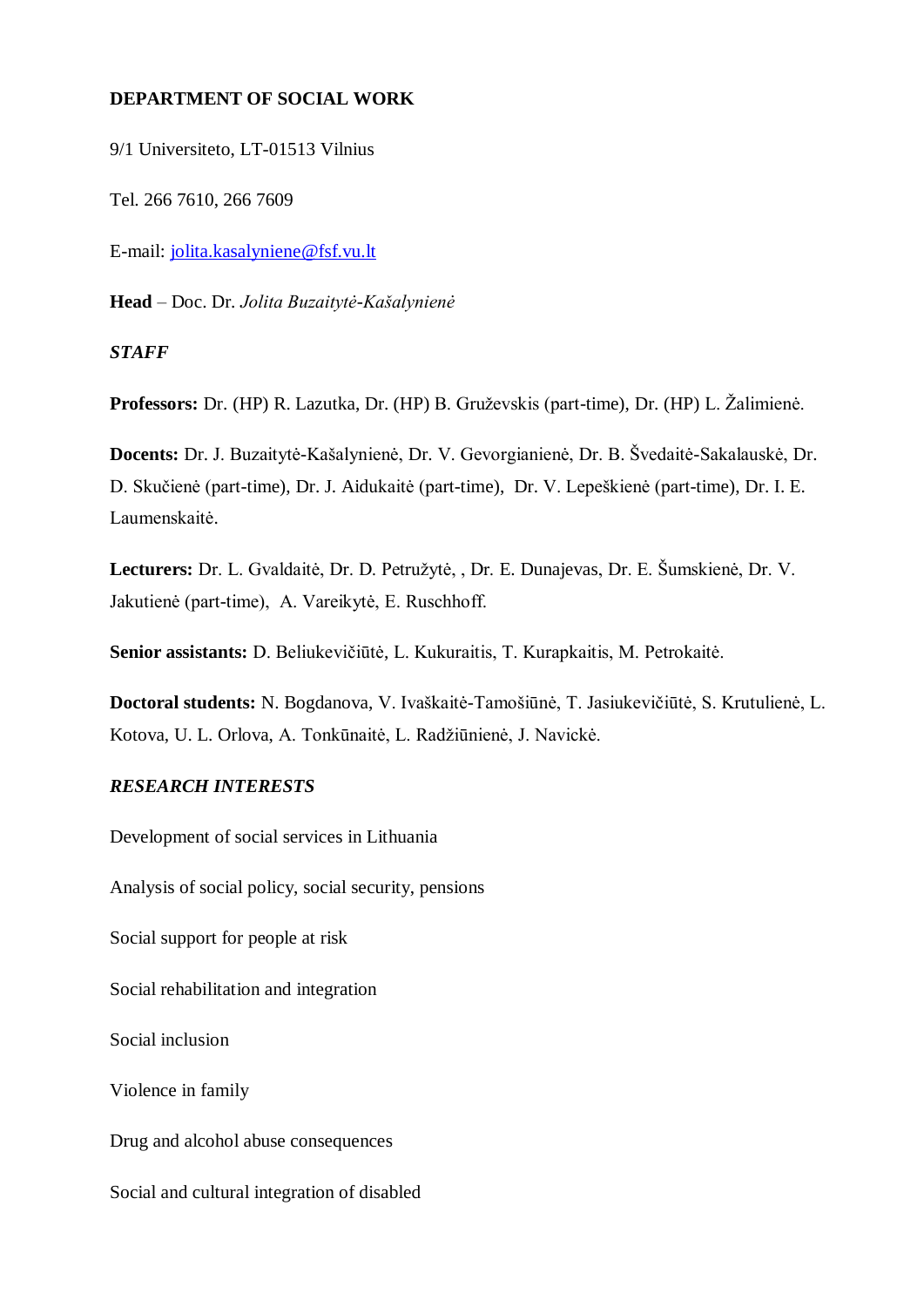#### Ethnic minorities

Intercultural learning and communication History of social work Employment Labour market policy Vocational training Mediation Palliative social care Evaluation of the effectiveness of programs and services Risk factors of young people"s successful socialization Promoting factors of youth participation Human Rights Stigma, stereotypes and discrimination Mental health Developmental cooperation and education in social work *RESEARCH PROJECTS CARRIED OUT IN 2011*

**Projects Supported by University Budget**

**Searching for Effective Social Work Strategies Organising Social Services under Circumstances of Welfare Pliuralism.** Prof. L. Žalimienė. 2011–2014.

Research in 2011 was focusing on empowerment strategies of families groups and communities, on family support policy paradigms changes under the circumstances of economical crisis, problems of using discriminatory language in social policy.

**Modernization of Labour Market and Social Welfare Systems**. Prof. R. Lazutka. 2009–2014.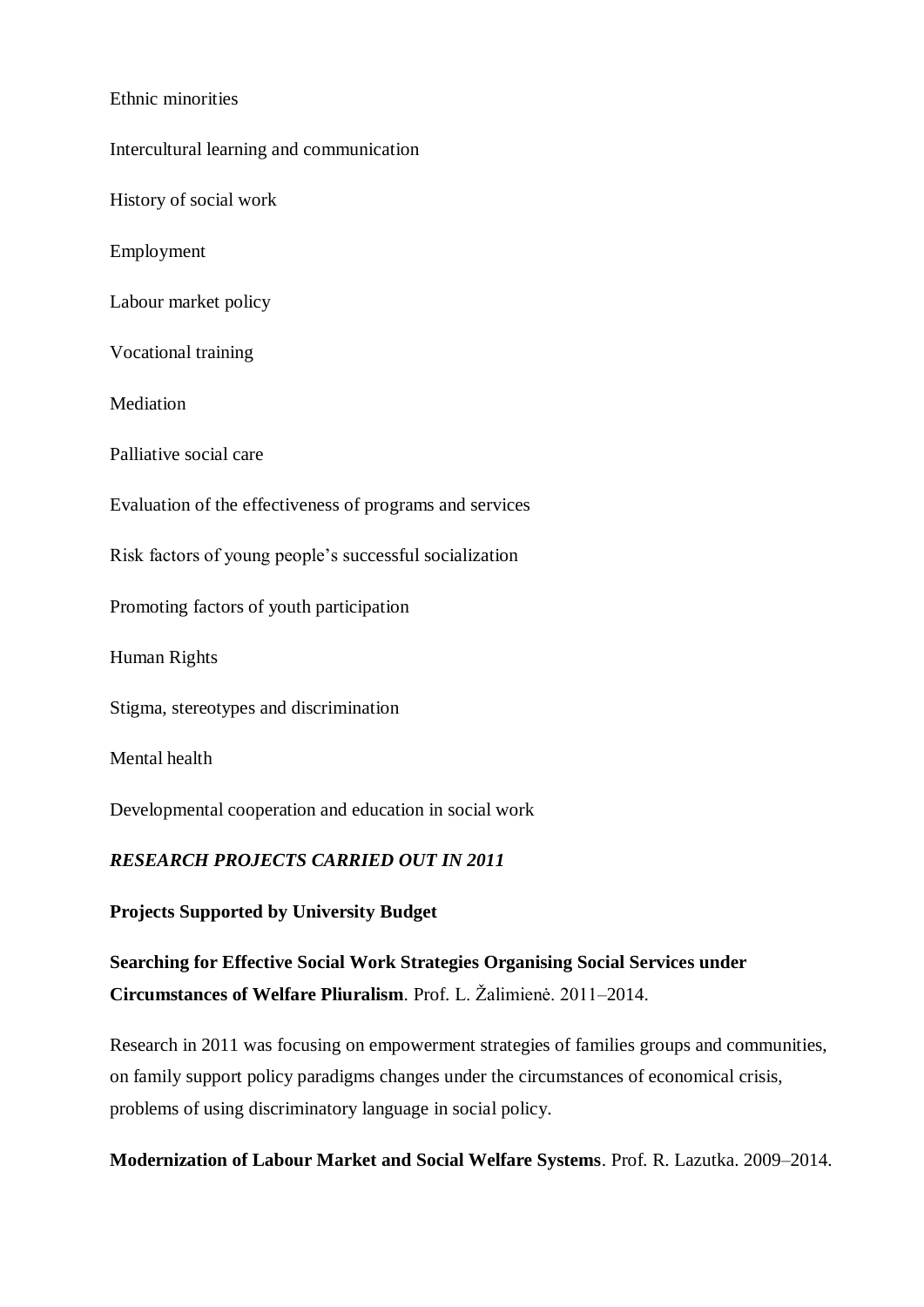Main focus of research was oriented to the research of impact of economic crisis on labour market developments and living standards of households, social policy measures to combat poverty and evaluation of the national minimum income guarantee scheme in term of it"s reconciliation with work incentives of beneficiaries.

#### **Other Projects**

**Development of the Concept of European Credit Transfer and Accumulation (ECTS) at the National Level: Harmonization of the Credit and Implementation of the Learning Outcomes Based Study Programme Design.** The Lithuanian National project. Contact No. VP1-2.2-ŠMM-08-V-01-001. Prof. R.Lazutka, Prof. L.Žalimienė, Doc. V. Gevorgianienė, Doc. B.Švedaitė. 2010-2011.

**European Master in Social Work.** Contract No 503611-LLP-1-2009-1-NL-ERASMUS-ECDSP. Prof. R.Lazutka, Prof. L.Žalimienė, Doc. J.Kašalynienė, doc. J.Aidukaitė, dr. E. Šumskienė. 2009-2011.

**East-West labour migration, industrial relations and labour standards in a Swedish-Baltic context**. Collaborative research with Linkoping University financed from the Swedish Institute Visby Fund grant. The coordinator: Jolanta Aidukaite. 2010-2013

**Innovation, New Ventures and Entrepreneurship in Social Work Teaching INVEST.**  Contract No LLP-ERA-IP-2008-LT-0213. The coordinator: Vilnius University, Dr. V. Gevorgianienė, V. Jakutienė. 2010-2011.

**Erasmus IP**, Multi-disciplinary perspective on working with youth people in Europe". Contact No. 2009/IP/2/28878 The coordinator: Dr. J. Buzaitytė-Kašalynienė. 2009-2012.

**,,Employees on the Move, Social Work in action" (EMSWA). Contract No.** Coordinators: Dr. V. Gevorgianienė, V. Jakutienė. 2011-2012.

**The Nordic-Baltic Doctoral Network in Social Work.** Coordinators: doc. dr. J. Buzaitytė-Kašalynienė. 2009-2011.

**Developing HIV/AIDS and Mental Health Programs in new EU countries (Poland, Estonia, Latvia, Lithuania, Bulgaria) - MAIDS**. Contract No 2008 12 26. The coordinator: E. Šumskienė. 2009-2011.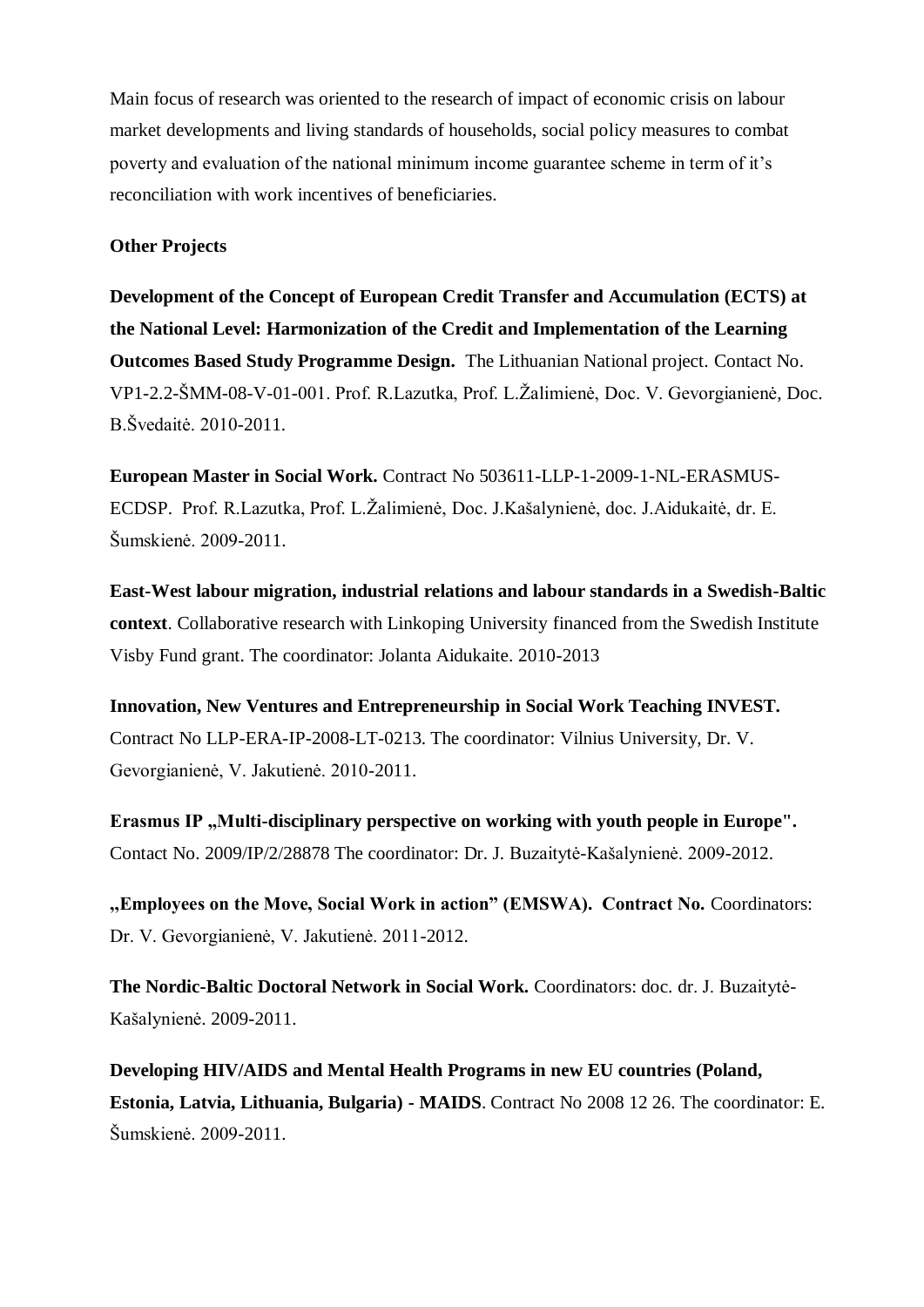**Development of Modern Mental Health Care Services for Children and their Family Members Affected by War.** Contract No. 183-11-VBPDD. The coordinator: E. Šumskienė. 2011.

**Development Education in Mental Health**. Contract No. PS-33. The coordinator: E. Šumskienė. 2011.

**Developing the Capacity of NGOs to Mainstream Mental Health Issues in the Republic of Belarus**. Contract No.:21.03.01. The expert: E. Šumskienė. 2011.

## *COOPERATION*

Applied University of Leipzig (Germany)

Dresden Higher Protestant SW School (Germany)

Hanover Higher SW School (Germany)

University of Berlin, Alice Salomon Hochschule (Germany)

Cardiff Institute of Wales University (UK)

University of Wales, Newport (UK)

School of Social Work, Lund University (Sweden)

School of Social Work, Odense (Denmark)

Katholieke Hogeschool Kempen, Department of Social Work (Belgium)

University of Tartu (Estonia)

Oslo University College, Faculty of Social Sciences (Norway)

Stavanger University (Norway)

Umea University (Sweden)

Sheffield Hallam University (UK)

University of Applied Sciences, Northwestern (Switzerland)

University of Lapland (Finland)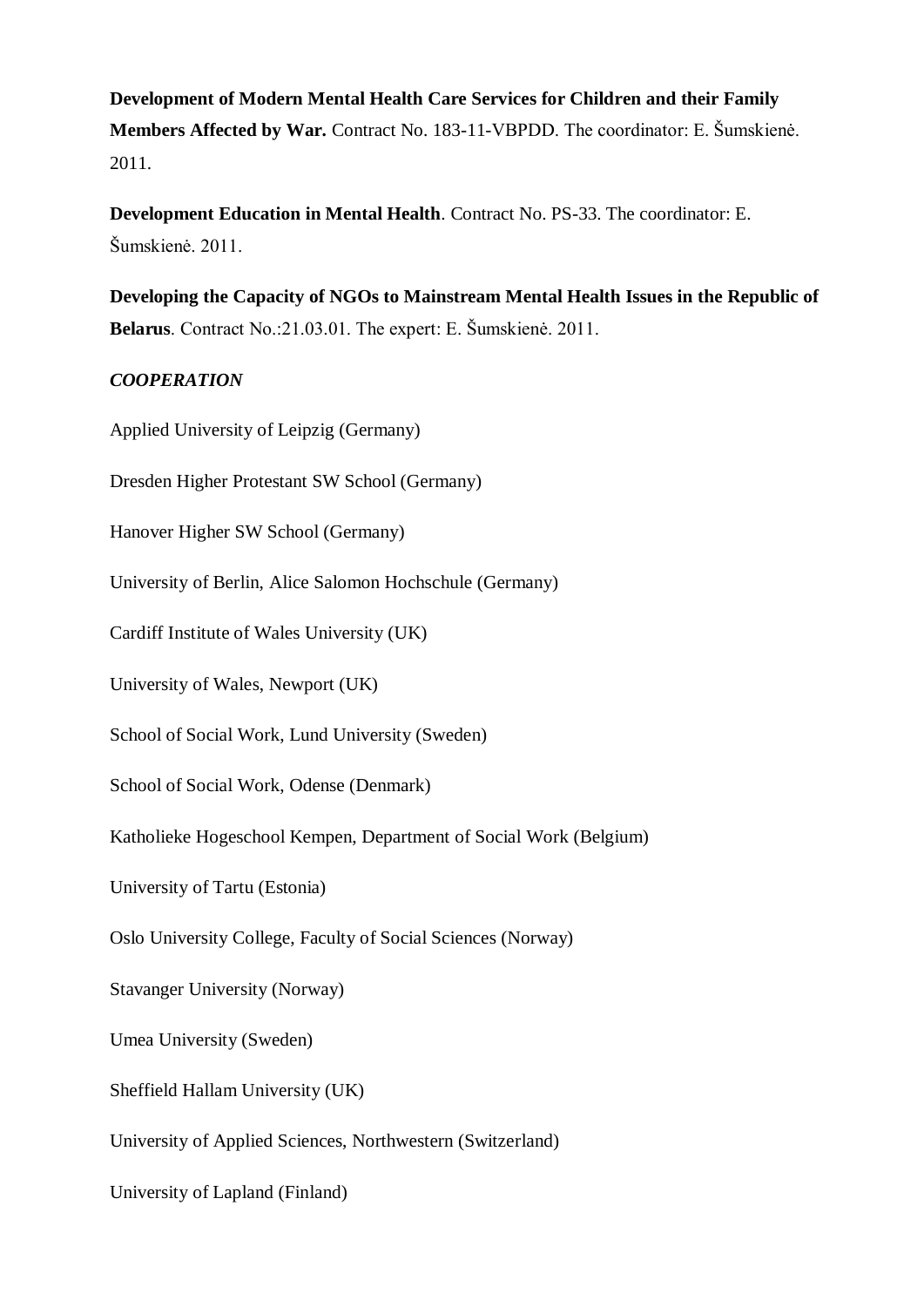University of Applied Sciences Jena (Germany)

School of Social Work, Bern (Switzerland)

Hanze University Groningen, University of Applied Sciences (Netherlands)

Bergen University College (Norway)

Seinaejoki University of Applied Sciences, School of Healthcare and Social Work (Sweden)

Higher school of social work and social pedagogics "Attistiba" (Latvia)

Universita Cattolica del Sacro Cuore (Italy)

XIOS Hogeschool Limburg (Belgium)

University of Lodz (Poland)

University of Jyväskylä (Finland)

Heinrich - Heine University of Duesseldorf (Germany)

University of Hildesheim (Germany)

University of Erfurt (Germany)

University of Siegen (Germany)

University of Zaragoza, Escuela de Estudios Sociales (Spain)

University of Turku (Finland)

Linkoping University (Sweden)

### *OTHER SCIENTIFIC ACTIVITIES*

### **Dr. J. Aidukaitė –**

- Member of EspaNet (European Social Policy Network), [www.espanet.org;](http://www.espanet.org/)
- Member of International Sociological Association, http://www.isa-sociology.org;
- Member of Global Social Policy, http://www.gaspp.org;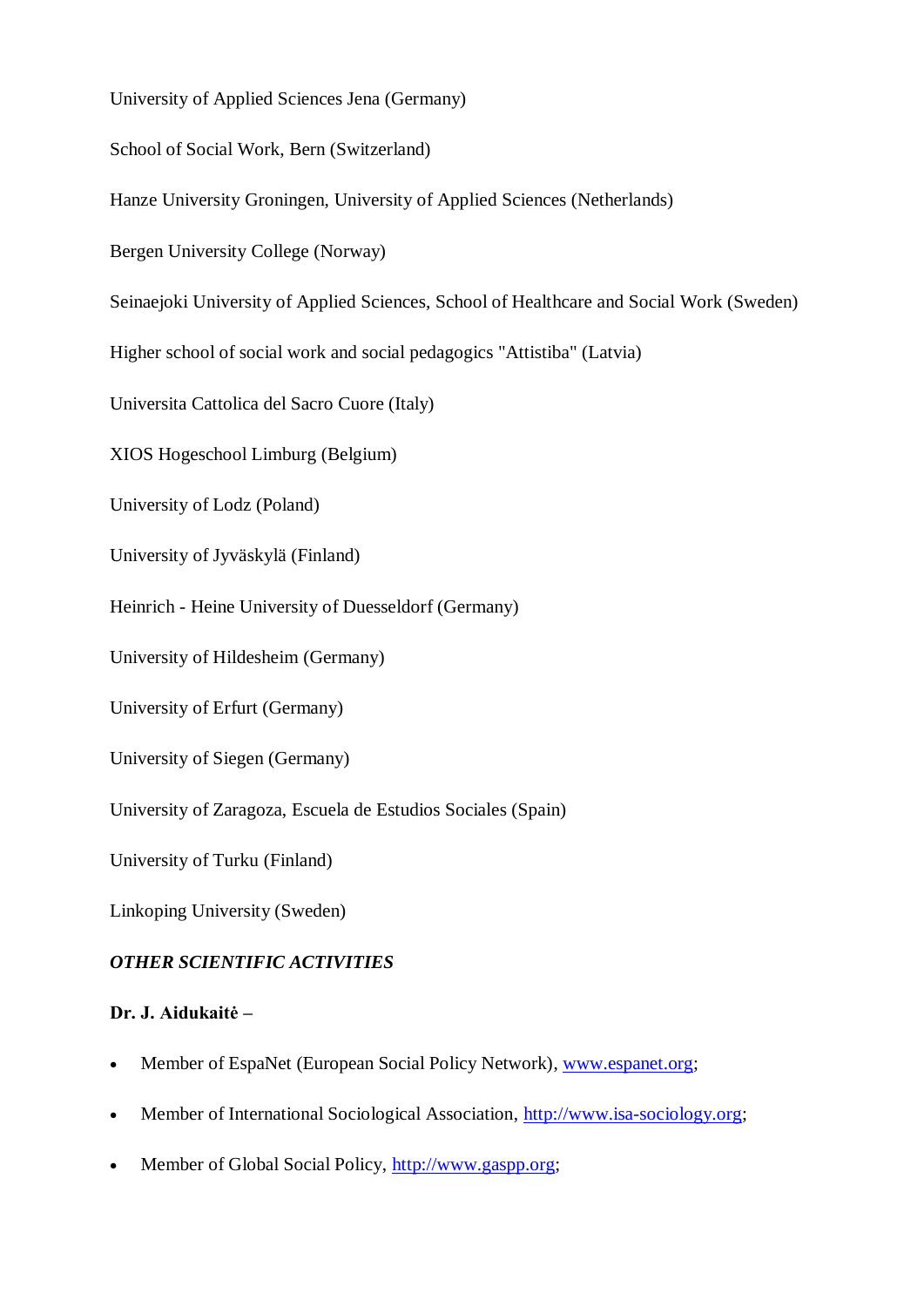Member of Lithuanian Sociological Association, http://www.sociology.lt.

# **Dr. V. Gevorgianienė –**

 Member of Experts" Committee at the Special Education and Psychology Centre, Vilnius, [edita.norvaisiene@sppc.lt;](mailto:edita.norvaisiene@sppc.lt)

Member of EASSW Executive Committee,

[http://www.eassw.org/Committee/executiveCommittee.html;](http://www.eassw.org/Committee/executiveCommittee.html)

 The Expert of Interim Evaluation of Study Programmes at Centre for Quality Assessment in Higher Education, [http://www.skvc.lt/files/EKSPERTAI.pdf.](http://www.skvc.lt/files/EKSPERTAI.pdf)

# **Dr. J. Buzaitytė-Kašalynienė –**

- Council Member of the Lithuanian Scouting Association, www.scout.lt;
- Member of Lithuanian Sociological Association, http://www.sociology.lt;
- Representative of Vydunas Youth Foundation (USA) in Lithuania, [http://www.vydunofondas.com/.](http://www.vydunofondas.com/)

# **Dr. (HP) R. Lazutka –**

- Member of the Research Council of Lithuania, [http://www.lmt.lt/EN/STRUCTURE/HS.php;](http://www.lmt.lt/EN/STRUCTURE/HS.php)
- Member of the Council of the Lithuanian Centre for Social Research, [http://www.lstc.lt;](http://www.lstc.lt/)
- Member of the Council of the Lithuanian Institute of Agrarian Economics, [http://www.laei.lt/?mt=mokslo\\_taryba;](http://www.laei.lt/?mt=mokslo_taryba)
- Council member of the Lithuanian Association of Social Welfare, [http://www.laei.lt/?mt=mokslo\\_taryba;](http://www.laei.lt/?mt=mokslo_taryba)
- Member of Lithuanian Sociological Association, [http://www.sociology.lt;](http://www.sociology.lt/)
- Editorial Board Member of the Journal *Socialinis darbas* (*Social Work*), [http://www.mruni.eu/lt/padaliniai/centrai/leidybos\\_centras/leidiniai/mokslo\\_darbai/?LID=598;](http://www.mruni.eu/lt/padaliniai/centrai/leidybos_centras/leidiniai/mokslo_darbai/?LID=598)
- Editorial Board Member of the Journal *Ekonomika (Economics*), http://www.leidykla.vu.lt/mokslo-darbai/ekonomika/.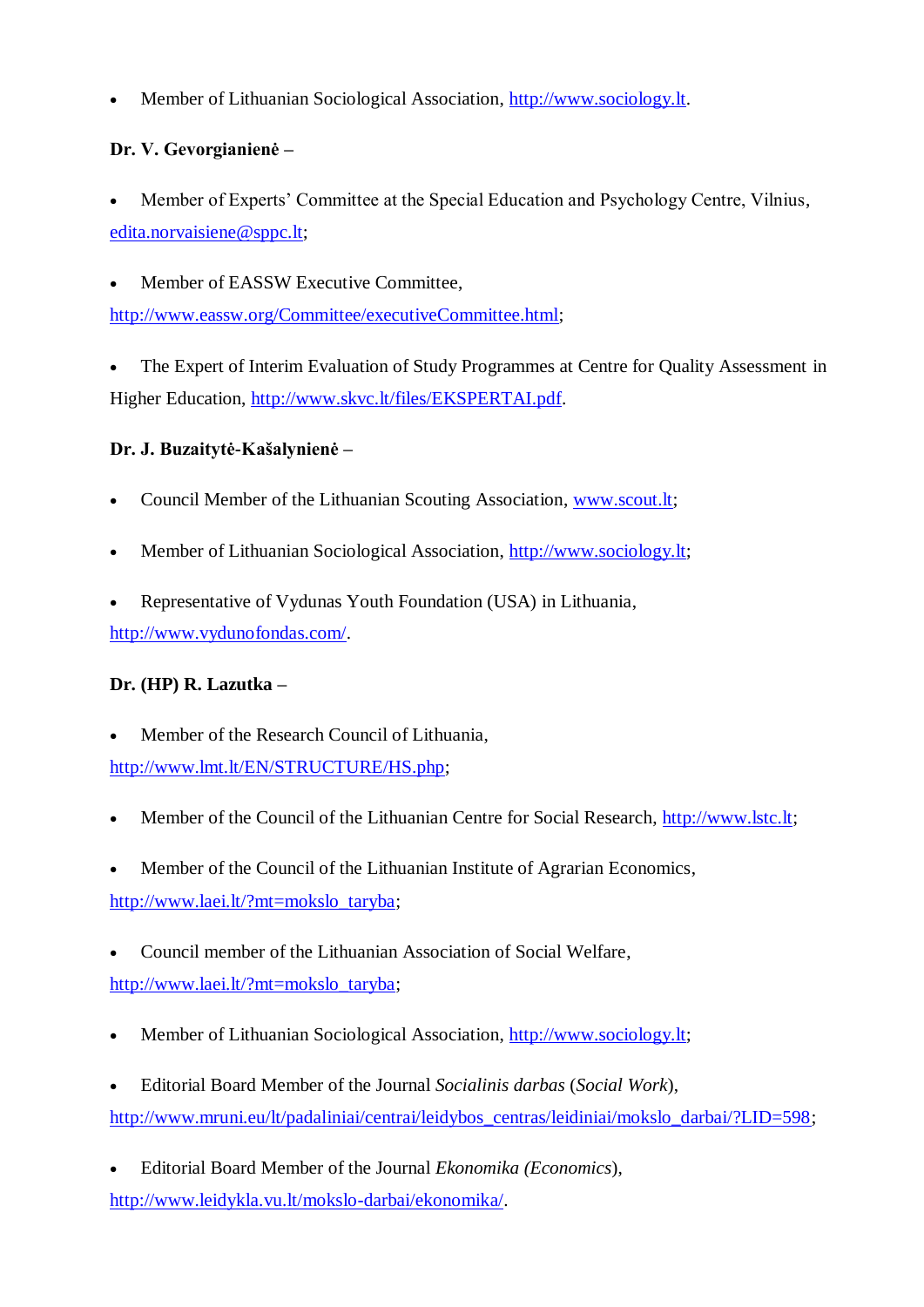## **Dr. V. Lepeškienė –**

- Lecturer of the Institute of Humanistic and Existential Psychology, [www.hepi.lt;](http://www.hepi.lt/)
- Lecturer at Academy of Psychology, [www.psichologijosakademija.lt.](http://www.psichologijosakademija.lt/)

## **Dr. I. E. Laumenskaitė** –

- Member of the International Association for Christian Social Teaching (AIESC), [http://www.aiesc.lt/;](http://www.aiesc.lt/)
- Member of the International Scientific Organization for Religious Studies in Eastern and Central Europe (ISORECEA), [http://www.acronymfinder.com/International-Study-of-Religion](http://www.acronymfinder.com/International-Study-of-Religion-in-Eastern-and-Central-Europe-Association-%28ISORECEA%29.html)[in-Eastern-and-Central-Europe-Association-%28ISORECEA%29.html;](http://www.acronymfinder.com/International-Study-of-Religion-in-Eastern-and-Central-Europe-Association-%28ISORECEA%29.html)
- Member of Lithuanian Sociological Association, [http://www.sociology.lt;](http://www.sociology.lt/)
- Editorial Board Member of the Journal "Soter" (Vytautas Magnus University), [http://www.vdu.lt/Leidiniai/SOTER/#kolegija;](http://www.vdu.lt/Leidiniai/SOTER/#kolegija)

 Member of the Conference of European Justice and Peace Commissions (Justitia et Pax), http://www.juspax-eu.org.

# **Dr. D. Petruţytė –**

- Member of Lithuanian Social Sciences Forum, [http://www.socforumas.lt;](http://www.socforumas.lt/)
- Member of Lithuanian Society of Young Researchers, [http://www.ljms.lt.](http://www.ljms.lt/)

# **Dr. B. Švedaitė-Sakalauskė –**

Council Member of the Social Centre at the Blessed Jurgis Matulaitis" Parish,

[www.matulaitis.org,](http://www.matulaitis.org/) [www.spcentras.puslapiai.lt;](http://www.spcentras.puslapiai.lt/)

- Member of the National Association of Supervisors, [www.supervizija.lt;](http://www.supervizija.lt/)
- Member of Vilnius Archdiocese Council for Charitable Affairs, http://vilnius.lcn.lt/kurija.

## **A. Vareikytė –**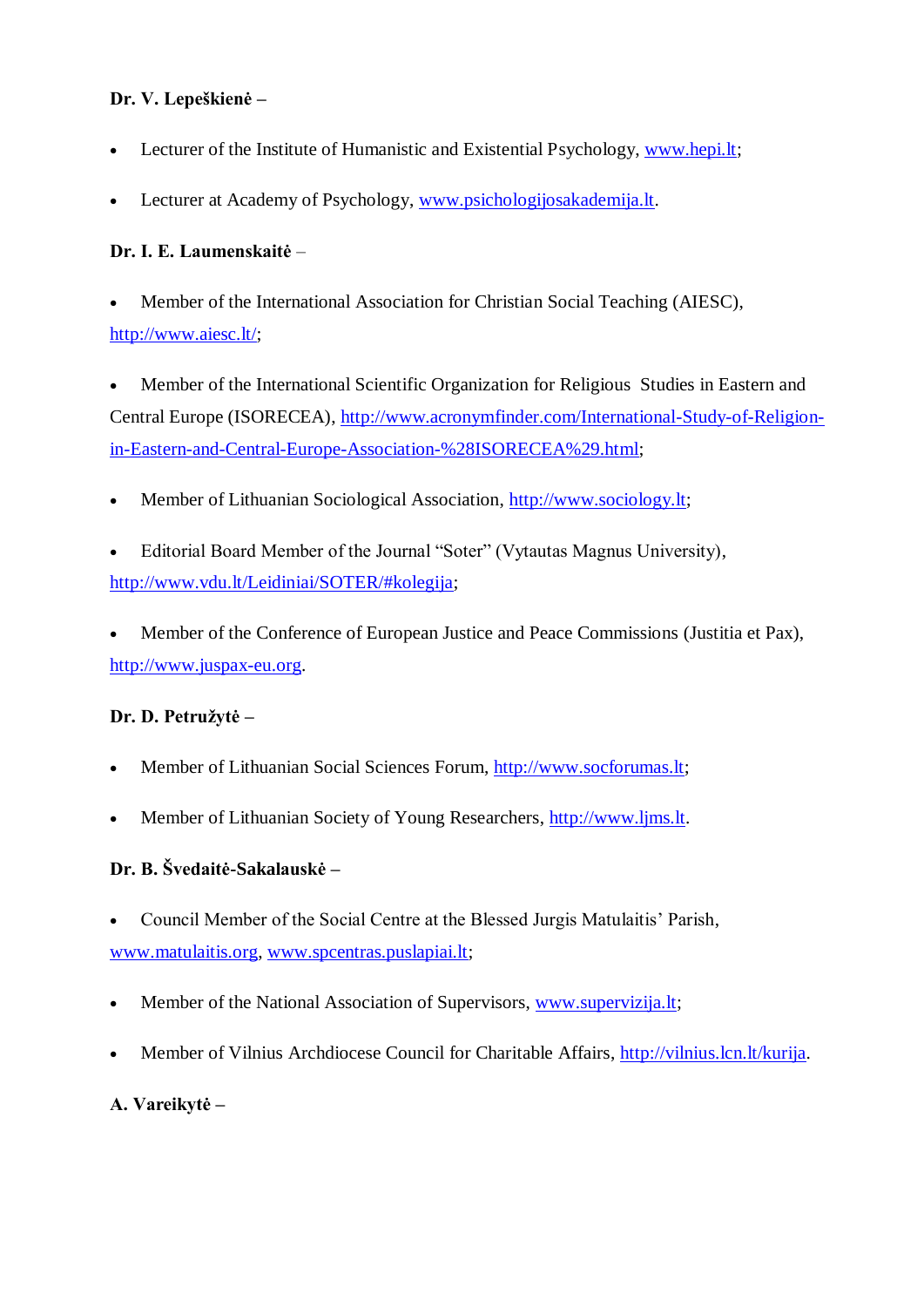Expert of International Group for External Quality Assessment of Study Programmes in the Centre for Quality Assessment in Higher Education ( CQAHE) under the Ministry of Education and Science of the Republic of Lithuania;

 Member of Laws Preparation Groups in the Seimas and Government of the Republic of Lithuania, [www.lrs.lt;](http://www.lrs.lt/)

• Board Member of the Lithuanian Red Cross Society, http://www.redcross.lt.

# Dr. (HP) B. Gruževskis –

 National Expert for Lithuania in the European Employment Observatory (European Commission), http://www.eu-employment-observatory.net;

 National Expert/Researcher for the European Foundation for the Improvement of Living and Working Conditions, Dublin, [http://www.eurofound.europa.eu/about/faq/index.htm;](http://www.eurofound.europa.eu/about/faq/index.htm)

- Council Member of the Lithuanian Social Research Centre, [http://www.dsti.lt/darbuot.html;](http://www.dsti.lt/darbuot.html)
- Member of the Council of the Faculty of Economy, Vilnius University, http://www.ef.vu.lt/fakultetas/struktura/komitetai;

 Editorial Board Member of the Journal *Socialinis darbas* (*Social Work*), http://www.mruni.eu/lt/mokslo\_darbai/sd/redaktoriu\_kolegija;

 Editorial Board Member of the Journal *Human Resources Management (Zarządzanie Zasobami Ludzkimi), Academy of Sciences of Poland,* http://zzl.ipiss.com.pl*;*

 Member of the Editorial Board of the Scientific Journal "Issues of Business and Law / *Verslo ir teisės aktualijos*", http://www.ttvam.lt/lt/moksline-veikla/leidiniai/mokslodarbai/verslo-ir-teises-aktualijos/redaktoriu-kolegija.

## **Dr. L. Gvaldaitė –**

- Member of the Lithuanian Catholic Academy of Science, [www.lkma.lt;](http://www.lkma.lt/)
- Member of Vilnius Archdiocese Council for Charitable Affairs, [www.vilnius.lcn.lt;](http://www.vilnius.lcn.lt/)
- Vice director of NGO Sotas, [www.sotas.org;](http://www.sotas.org/)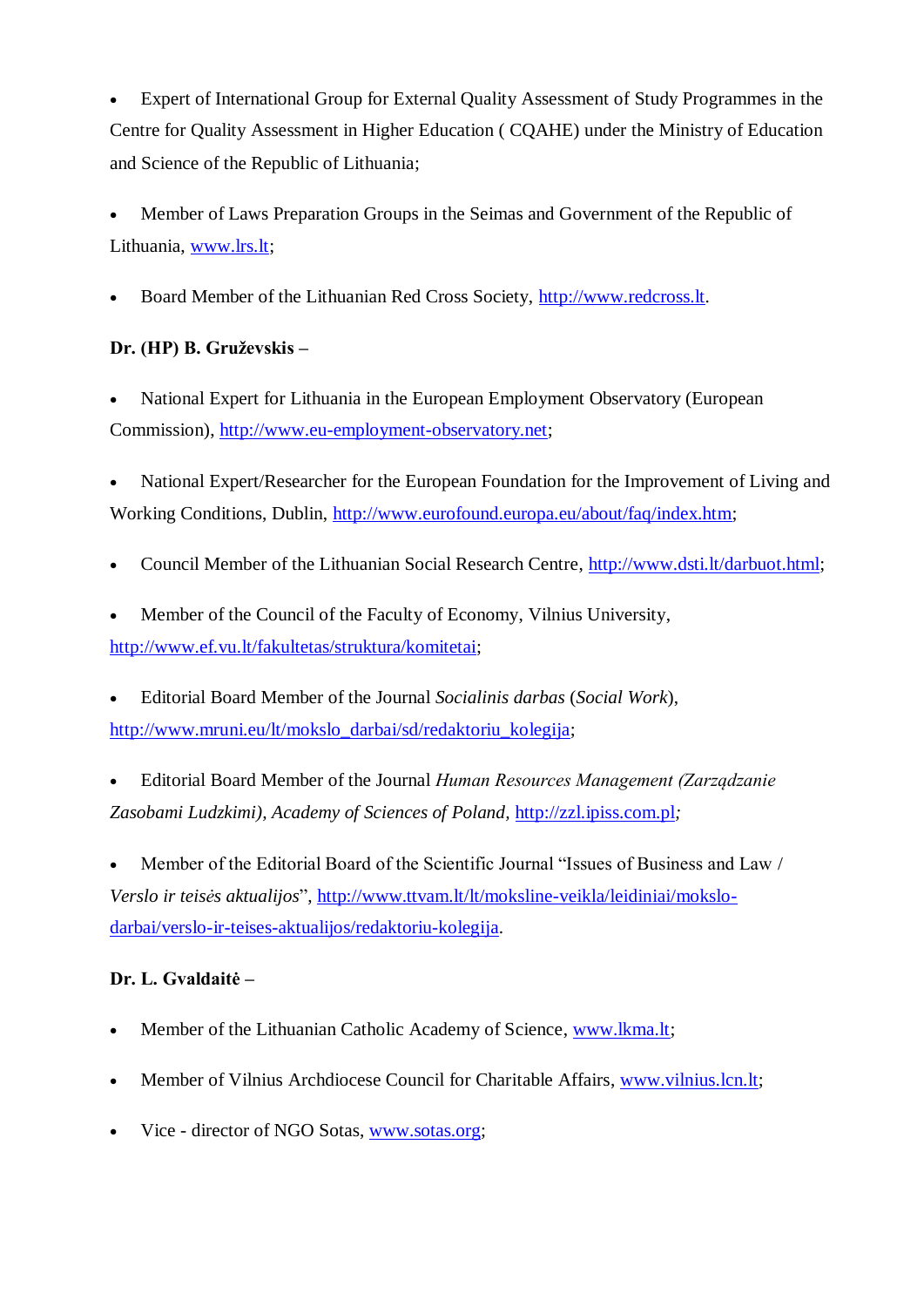Member of the Foundation of AVSI (Association of Volunteers in International Service) Network, [www.avsi.org.](http://www.avsi.org/)

## **D. Beliukevičiūtė –**

 Council Member of the Family Support Centre at the Blessed Jurgis Matulaitis Parish, [www.matulaitis.org,](http://www.matulaitis.org/) [www.spcentras.puslapiai.lt;](http://www.spcentras.puslapiai.lt/)

- Council Member of the Non-governmental Institution "Social action", [www.savanoriai.org;](http://www.savanoriai.org/)
- Member of the National Association of Supervisors, [www.supervizija.lt;](http://www.supervizija.lt/)

 Member of the Non-formal Forum of the Christian Social Activities in Vilnius Archdiocese, [www.vilnius.caritas.lt.](http://www.vilnius.caritas.lt/)

# Dr. (HP) L. Žalimienė –

 Head of the executive Group of the National Research Programme "Social challenges to national security" in Research Council of Lithuania, http://www.lmt.lt;

 Expert of the Lithuanian Centre of Quality Assessment in Higher Education, [http://www.skvc.lt/content.asp?id=79;](http://www.skvc.lt/content.asp?id=79)

 Editorial Board Member of the Journal STEPP *Socialinė teorija, empirija, politika ir praktika;*

 Member of the European Association for Evolutionary Economy (EAEPE), [http://eaepe.org:80/user/1994100;](http://eaepe.org/user/1994100)

- Member of Lithuanian Sociological Association, [http://www.sociology.lt;](http://www.sociology.lt/)
- Member of Lithuanian Social Work Council,

[http://www3.lrs.lt/pls/inter3/dokpaieska.showdoc\\_l?p\\_id=410488&p\\_query=&p\\_tr2=.](http://www3.lrs.lt/pls/inter3/dokpaieska.showdoc_l?p_id=410488&p_query=&p_tr2=)

# **Dr. E. Šumskienė –**

Member of Lithuanian Social Sciences Forum, [http://www.socforumas.lt.](http://www.socforumas.lt/)